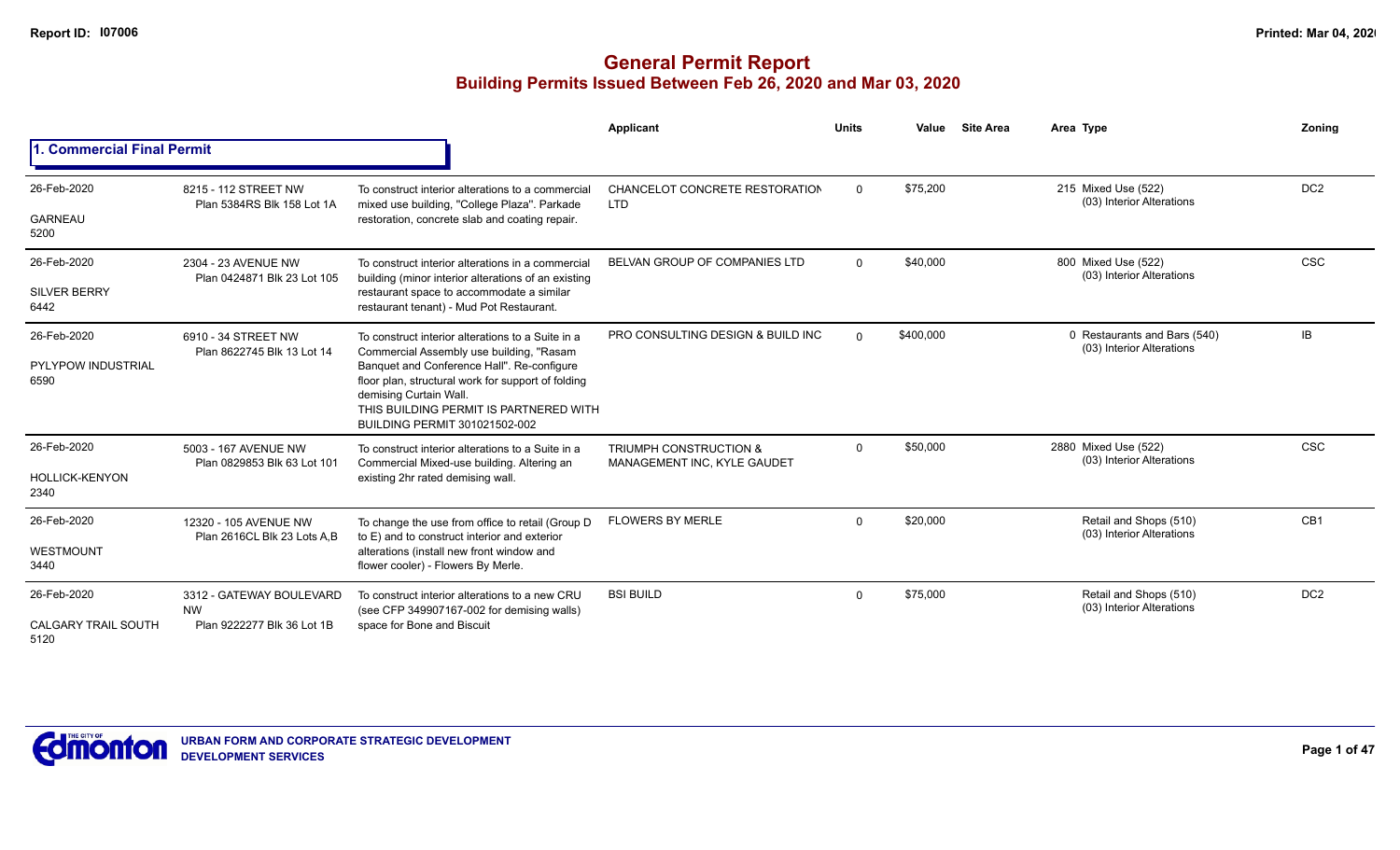|                                    |                                                                                                                                                                                                                                                         |                                                                                                                                   | <b>Applicant</b>                              | <b>Units</b> | Value     | <b>Site Area</b> | Area Type                                                             | Zonina          |
|------------------------------------|---------------------------------------------------------------------------------------------------------------------------------------------------------------------------------------------------------------------------------------------------------|-----------------------------------------------------------------------------------------------------------------------------------|-----------------------------------------------|--------------|-----------|------------------|-----------------------------------------------------------------------|-----------------|
| 1. Commercial Final Permit         |                                                                                                                                                                                                                                                         |                                                                                                                                   |                                               |              |           |                  |                                                                       |                 |
| 26-Feb-2020                        | 16724 - 92 STREET NW<br>Plan 8722524 Blk 1 Lot 156                                                                                                                                                                                                      | To operate a group home for persons with<br>developmental disabilities (3 residents PDD                                           | LOSECA FOUNDATION, CARMEN<br><b>HARPESTAD</b> | $\mathbf{0}$ | \$0       |                  | Day Cares, Nursing Homes (650)<br>(03) Interior Alterations           | RF1             |
| <b>LAGO LINDO</b><br>2450          |                                                                                                                                                                                                                                                         | Exemption).                                                                                                                       |                                               |              |           |                  |                                                                       |                 |
| 27-Feb-2020                        | 180 - MISTATIM ROAD NW<br>Plan 1721164 Blk 3 Lot 1                                                                                                                                                                                                      | To construct interior alterations to a Suite. First                                                                               | OSMAN CONTRCTING LTD                          | $\Omega$     | \$170,000 |                  | 2098 Mixed Use (522)<br>(03) Interior Alterations                     | CB2, CB2        |
| <b>MISTATIM INDUSTRIAL</b><br>4320 |                                                                                                                                                                                                                                                         | tenant fit up, in a commercial mixed use building,<br>'Chiropractor Clinic". (1 demising wall)                                    |                                               |              |           |                  |                                                                       |                 |
| 27-Feb-2020                        | 5605 - 70 STREET NW                                                                                                                                                                                                                                     | To construct Interior Alterations for new office -                                                                                | JC DAMAR DEVELOPMENTS                         | $\mathbf 0$  | \$55,000  |                  | 11905 Office Buildings (520)<br>(03) Interior Alterations             | IB              |
| <b>ROPER INDUSTRIAL</b><br>6640    | Plan 0721485 Blk 9 Lot 15                                                                                                                                                                                                                               | Tenant Fit-up for Summit II Reit - (Office<br>construction and, relocation and construction of<br>(2) new barrier free washrooms) |                                               |              |           |                  |                                                                       |                 |
| 27-Feb-2020                        | 6627 - 177 STREET NW<br>Plan 8320631 Blk 9 Lot 8                                                                                                                                                                                                        | To change use and construct Interior Alterations                                                                                  | 2232395 ALBERTA LTD.                          | $\Omega$     | \$3,800   |                  | 800 Mixed Use (522)<br>(03) Interior Alterations                      | <b>CSC</b>      |
| CALLINGWOOD SOUTH<br>4080          |                                                                                                                                                                                                                                                         | for a new retail space.<br>Building B, Callingwood Shopping Centre                                                                |                                               |              |           |                  |                                                                       |                 |
| 27-Feb-2020                        | 1 - KINGSWAY GARDEN MALL<br><b>NW</b>                                                                                                                                                                                                                   | CRU #680 - To construct interior alterations to a<br>CRU in Kingsway Garden Mall - Mountain                                       | <b>G.L. SMITH PLANNING AND DESIGN INC</b>     | $\Omega$     | \$200,000 |                  | 2924 Malls, Office/Retail (512)<br>(03) Interior Alterations          | CSC, CB2        |
| <b>SPRUCE AVENUE</b><br>1230       | Plan 1620578 Blk 7 Lot 277                                                                                                                                                                                                                              | Warehouse                                                                                                                         |                                               |              |           |                  |                                                                       |                 |
| 27-Feb-2020                        | 2003 - CAMERON RAVINE WAY<br><b>NW</b>                                                                                                                                                                                                                  | To construct original tenant fit up within                                                                                        | <b>HOXTON HOMES INC</b>                       | $\Omega$     | \$250,000 |                  | 4187 Day Cares, Nursing Homes (650)<br>(03) Interior Alterations      | DC <sub>2</sub> |
| <b>CAMERON HEIGHTS</b><br>4466     | Plan 0024559 Lot A                                                                                                                                                                                                                                      | assembly building for daycare " Li'l Einsteins<br>Inc". (maximum 90 children)                                                     |                                               |              |           |                  |                                                                       |                 |
| 27-Feb-2020                        | 11010 - 178 STREET NW                                                                                                                                                                                                                                   | TO construct Interior Alteration to expand a                                                                                      | <b>DAMA CONSTRUCTION</b>                      | $\Omega$     | \$99,900  |                  | 8662 Storage Buildings, Warehouses (460)<br>(03) Interior Alterations | IB, IM          |
| <b>WILSON INDUSTRIAL</b><br>4640   | SW-9-53-25-4<br>warehouse. - Sleep Country Distribution Center<br>Expansion - (Demo existing office/showroom -<br>add warehouse racking, Cut 2 openings<br>through demising wall to existing Sleep Country<br>warehouse (18137 -111Ave) for equipment.) |                                                                                                                                   |                                               |              |           |                  |                                                                       |                 |

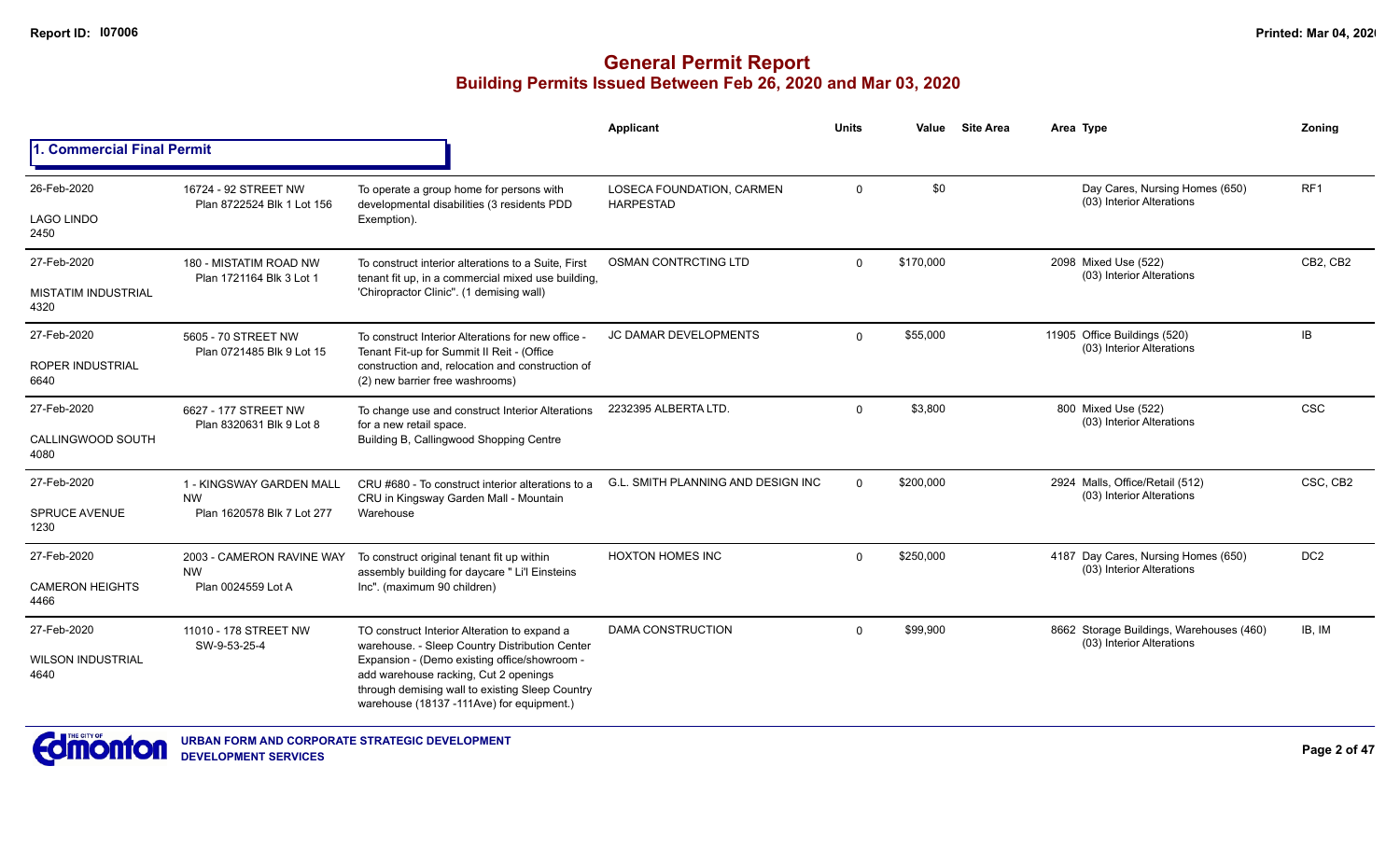|                                 |                                                          |                                                                                                                                                          | Applicant                        | <b>Units</b> | Value    | <b>Site Area</b> | Area Type                                                | Zonina          |
|---------------------------------|----------------------------------------------------------|----------------------------------------------------------------------------------------------------------------------------------------------------------|----------------------------------|--------------|----------|------------------|----------------------------------------------------------|-----------------|
| 1. Commercial Final Permit      |                                                          |                                                                                                                                                          |                                  |              |          |                  |                                                          |                 |
| 27-Feb-2020                     | 9951 - 78 AVENUE NW<br>Plan 1750R Blk 22 Lots 1-3        | To demolish a single storey commercial building. REVLYN DEMOLITION & RECYCLING LTI                                                                       |                                  | $\Omega$     | \$14.800 |                  | Storage Buildings, Warehouses (460)<br>(99) Demolition   | IM              |
| <b>RITCHIE</b><br>6610          |                                                          |                                                                                                                                                          |                                  |              |          |                  |                                                          |                 |
| 28-Feb-2020                     | 9325 - 156 STREET NW<br>Plan 1822765 Blk 13 Lot 64       | To construct Interior Alteration to an existing<br>retail building - install new 1 HR demising walls                                                     | <b>SYNERGY PROJECTS</b>          | $\Omega$     | \$20,000 |                  | Retail and Shops (510)<br>(03) Interior Alterations      | CB <sub>2</sub> |
| SHERWOOD<br>4500                |                                                          | in 4 locations GRIDLINE 3/4, 4/5, 6 & 7) - 156<br><b>Street Developments</b>                                                                             |                                  |              |          |                  |                                                          |                 |
| 28-Feb-2020                     | 10460 - 172 STREET NW<br>Plan 7720926 Blk 10 Lots 1,11   | To Change the Use for a warehouse sales retail<br>- Canadian Appliance Source                                                                            | SITINGS REAL ESTATE CORPORATION  | $\mathbf 0$  | \$0      |                  | 5712 Retail and Shops (510)<br>(03) Interior Alterations | IB              |
| <b>STONE INDUSTRIAL</b><br>4510 |                                                          |                                                                                                                                                          |                                  |              |          |                  |                                                          |                 |
| 28-Feb-2020                     | 10180 - 103 STREET NW<br>Plan NB1 Blk 3 Lots 209-210     | To construct a TEMPORARY hoarding<br>(exculsive use fenced area & covered                                                                                | <b>WESTRICH ENCORE INC.</b>      | $\Omega$     | \$5,000  |                  | Hoarding (910)<br>$(01)$ New                             | <b>HA</b>       |
| <b>DOWNTOWN</b><br>1090         |                                                          | pedestrian and bike pathway) for future multi<br>use building - Encore Condominiums. Expiry<br>date: February 16, 2020.<br>Extended until March 16, 2020 |                                  |              |          |                  |                                                          |                 |
| 28-Feb-2020                     | 3105C - 141 STREET SW<br>Condo Common Area (Plan         | To construct Interior Alteration for a retail store<br>(initial fitup) including demising walls at Gridline                                              | JHL CARPENTRY & CONSTRUCTION LTD | $\Omega$     | \$40,000 |                  | 1900 Retail and Shops (510)<br>(03) Interior Alterations | DC <sub>2</sub> |
| <b>CHAPPELLE AREA</b><br>5462   | 1922086)<br>3127 - 141 STREET SW<br>Plan 1922086 Unit 12 | 4 and 5/6 - Building B, One Stop convenience                                                                                                             |                                  |              |          |                  |                                                          |                 |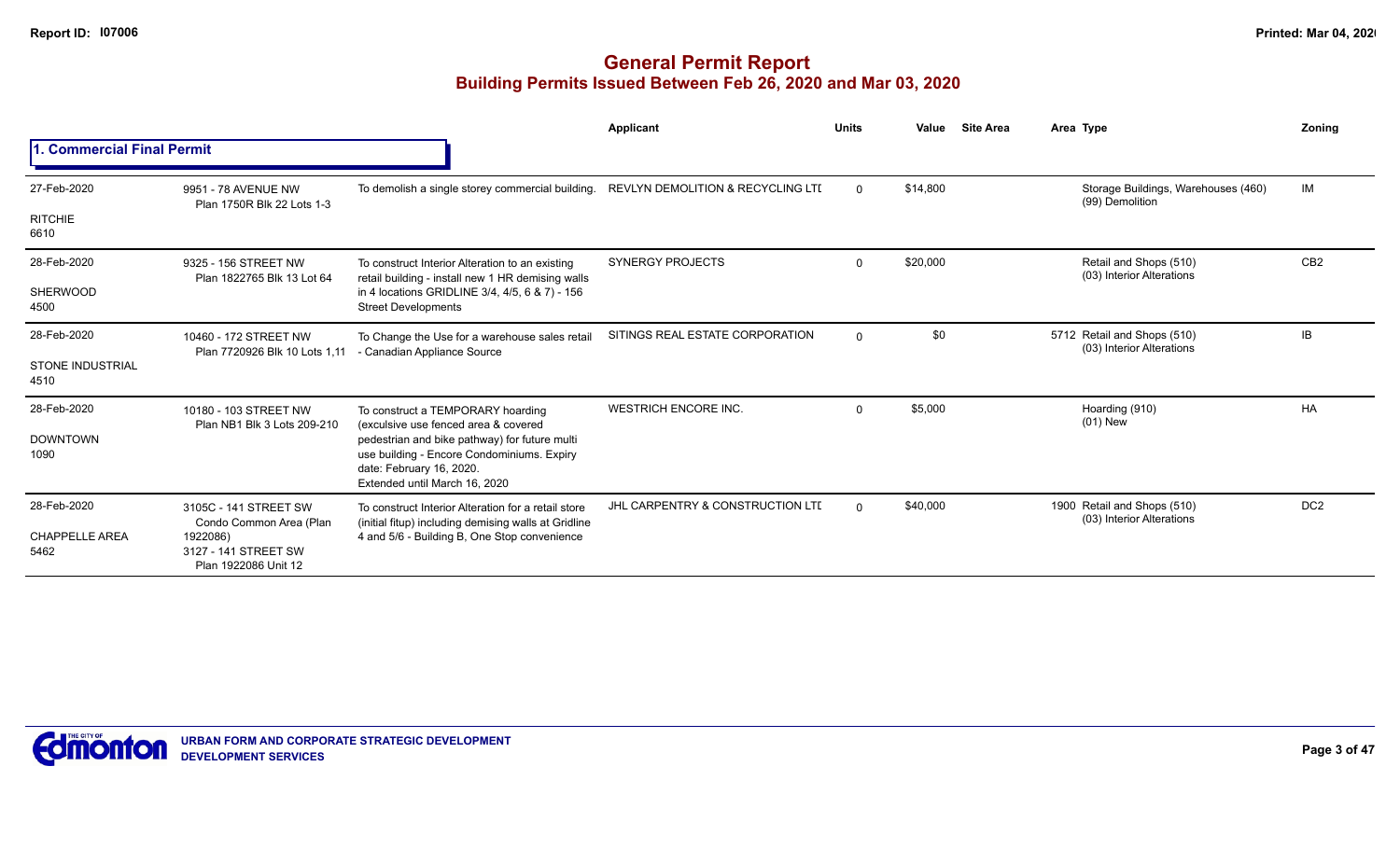|                                               |                                                                                                                                                                                                                           |                                                                                                                                                                                                                                                                                                                                                                                                                                                                                                    | Applicant                      | <b>Units</b> | Value     | <b>Site Area</b> | Area Type                                                             | <b>Zoning</b>   |
|-----------------------------------------------|---------------------------------------------------------------------------------------------------------------------------------------------------------------------------------------------------------------------------|----------------------------------------------------------------------------------------------------------------------------------------------------------------------------------------------------------------------------------------------------------------------------------------------------------------------------------------------------------------------------------------------------------------------------------------------------------------------------------------------------|--------------------------------|--------------|-----------|------------------|-----------------------------------------------------------------------|-----------------|
| I. Commercial Final Permit                    |                                                                                                                                                                                                                           |                                                                                                                                                                                                                                                                                                                                                                                                                                                                                                    |                                |              |           |                  |                                                                       |                 |
| 28-Feb-2020<br><b>STRATHCONA</b><br>5480      | 10422 - 82 AVENUE NW<br>Plan I Blk 67 Lot 32                                                                                                                                                                              | To construct interior and exterior alterations to a<br>mixed use building, "Richards Block". New<br>exterior windows and doors, demo/construct<br>interior partition walls, update fire separation<br>walls/closures ratings, update required fire<br>ratings on exterior wall faces,<br>update/re-configure interior exit stairways on<br>the main and basement floor, update fire alarm<br>system, update HVAC systems, new Fan Coil<br>units, install washer and dryer on 2nd and 3rd<br>floor. | TRI-STAD CONSTRUCTION INC.     | $\Omega$     | \$535,000 |                  | Retail and Shops (510)<br>(03) Interior Alterations                   | DC1, DC1        |
| 28-Feb-2020<br><b>TERRACE HEIGHTS</b><br>6730 | 5804 - TERRACE ROAD NW<br>Plan 9220704 Blk 2A Lot 5                                                                                                                                                                       | To construct interior alterations to an existing<br>building. Tenant fit up for Ice Cream Shop.                                                                                                                                                                                                                                                                                                                                                                                                    | ELIAS ENTERPRISES LTD.         | $\Omega$     | \$132,000 |                  | Retail and Shops (510)<br>(03) Interior Alterations                   | <b>CSC</b>      |
| 28-Feb-2020<br>WESTMOUNT<br>3440              | 10150 - CLIFTON PLACE NW<br>Plan 577MC Blk 39 Lot 7<br>10150 - CLIFTON PLACE NW<br>Plan 577MC Blk 39 Lot 8<br>10150 - CLIFTON PLACE NW<br>Plan 577MC Blk 39 Lot 9<br>10150 - CLIFTON PLACE NW<br>Plan 577MC Blk 39 Lot 10 | To construct Phase 2 "Hoarding Only" for the<br>construction of a 22 Story Hi-Rise Building<br>(Clifton Place DP#275661066-002). (expires<br>March 1 2021)                                                                                                                                                                                                                                                                                                                                         | <b>CLARK BUILDERS</b>          | $\mathbf 0$  | \$15,000  |                  | Hoarding (910)<br>$(01)$ New                                          | DC <sub>2</sub> |
| 28-Feb-2020<br>POUNDMAKER INDUSTRIAL<br>4410  | 10504C - 184 STREET NW<br>Condo Common Area<br>(Plan1923217)<br>10524 - 184 STREET NW<br>Plan 1923217 Unit 5                                                                                                              | To construct Interior Alteration for an initial fitup<br>in a general industrial space - (Mezzanine<br>issued under permit 340824209-003).<br>Mezzanine to be only used as Office/Group D<br>occupancy. 3 RTUs. Separate permit required<br>for racking. - "Caster Town, Building A Element<br><b>Business Centre"</b>                                                                                                                                                                             | <b>KELLER CONSTRUCTION LTD</b> | $\Omega$     | \$220,000 |                  | 5600 Storage Buildings, Warehouses (460)<br>(03) Interior Alterations | <b>IB</b>       |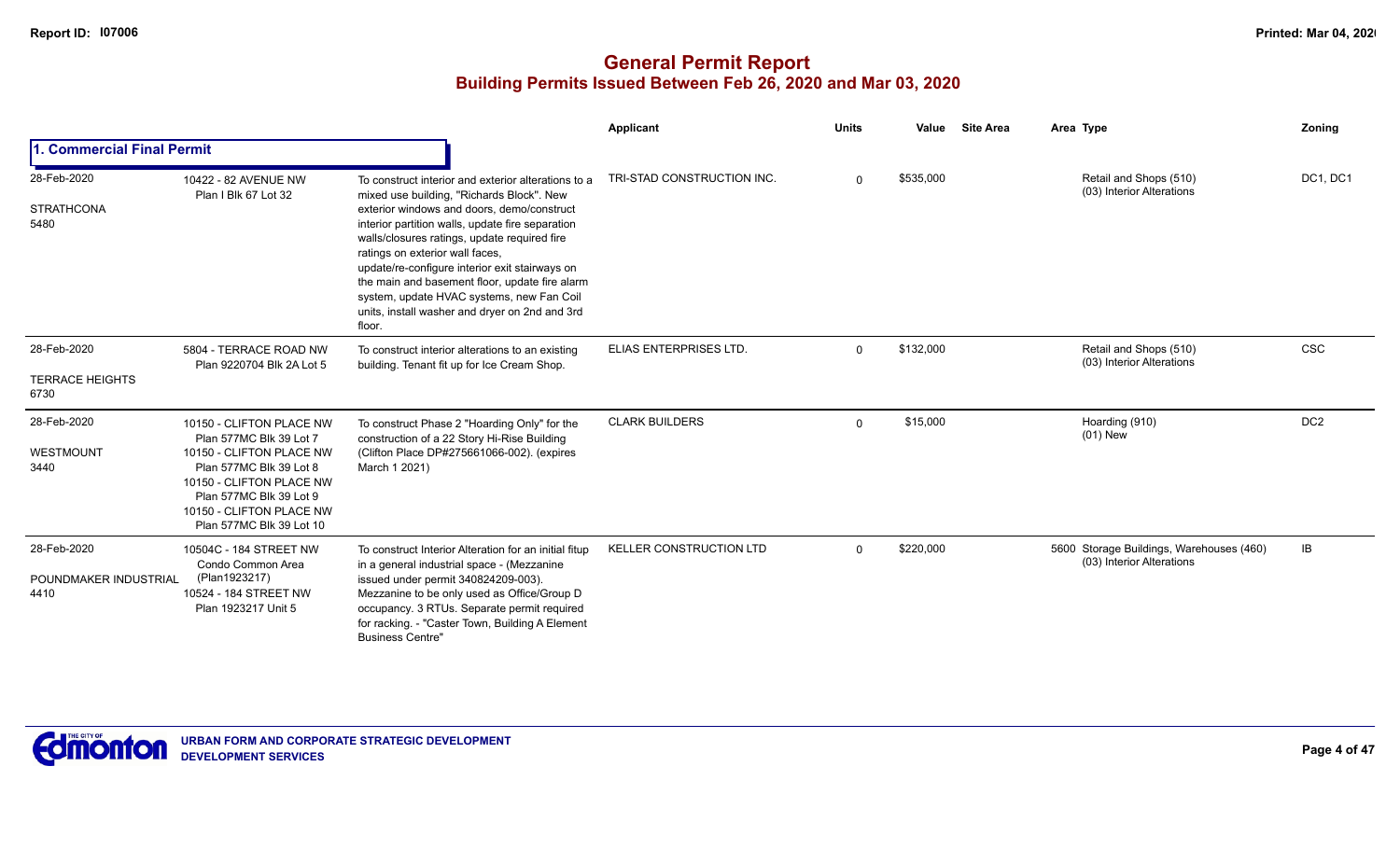|                                                             |                                                                                                                |                                                                                                                                                                                                                                                        | <b>Applicant</b>                                     | <b>Units</b> | Value     | <b>Site Area</b> | Area Type                                                              | Zoning          |
|-------------------------------------------------------------|----------------------------------------------------------------------------------------------------------------|--------------------------------------------------------------------------------------------------------------------------------------------------------------------------------------------------------------------------------------------------------|------------------------------------------------------|--------------|-----------|------------------|------------------------------------------------------------------------|-----------------|
| 1. Commercial Final Permit                                  |                                                                                                                |                                                                                                                                                                                                                                                        |                                                      |              |           |                  |                                                                        |                 |
| 28-Feb-2020<br>STRATHCONA INDUSTRIAL<br><b>PARK</b><br>6700 | 4103C - 97 STREET NW<br>Condo Common Area (Plan<br>1321990)<br>202, 4103 - 97 STREET NW<br>Plan 1321990 Unit 6 | To construct Interior Alteration to an office<br>building - 2 Storey Tenant fit up for MINT<br><b>HEALTH + DRUGS.</b>                                                                                                                                  | TJ CONSTRUCTION MANAGEMENT LTD.<br><b>KERRY</b>      | $\Omega$     | \$50,000  |                  | 3000 Office Buildings (520)<br>(03) Interior Alterations               | IB.             |
| 28-Feb-2020<br>PRINCE RUPERT<br>1170                        | 11140 - 120 STREET NW                                                                                          | To construct interior alterations to a General<br>Plan 1743HW Blk 201 Lots A,B Industrial use building, "AMA". Update Fire<br>Alarm system, replace fire alarm components<br>(components replaced in same locations, wiring<br>not being changed).     | <b>GLOBALTECH GROUP LTD</b>                          | $\Omega$     | \$6,000   |                  | Service Stations, Repair Garages (572)<br>(03) Interior Alterations    | IM              |
| 28-Feb-2020<br><b>SPRUCE AVENUE</b><br>1230                 | 11220 - 109 STREET NW<br>Plan 0726668 Blk 9 Lot 276                                                            | To construct interior alterations to a Business<br>And Personal Services use building, "AMA".<br>Update Fire Alarm System, replace fire alarm<br>components (components to be replaced,<br>staying in the same location, wiring not being<br>changed). | <b>GLOBALTECH GROUP LTD</b>                          | $\Omega$     | \$5,800   |                  | Office Buildings (520)<br>(03) Interior Alterations                    | CB <sub>2</sub> |
| 28-Feb-2020<br><b>MISTATIM INDUSTRIAL</b><br>4320           | 13803 - 164 STREET NW<br>Plan 1922174 Blk 9 Lot 2                                                              | To construct Interior Alterations (initial front<br>office fitup with demising wall to warehouse.)<br>- Star Mechanical<br>NOTE: warehouse racking and mezzanine NOT<br>included with this permit                                                      | <b>SPACE STUDIO INC</b>                              | $\Omega$     | \$380,000 |                  | 19009 Storage Buildings, Warehouses (460)<br>(03) Interior Alterations | IL              |
| 28-Feb-2020<br><b>CENTRAL MCDOUGALL</b><br>1030             | 10503 - KINGSWAY NW<br>Plan 1420932 Blk V Lot 1                                                                | To construct interior alterations in an existing<br>CRU floor space for a new restaurant (RTU<br>also included in scope).<br>- Banh Mi Cali                                                                                                            | <b>STEVEN HO ARCHITECTURE</b><br><b>INCORPORATED</b> | $\Omega$     | \$150,000 |                  | 1195 Restaurants and Bars (540)<br>(03) Interior Alterations           | CB2, CB2        |
| 28-Feb-2020<br>KING EDWARD PARK<br>6360                     | 8927 - 82 AVENUE NW<br>Plan 5036S Blk 24 Lots 23-30                                                            | To construct interior alterations to an existing<br>retail suite (E occupancy) to a cafe/pastry<br>shop (A2 occupancy)                                                                                                                                 | CALIBER MASTER BUILDER LTD. ALEX<br><b>KOGAN</b>     | $\mathbf 0$  | \$70,000  |                  | 1738 Retail and Shops (510)<br>(03) Interior Alterations               | CB1, CSC        |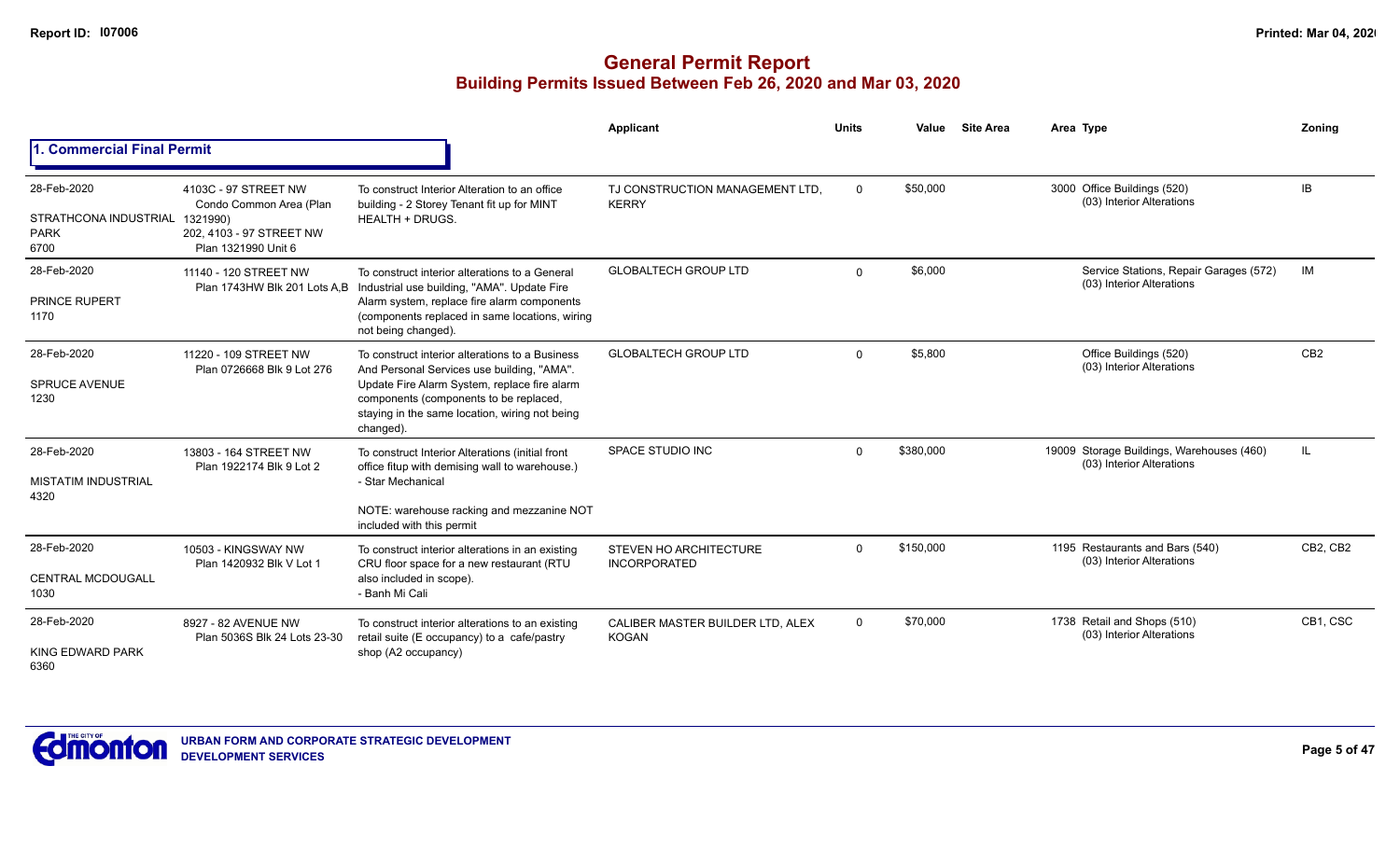|                                                   |                                                         |                                                                                                      | Applicant                                            | <b>Units</b> | Value    | <b>Site Area</b> | Area Type                                                            | Zonina               |
|---------------------------------------------------|---------------------------------------------------------|------------------------------------------------------------------------------------------------------|------------------------------------------------------|--------------|----------|------------------|----------------------------------------------------------------------|----------------------|
| 1. Commercial Final Permit                        |                                                         |                                                                                                      |                                                      |              |          |                  |                                                                      |                      |
| 28-Feb-2020                                       | 13420 - 149 STREET NW<br>Plan 1222973 Blk 5 Lot 3A      | To construct Interior Alteration to an existing<br>warehouse - Carlstar Group - pallet racking.      | G N JOHNSTON CO LTD O/A JOHNSTON<br><b>EQUIPMENT</b> | $\mathbf 0$  | \$4,900  |                  | 620 Storage Buildings, Warehouses (460)<br>(03) Interior Alterations | PU, IM               |
| <b>MISTATIM INDUSTRIAL</b><br>4320                |                                                         |                                                                                                      |                                                      |              |          |                  |                                                                      |                      |
| 28-Feb-2020                                       | 1155 - WINDERMERE WAY SW<br>Plan 1425164 Blk 1 Lot 4    | To construct a temporary garden centre,<br>fenced off area and tents in an existing                  | N/A                                                  | $\mathbf 0$  | \$80,000 |                  | Temporary Structures (999)<br>$(01)$ New                             | <b>CSC</b>           |
| <b>WINDERMERE</b><br>5570                         |                                                         | Superstore parking lot to be open from April 19 -<br>July 31st, 2020.                                |                                                      |              |          |                  |                                                                      |                      |
| 28-Feb-2020                                       | 4821 - CALGARY TRAIL NW<br>Plan 8421109 Blk 29 Lots 1-2 | To construct a temporary garden centre,<br>fenced off area and tents in an existing                  | N/A                                                  | $\Omega$     | \$80,000 |                  | Temporary Structures (999)<br>$(01)$ New                             | CHY, CSC             |
| <b>CALGARY TRAIL NORTH</b><br>5110                |                                                         | Superstore parking lot to be open from April 19 -<br>July 31st, 2020.                                |                                                      |              |          |                  |                                                                      |                      |
| 28-Feb-2020                                       | 12450 - 149 STREET NW<br>Plan 1738KS Blk A Lots 7-9     | To construct a temporary Garden Centre,<br>Accessory to the existing approved                        | <b>COSTCO WHOLESALE</b>                              | $\Omega$     | \$1,500  |                  | Retail and Shops (510)<br>(03) Exterior Alterations                  | CB <sub>2</sub> . IB |
| <b>GAGNON ESTATE</b><br><b>INDUSTRIAL</b><br>4150 |                                                         | Warehouse Sales Use Building (April 1/2020 -<br>June 30/2020). fenced area only, no roof<br>covering |                                                      |              |          |                  |                                                                      |                      |
| 28-Feb-2020                                       | 17105 - STONY PLAIN ROAD<br><b>NW</b>                   | To construct a temporary garden centre,<br>fenced off area and tents in an existing                  | N/A                                                  | $\mathbf 0$  | \$80,000 |                  | Temporary Structures (999)<br>$(01)$ New                             | DC <sub>2</sub>      |
| <b>PLACE LARUE</b><br>4400                        | Plan 8520008 Blk 7 Lots 1-3                             | Superstore parking lot to be open from April 19 -<br>July 31st, 2020.                                |                                                      |              |          |                  |                                                                      |                      |
| 28-Feb-2020                                       | 2504 - 91 STREET NW<br>Plan 0422514 Blk 13 Lot 3        | To install a fence to create a TEMPORARY<br>outdoor retail area (permit valid from April 15/20       | COSTCO WHOLE CORPORATION #258                        | $\Omega$     | \$2,500  |                  | Retail and Shops (510)<br>(03) Exterior Alterations                  | DC <sub>2</sub>      |
| PARSONS INDUSTRIAL<br>6570                        |                                                         | to June 30/20) - Costco garden centre.                                                               |                                                      |              |          |                  |                                                                      |                      |
| 28-Feb-2020                                       | 5103 - 124A AVENUE NW<br>Plan 7821781 Blk 7 Lot 16      | To upgrade an existing single-family dwelling to<br>use a residential support dwelling - Eating      | HOUSE NEXT DOOR SOCIETY                              | $\Omega$     | \$10,000 |                  | 4016 Single Detached House (110)<br>(03) Interior Alterations        | RF <sub>1</sub>      |
| <b>NEWTON</b><br>2560                             |                                                         | Disorder Recovery Interim Housing.                                                                   |                                                      |              |          |                  |                                                                      |                      |

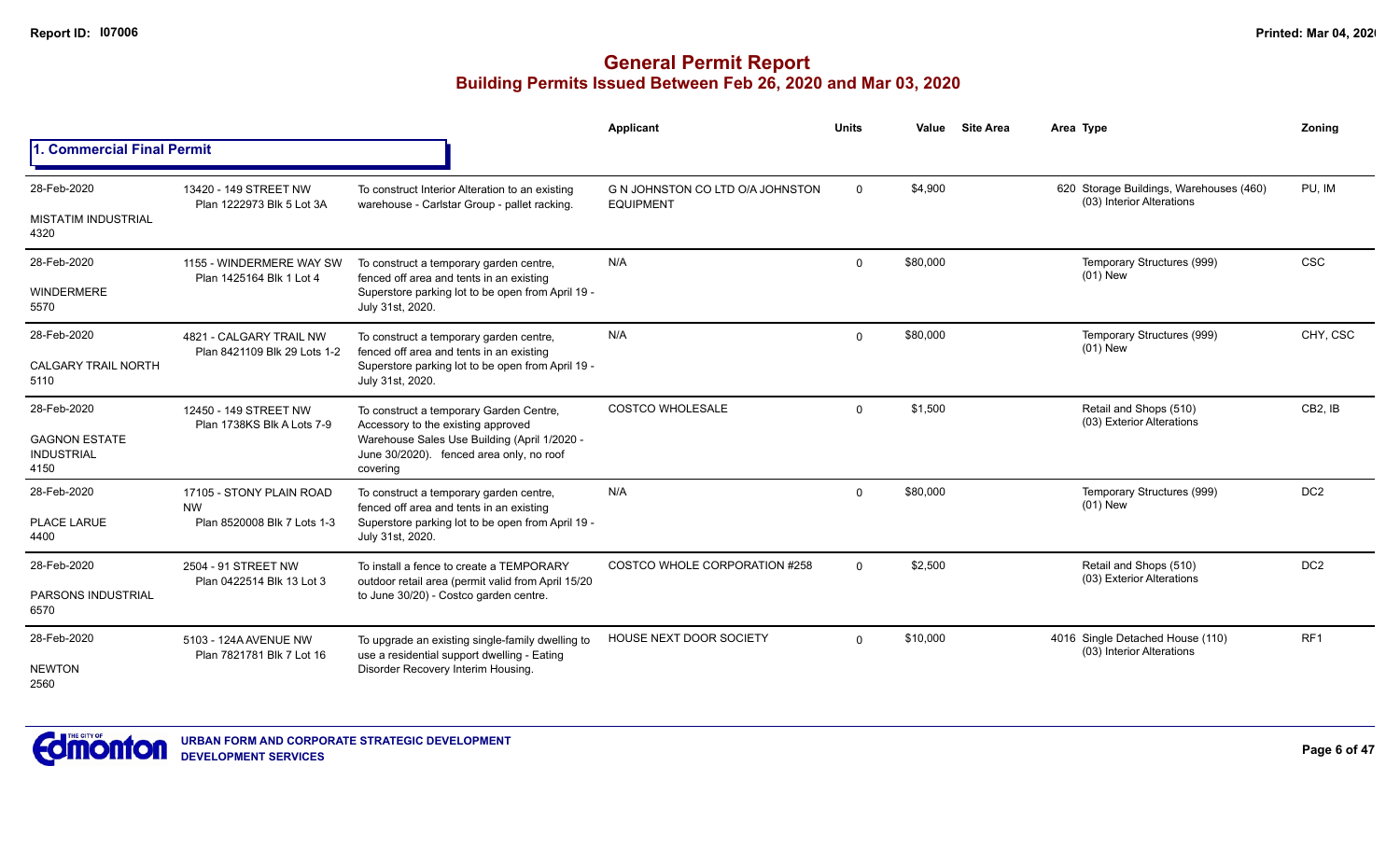|                                              |                                                      |                                                                                                                                                                                                                                                                           | Applicant                           | <b>Units</b> | Value     | <b>Site Area</b> | Area Type                                                              | Zoning          |
|----------------------------------------------|------------------------------------------------------|---------------------------------------------------------------------------------------------------------------------------------------------------------------------------------------------------------------------------------------------------------------------------|-------------------------------------|--------------|-----------|------------------|------------------------------------------------------------------------|-----------------|
| <b>Commercial Final Permit</b>               |                                                      |                                                                                                                                                                                                                                                                           |                                     |              |           |                  |                                                                        |                 |
| 02-Mar-2020<br><b>RITCHIE</b><br>6610        | 8115 - 101 STREET NW<br>Plan I Blk 59 Lots 1-4       | To construct interior and exterior Alteration to<br>an existing restaurant - A&W Whyte Ave -<br>Exterior alteration including installation of new<br>cladding. Interior alteration including minor<br>demolition of existing fixtures and replacing<br>with new           | BRENEX BUILDING CORPORATION LTD     | $\Omega$     | \$120,000 |                  | 1927 Restaurants and Bars (540)<br>(03) Interior Alterations           | CB <sub>2</sub> |
| 02-Mar-2020<br><b>TAMARACK</b><br>6443       | 2807 - 16 STREET NW<br>Plan 1321173 Blk 2 Lot 2      | To demolish a sales center building.                                                                                                                                                                                                                                      | STERLING HOMES EDMONTON LTD.        | $\Omega$     | \$15,000  |                  | Office Buildings (520)<br>(99) Demolition                              | <b>RSL</b>      |
| 02-Mar-2020<br><b>DOWNTOWN</b><br>1090       | 10405 - JASPER AVENUE NW<br>Plan NB Blk 4 Lots 63-64 | To construct interior alterations within office<br>building - tenant improvement, expansion by<br>existing tenant into adjacent floor space                                                                                                                               | SEAGATE CONTRACT MANAGEMENT<br>LTD. | $\Omega$     | \$200,000 |                  | 4200 Retail and Shops (510)<br>(03) Interior Alterations               | <b>JAMSC</b>    |
| 02-Mar-2020<br>KINOKAMAU PLAINS AREA<br>4475 | 12620 - 184 STREET NW<br>Plan 0726720 Blk 1 Lot 7    | To construct storage racking ONLY in a general<br>industrial building (F-2)                                                                                                                                                                                               | KONSTANT/REDIRACK                   | $\Omega$     | \$997,800 |                  | 29719 Storage Buildings, Warehouses (460)<br>(03) Interior Alterations | IM              |
| 02-Mar-2020<br>LYNNWOOD<br>4280              | 15803 - 87 AVENUE NW<br>Plan 5559KS Blk 1 Lot 1      | To construct exterior and interior alterations to a<br>commercial building. Demolish a portion of<br>building, construct new exposing building face<br>on West elevation, new unit/suite of General<br>Retail us (shell only).<br>Tenant fit-up requires separate permit. | L7 ARCHITECTURE INC.                | $\Omega$     | \$300,000 |                  | 3167 Mixed Use (522)<br>(03) Exterior Alterations                      | CB1             |
| 02-Mar-2020<br><b>STRATHCONA</b><br>5480     | 10324 - 82 AVENUE NW<br>Plan I Blk 68 Lot 5          | To construct exterior alterations to an existing<br>Hotel - 3.4kW Flat roof solar PV install (10<br>panels) - Dominion Hotel                                                                                                                                              | <b>DANDELION RENEWABLES</b>         | $\Omega$     | \$9,500   |                  | 0 Hotels (530)<br>(03) Exterior Alterations                            | DC1, DC1        |

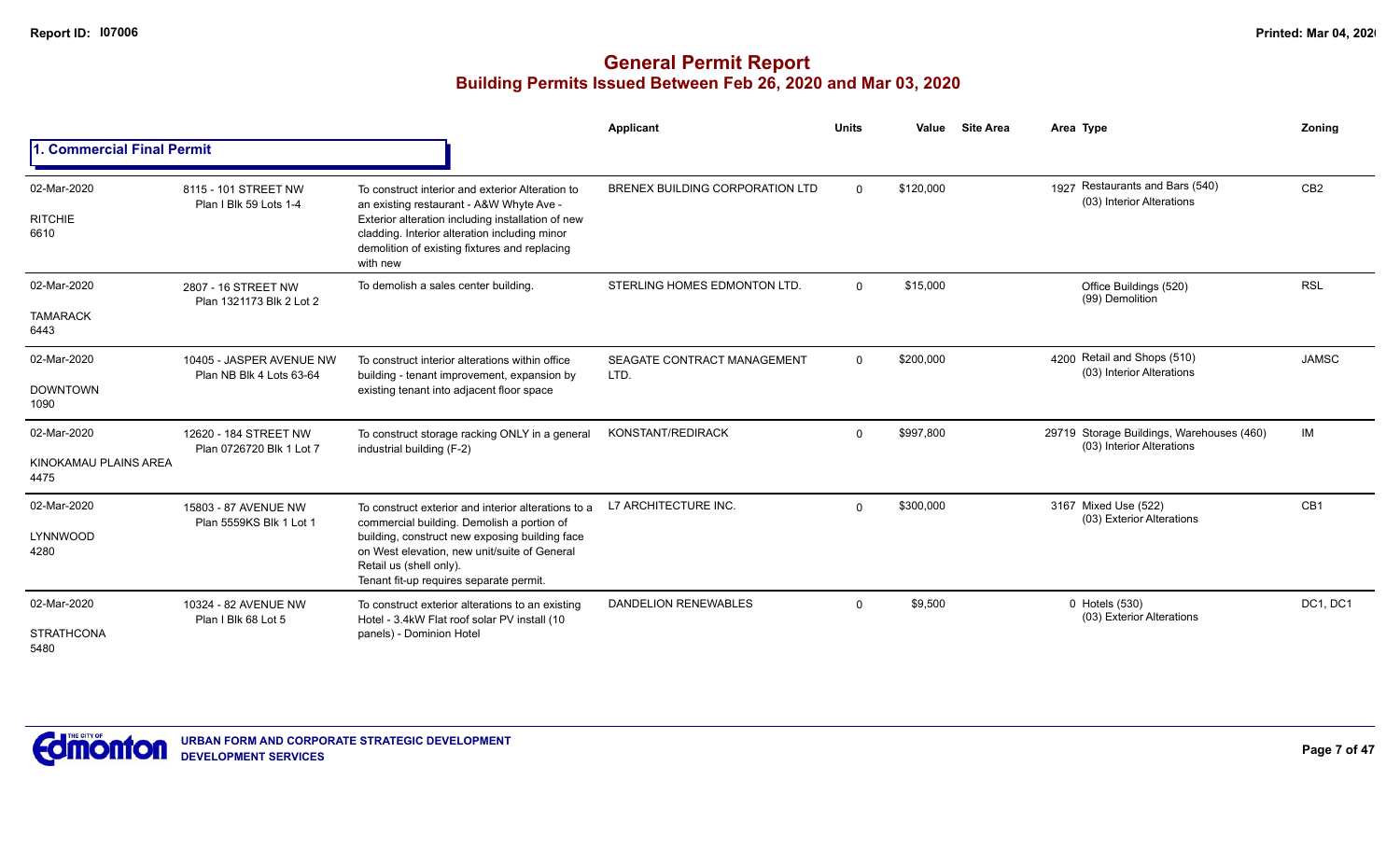|                                                 |                                                                                                                                                                         |                                                                                                                                                                                                                                                                                                    | <b>Applicant</b>                        | <b>Units</b> | Value       | <b>Site Area</b> | Area Type                                                | Zoning          |
|-------------------------------------------------|-------------------------------------------------------------------------------------------------------------------------------------------------------------------------|----------------------------------------------------------------------------------------------------------------------------------------------------------------------------------------------------------------------------------------------------------------------------------------------------|-----------------------------------------|--------------|-------------|------------------|----------------------------------------------------------|-----------------|
| <b>1. Commercial Final Permit</b>               |                                                                                                                                                                         |                                                                                                                                                                                                                                                                                                    |                                         |              |             |                  |                                                          |                 |
| 02-Mar-2020<br><b>LARKSPUR</b><br>6390          | 3804 - 17 STREET NW<br>Plan 0620021 Blk 21 Lot 13                                                                                                                       | To construct exterior and interior alterations<br>within mixed use commercial building - new 1 hr<br>demising wall to create 2 suites within existing<br>single suite, 2 new double doors (1 front, 1<br>rear) associated mech/ electrical, and tenant<br>fitup within retail occupancy "Goodwill" | N/A                                     | $\Omega$     | \$94,000    |                  | 4596 Retail and Shops (510)<br>(03) Interior Alterations | <b>CSC</b>      |
| 02-Mar-2020<br><b>BELGRAVIA</b><br>5040         | 11503 - 76 AVENUE NW<br>Plan 1275HW Blk 3 Lot 15                                                                                                                        | To construct an apartment building with<br>underground parkade "Belgravia Multi Family.                                                                                                                                                                                                            | 2036554 ALBERTA LTD.                    | 69           | \$9,474,000 |                  | 59212 Apartment Condos (315)<br>$(01)$ New               | DC <sub>2</sub> |
| 02-Mar-2020<br><b>GRANVILLE</b><br>4551         | Plan 1124954 Blk 1 Lot 72                                                                                                                                               | 7255 - WINTERBURN ROAD NW To construct a temporary garden sales centre<br>(fence only, no roof covering) for time period<br>from April 01 - June 30 2020                                                                                                                                           | <b>COSTCO WHOLESALE 1112</b>            | $\Omega$     | \$2,000     |                  | Retail and Shops (510)<br>(03) Exterior Alterations      | DC <sub>2</sub> |
| 02-Mar-2020<br><b>CANON RIDGE</b><br>2120       | Plan 7722150 Blk 42 Lot 10                                                                                                                                              | 104 - HOWSON CRESCENT NW To construct interior alterations for a home<br>based business - Lydia Yapp Beauty Services -<br>lashes, makeup and brows.                                                                                                                                                | LYDIA YAPP BEAUTY SERVICES              | $\Omega$     | \$0         |                  | Single Detached House (110)<br>(03) Interior Alterations | RF <sub>1</sub> |
| 02-Mar-2020<br><b>WEST JASPER PLACE</b><br>4580 | 9803 - 152 STREET NW<br>Plan 2455ET Blk 44 Lot 11                                                                                                                       | To construct interior alterations to a Single<br>Detached House, Basement development (NOT<br>to be used as an additional Dwelling). Interior<br>alterations to also include the development of a<br>Home Based Business - FRANCESCO HOLISTI(<br>(massage & accupuncture).                         | N/A                                     | $\Omega$     | \$200       |                  | Single Detached House (110)<br>(03) Interior Alterations | RF1             |
| 03-Mar-2020<br><b>CHAPPELLE AREA</b><br>5462    | 3704 - CROSS LANDING SW<br>Plan 1723560 Blk 19 Lot 27<br>3706 - CROSS LANDING SW<br>Plan 1723560 Blk 19 Lot 28<br>3708 - CROSS LANDING SW<br>Plan 1723560 Blk 19 Lot 29 | To construct a TEMPORARY addition to link<br>three existing houses and to change the use of<br>the building to sales center (permit expires<br>March 22, 2022).                                                                                                                                    | <b>BROOKFIELD RESIDENTIAL PROPERTIE</b> | $\Omega$     | \$150,000   |                  | Single House (110)<br>(02) Addition                      | <b>RMD</b>      |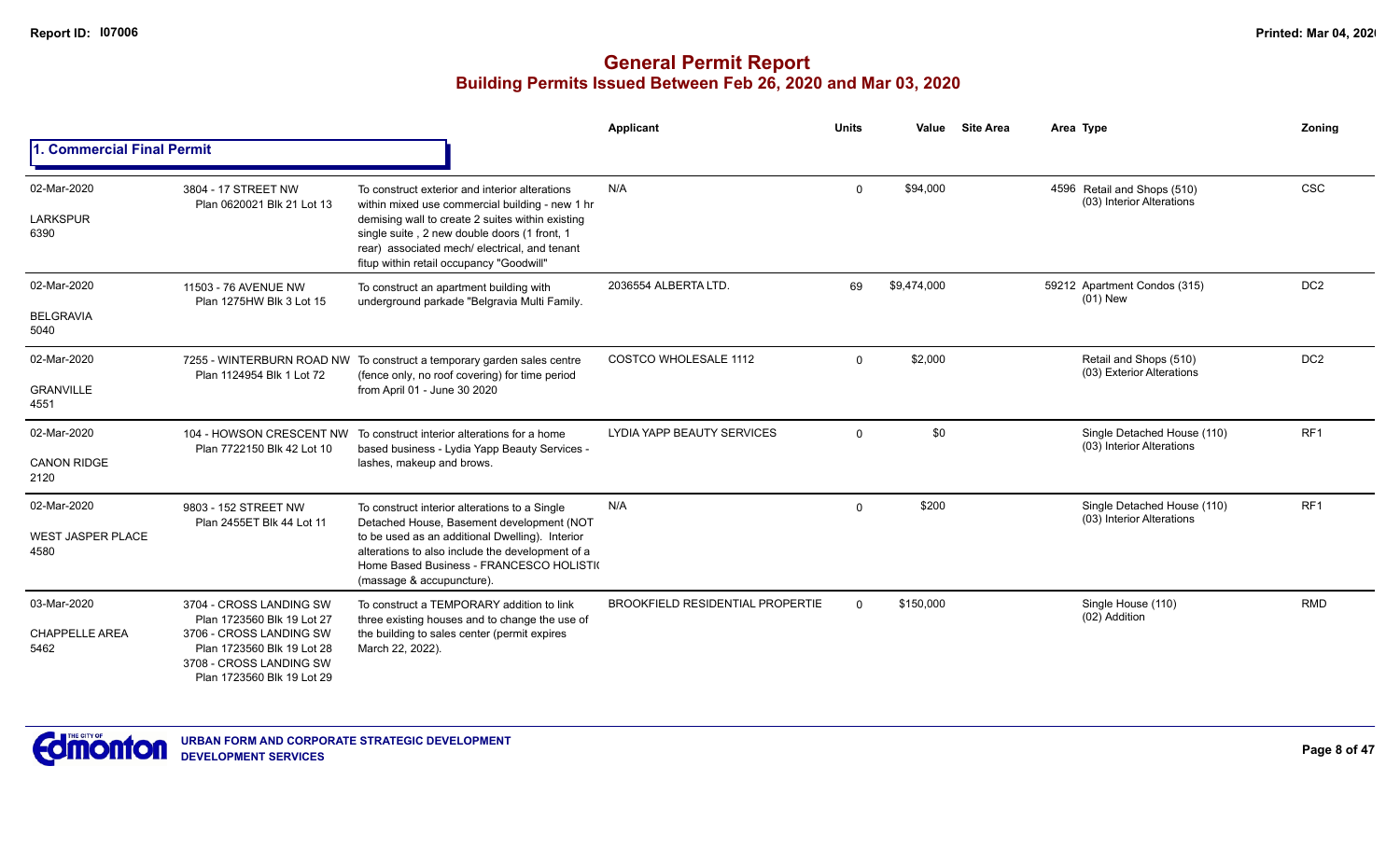|                                                 |                                                                                                 |                                                                                                                                                                                                                                                                                                                                                           | Applicant                           | <b>Units</b> | Value       | <b>Site Area</b> | Area Type                                                             | Zonina                           |
|-------------------------------------------------|-------------------------------------------------------------------------------------------------|-----------------------------------------------------------------------------------------------------------------------------------------------------------------------------------------------------------------------------------------------------------------------------------------------------------------------------------------------------------|-------------------------------------|--------------|-------------|------------------|-----------------------------------------------------------------------|----------------------------------|
| <b>Commercial Final Permit</b>                  |                                                                                                 |                                                                                                                                                                                                                                                                                                                                                           |                                     |              |             |                  |                                                                       |                                  |
| 03-Mar-2020<br><b>BRINTNELL</b><br>2110         | 4363 - 167 AVENUE NW<br>Plan 1823461 Unit 104                                                   | To construct interior alterations (tenant fit up<br>"Royal Pizza" seating under 10) and<br>construction of 1 hr demising wall between<br>4353/4355                                                                                                                                                                                                        | LEAD BUILDERS GROUP INC.            | $\Omega$     | \$100,000   |                  | Restaurants and Bars (540)<br>(03) Interior Alterations               | CB <sub>2</sub>                  |
| 03-Mar-2020<br><b>DOWNTOWN</b><br>1090          | 10700 - 104 AVENUE NW<br>Plan 1720488 Blk 20 Lot 101                                            | To construct exterior Alteration to an exising hall<br>- Allard Hall 5th Floor Development - New Air<br>Handling Units.                                                                                                                                                                                                                                   | <b>BURGESS BREDO ARCHICTECT LTD</b> | $\Omega$     | \$1,200,000 |                  | 1352 Post-secondary Institutions (624)<br>(03) Interior Alterations   | UI, UI, UI                       |
| 03-Mar-2020<br><b>SUMMERLEA</b><br>4520         | 8882 - 170 STREET NW<br>Plan 8421891 Blk 28 Lot 5                                               | To construct interior alteration to an existing mall<br>(kiosk reno) - Pure Smile.                                                                                                                                                                                                                                                                        | <b>WEST EDMONTON MALL</b>           | $\Omega$     | \$7,500     |                  | 192 Retail and Shops (510)<br>(03) Interior Alterations               | DC2, DC2, DC.<br>DC <sub>2</sub> |
| 03-Mar-2020<br><b>TERRACE HEIGHTS</b><br>6730   | 5804 - TERRACE ROAD NW<br>Plan 9220704 Blk 2A Lot 5                                             | To change the use of a Suite from Retail to<br>Personal Service shop and to construct interior<br>alterations, "Nail Salon". First Tenant fit-up in<br>empty shell space.                                                                                                                                                                                 | M2DESIGNYEG                         | $\Omega$     | \$80,000    |                  | 1267 Mixed Use (522)<br>(03) Interior Alterations                     | <b>CSC</b>                       |
| 03-Mar-2020<br><b>MCCAULEY</b><br>1140          | 11100 - STADIUM ROAD NW<br>Plan 7921483 Blk 82<br>11100 - STADIUM ROAD NW<br>Plan 2191EO Blk OT | To construct Interior Alteration to existing steam<br>room - Edmonton Eskimos Steam Room -<br>Rehabilitation of existing steam room. Interior<br>alteration include installation of new panel wall<br>assembly within existing space, installation of<br>new tiling, reuse of existing mechanical and<br>electrical infrastructure with fixture upgrades. | <b>CHANDOS CONSTRUCTION LTD</b>     | $\Omega$     | \$182,000   |                  | 108 Outdoor Recreational Buildings (562)<br>(03) Interior Alterations | US                               |
| 03-Mar-2020<br><b>WEST JASPER PLACE</b><br>4580 | 10035 - 156 STREET NW<br>Plan 7921194 Blk 2 Lot 11                                              | ORANGE HUB To construct interior alterations<br>to an existing multi tenant cooperative building.<br>Convert rooms into a dedicated suite. Adding 4<br>smoke detectors in classrooms 437, 438 and<br>439 and adjacent suite 436.                                                                                                                          | N/A                                 | $\Omega$     | \$2,000     |                  | 2196 Mixed Use (522)<br>(03) Interior Alterations                     | UI                               |

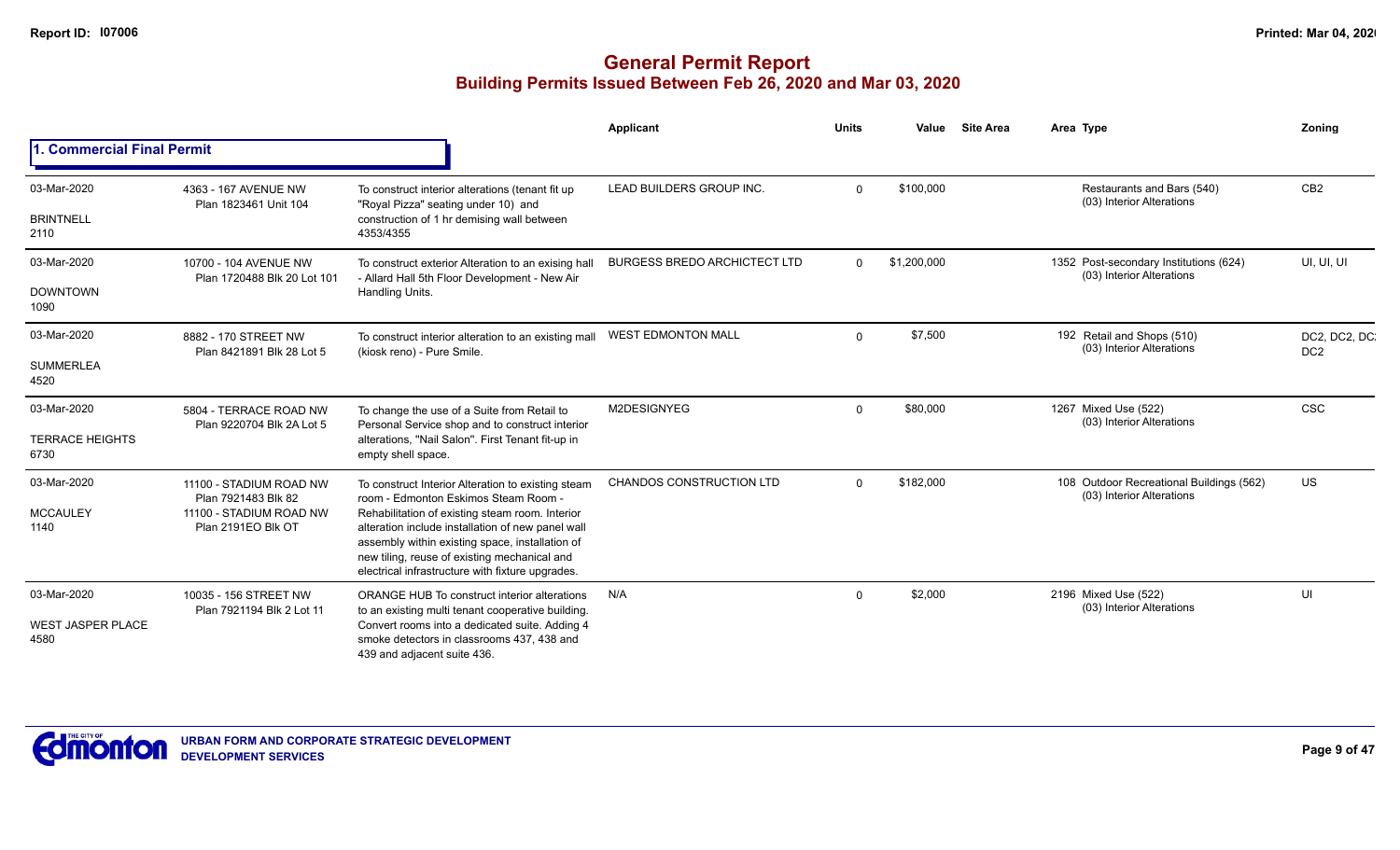# **General Permit Report Building Permits Issued Between Feb 26, 2020 and Mar 03, 2020**

|                                                  |                                                                                                  |                                                                                                                                                                                                                     | <b>Applicant</b>        | <b>Units</b>           | Value     | <b>Site Area</b> | Area Type                                                           | Zoning          |
|--------------------------------------------------|--------------------------------------------------------------------------------------------------|---------------------------------------------------------------------------------------------------------------------------------------------------------------------------------------------------------------------|-------------------------|------------------------|-----------|------------------|---------------------------------------------------------------------|-----------------|
| . Commercial Final Permit                        |                                                                                                  |                                                                                                                                                                                                                     |                         |                        |           |                  |                                                                     |                 |
| 03-Mar-2020<br><b>SPRUCE AVENUE</b><br>1230      | 10410 - 111 AVENUE NW<br>Plan 9720909 Blk 2<br>10508 - 111 AVENUE NW<br>Plan 1921467 Blk 1 Lot 1 | To construct EXTERIOR BUILDING ENVELOPE CLARK BUILDERS<br>ONLY for extended medical treatment building -<br>Capital Care Norwood Redevelopment                                                                      |                         | $\mathbf 0$            | \$10,000  |                  | Hospitals (640)<br>(03) Exterior Alterations                        | DC2, DC2        |
| 03-Mar-2020<br><b>GARSIDE INDUSTRIAL</b><br>4170 | 11448 - 149 STREET NW<br>Plan RN51 Lot 6                                                         | To construct Interior Alteration for a new body<br>rub - The Manor on 149th                                                                                                                                         | THE MANOR ON 149TH      | $\Omega$               | \$47,000  |                  | 2263 Mixed Use (522)<br>(03) Interior Alterations                   | <b>IB</b>       |
| <b>6. House Building Permit</b>                  |                                                                                                  |                                                                                                                                                                                                                     |                         |                        |           |                  |                                                                     |                 |
| 26-Feb-2020<br><b>LAUREL</b><br>6444             | 1127 - 30 STREET NW<br>Plan 1722070 Blk 24 Lot 7                                                 | To construct a Single Detached House with<br>front attached Garage, Unenclosed Front<br>Porch, rear uncovered deck (3.05 m x 3.96 m)<br>and fireplace.                                                              | <b>ACTIVE HOMES LTD</b> |                        | \$277,200 |                  | 2310 Single Detached House (110)<br>(01) Building - New<br>2-storey | <b>RMD</b>      |
| 26-Feb-2020<br><b>CY BECKER</b><br>2611          | 165 - CY BECKER BOULEVARD<br><b>NW</b><br>Plan 1523379 Blk 18 Lot 1                              | To construct a 4 units Row House Building<br>(Units 20 to 23) Building 5.                                                                                                                                           | STREETSIDE DEVELOPMENTS | $\boldsymbol{\Lambda}$ | \$655,700 |                  | 5702 Row House Condo (335)<br>(01) Building - New                   | RA7. AG         |
| 26-Feb-2020<br>ALBERTA AVENUE<br>1010            | 11306 - 94 STREET NW<br>Plan RN43 Blk 29 Lot 29                                                  | To construct a Single Detached House with<br>Unenclosed Front Porch, fireplace(s), side door<br>and to develop a Secondary Suite in the<br>Basement. 2 Bedrooms, 1 Bathroom, 1 Kitchen,<br>1 Rec Area. 1 Mech Room. | <b>MORIA HOMES LTD</b>  | $\overline{2}$         | \$127,100 |                  | 1105 Single Detached House (110)<br>(01) Building - New<br>2-storey | RF <sub>3</sub> |
| 26-Feb-2020<br><b>MCCONACHIE AREA</b><br>2521    | 17507 - 64 STREET NW<br>Plan 1922870 Blk 24 Lot 53                                               | To construct a Single Detached House with<br>front attached Garage and Unenclosed Front<br>Porch.                                                                                                                   | PACESETTER HOMES LTD    |                        | \$173,900 |                  | 1512 Single Detached House (110)<br>(01) Building - New<br>2-storey | <b>RMD</b>      |



**Page 10 of 47**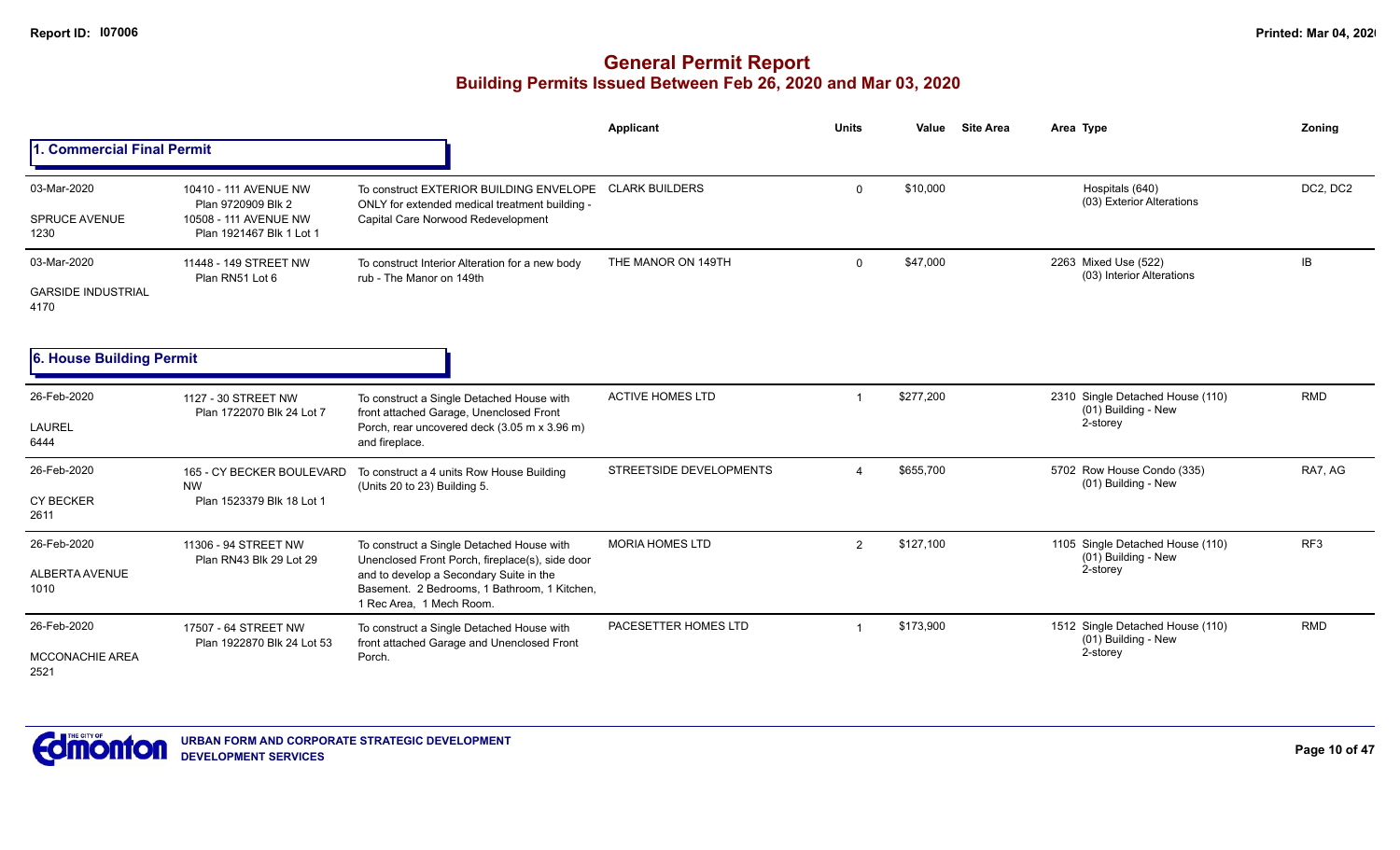|                                |                                                    |                                                                                                                                                                                    | Applicant                          | <b>Units</b> | Value     | <b>Site Area</b> | Area Type                                                  | Zoning          |
|--------------------------------|----------------------------------------------------|------------------------------------------------------------------------------------------------------------------------------------------------------------------------------------|------------------------------------|--------------|-----------|------------------|------------------------------------------------------------|-----------------|
| 6. House Building Permit       |                                                    |                                                                                                                                                                                    |                                    |              |           |                  |                                                            |                 |
| 26-Feb-2020                    | 11622 - 125 STREET NW<br>Plan RN46 Blk 32 Lot 6    | To construct a Semi-Detached House with rear<br>uncovered deck (Lot 6A - 3.81m x 3.053.66m,                                                                                        | ALYNE DESIGN & CONSTRUCTION INC    |              | \$379,200 |                  | 3297 Semi-Detached House (210)<br>(01) Building - New      | RF <sub>3</sub> |
| <b>INGLEWOOD</b><br>3240       |                                                    | Lot $6B - 3.81m \times 3.66m$ , Side door(s) and to<br>develop Secondary Suite(s) in the Basement.                                                                                 |                                    |              |           |                  | 2-storey                                                   |                 |
| 26-Feb-2020                    | 7622 - 83 AVENUE NW<br>Plan 1923529 Blk 13 Lot 32B | To construct a Single Detached House with<br>fireplace and veranda.                                                                                                                | <b>ACCENT INFILLS LTD</b>          |              | \$234,700 |                  | Single Detached House (110)<br>2041<br>(01) Building - New | RF <sub>1</sub> |
| <b>IDYLWYLDE</b><br>6320       |                                                    |                                                                                                                                                                                    |                                    |              |           |                  | 2-storey                                                   |                 |
| 26-Feb-2020                    | 20418 - 128A AVENUE NW<br>Plan 1820221 Blk 7 Lot 9 | To construct a Single Detached House with<br>front attached Garage, Unenclosed Front                                                                                               | AV HOMES LTD O/A LUXE BUILT HOMES  |              | \$274.400 |                  | 2287 Single Detached House (110)<br>(01) Building - New    | <b>RSL</b>      |
| <b>TRUMPETER AREA</b><br>4471  |                                                    | Porch, rear uncovered deck (3.66m x 3.05m),<br>Basement development (NOT to be used as an<br>additional Dwelling) and fireplace. 2 Bedroom,<br>1 Rec area, 1 Mech Room 1 Bathroom. |                                    |              |           | 2-storey         |                                                            |                 |
| 26-Feb-2020                    | 803 - 180 STREET SW<br>Plan 1520722 Blk 14 Lot 19  | To construct a Single Detached House with<br>front attached Garage, Unenclosed Front Porch                                                                                         | SUPER TEC HOMES LTD                |              | \$378,000 |                  | 3150 Single Detached House (110)<br>(01) Building - New    | <b>RSL</b>      |
| <b>WINDERMERE</b><br>5570      |                                                    | and rear uncovered deck (8.69 m x 3.05 m).                                                                                                                                         |                                    |              |           | 2-storey         |                                                            |                 |
| 26-Feb-2020                    | 3408 - 8 STREET NW                                 | To construct a Single Detached House with<br>front attached Garage, Unenclosed Front                                                                                               | 1900793 ALBERTA LTD O/A VITA HOMES |              | \$327,600 |                  | 2730 Single Detached House (110)<br>(01) Building - New    | <b>RSL</b>      |
| <b>MAPLE</b><br>6441           | Plan 1425565 Blk 2 Lot 144                         | Porch, and rear Uncovered Deck (4.57m x<br>$2.44m$ ).                                                                                                                              |                                    |              |           |                  | 2-storey                                                   |                 |
| 26-Feb-2020                    | 2738 - DONAGHEY CRESCENT<br>SW                     | To construct a Single Detached House with<br>front attached Garage, Unenclosed Front                                                                                               | PACESETTER HOMES LTD               | 2            | \$191,200 |                  | 1593 Single Detached House (110)<br>(01) Building - New    | <b>RMD</b>      |
| <b>DESROCHERS AREA</b><br>5463 | Plan 1923457 Blk 20 Lot 94                         | Porch, and Secondary Suite (1 Bed, 1 Bath,<br>Kitchen, Living, Utility) in the Basement.                                                                                           |                                    |              |           |                  | 2-storey                                                   |                 |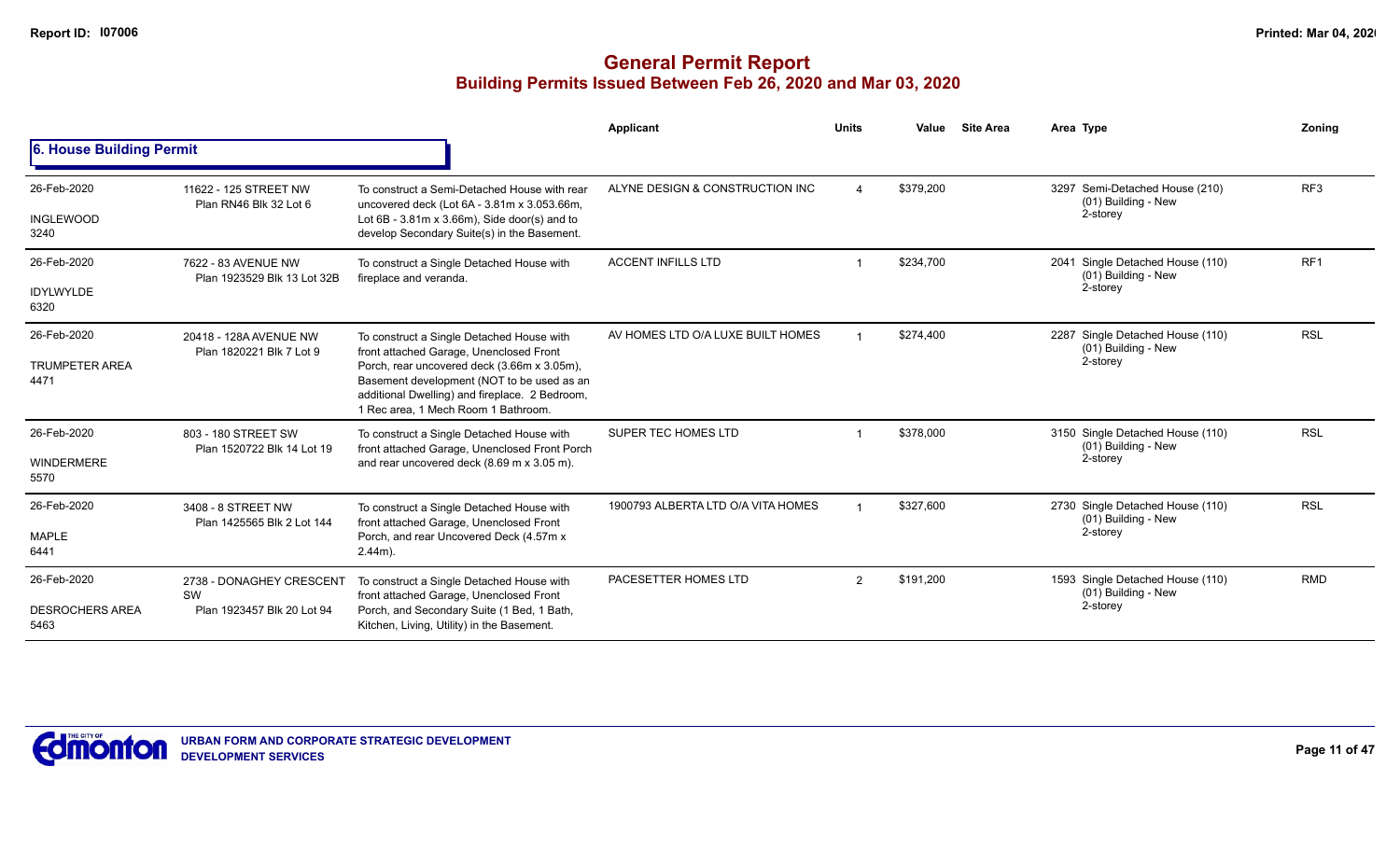|                                               |                                                              |                                                                                                                                                                                                                                                                                                                                   | Applicant                     | <b>Units</b>   | Value     | <b>Site Area</b> | Area Type                                                           | Zoning          |
|-----------------------------------------------|--------------------------------------------------------------|-----------------------------------------------------------------------------------------------------------------------------------------------------------------------------------------------------------------------------------------------------------------------------------------------------------------------------------|-------------------------------|----------------|-----------|------------------|---------------------------------------------------------------------|-----------------|
| 6. House Building Permit                      |                                                              |                                                                                                                                                                                                                                                                                                                                   |                               |                |           |                  |                                                                     |                 |
| 26-Feb-2020<br>LAUREL<br>6444                 | 1448 - 25 STREET NW<br>Plan 1822989 Blk 13 Lot 14            | To construct a Single Detached House with<br>front attached Garage, Unenclosed Front<br>Porch, rear covered deck (#1 4.88m x 3.05m:<br>#2 4.88m x 3.05m), fireplace and Secondary<br>Suite, 2 Bedrooms, 1 bathroom, 1 Mech Room, 1<br>Rec Area.                                                                                   | <b>VICTORY HOMES LTD</b>      | $\overline{2}$ | \$510,000 |                  | 4250 Single Detached House (110)<br>(01) Building - New<br>2-storey | <b>RSL</b>      |
| 26-Feb-2020<br><b>KESWICK AREA</b><br>5576    | 2258 - KELLY CRESCENT SW<br>Plan 1720767 Blk 15 Lot 14A      | To construct a Single Detached House with<br>front attached Garage, Unenclosed Front<br>Porch, rear balcony (2.29m x 3.35m), rear<br>covered deck (3.35m x 2.90m), and Basement<br>development with wet bar (NOT to be used as<br>an additional Dwelling, 2 Bedrooms, 1<br>Bathroom, 1 Mech Room, 1 Rec area, 1 Storage<br>Room). | <b>KANVI HOMES</b>            |                | \$419,800 |                  | 3498 Single Detached House (110)<br>(01) Building - New             | <b>RSL</b>      |
| 26-Feb-2020<br><b>EDGEMONT</b><br>4462        | 1785 - ERKER WAY NW<br>Plan 1920341 Blk 1 Lot 15             | To construct a Single Detached House with<br>front attached Garage and Unenclosed Front<br>Porch.                                                                                                                                                                                                                                 | STERLING HOMES EDMONTON LTD.  |                | \$213,400 |                  | 1778 Single Detached House (110)<br>(01) Building - New<br>2-storey | DC <sub>1</sub> |
| 26-Feb-2020<br><b>DESROCHERS AREA</b><br>5463 | 2728 - DONAGHEY CRESCENT<br>SW<br>Plan 1923457 Blk 20 Lot 89 | To construct a Single Detached House with<br>front attached Garage, Basement development<br>(NOT to be used as an additional Dwelling, 2<br>Bedrooms, 1 Flex Room, 1 Rec Room, 1<br>Bathroom, 1 Mech Room), 6 panel solar<br>photovoltaic system, rear uncovered deck<br>(3.66m x 3.05m) and Unenclosed Front Porch.              | <b>JAYMAN MASTERBUILT INC</b> |                | \$127.200 |                  | 1060 Single Detached House (110)<br>(01) Building - New<br>bungalow | <b>RMD</b>      |
| 26-Feb-2020<br><b>WALKER</b><br>6662          | 2171 - 51 STREET SW<br>Plan 1822899 Blk 1 Lot 196            | To construct a Single Detached House with<br>front attached Garage and Unenclosed Front<br>Porch.                                                                                                                                                                                                                                 | MORRISON HOMES (EDMONTON) LTD |                | \$217,000 |                  | 1808 Single Detached House (110)<br>(01) Building - New<br>2-storey | DC1             |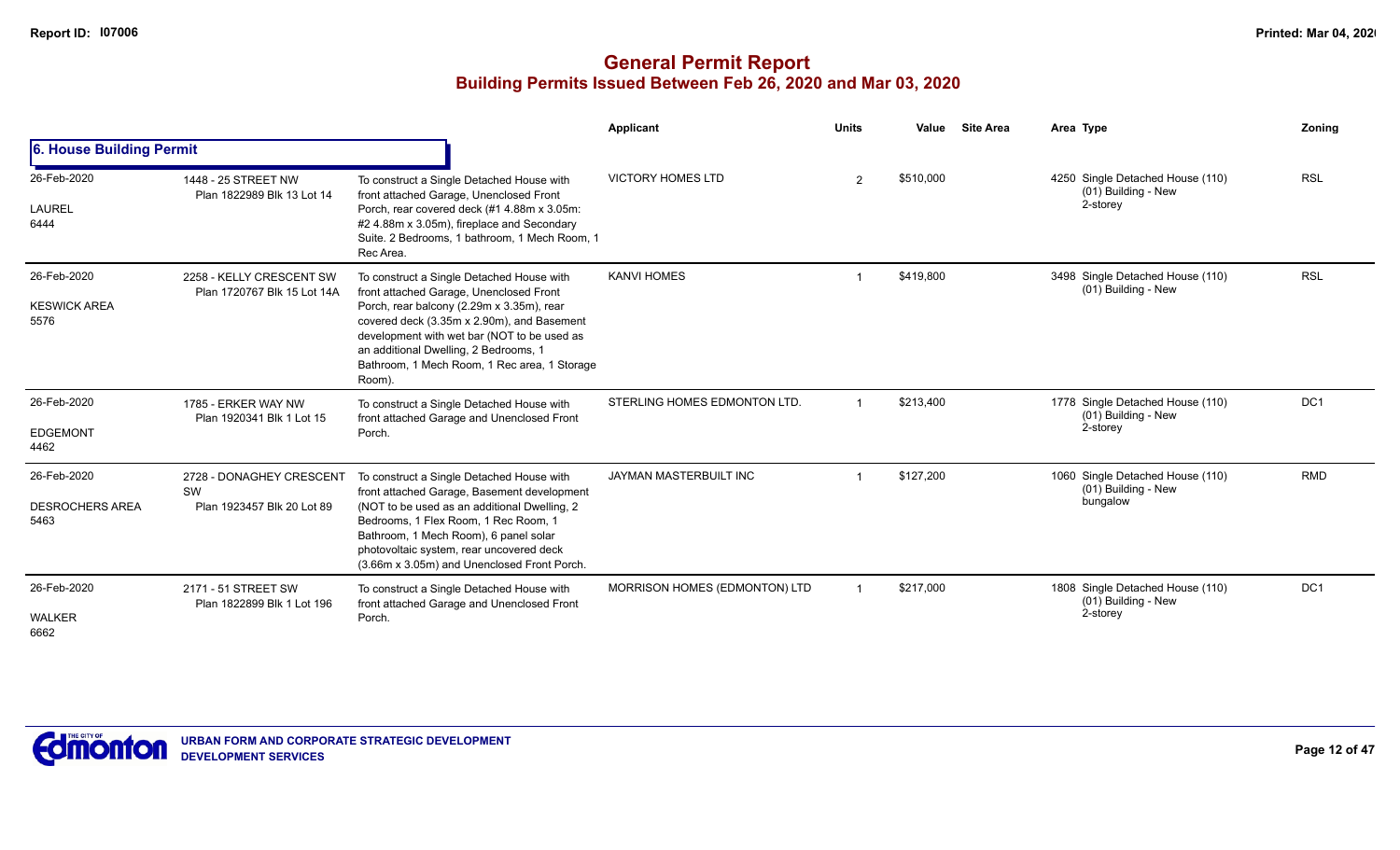|                                                            |                                                                    |                                                                                                                                                                                                               | <b>Applicant</b>              | <b>Units</b> | Value     | <b>Site Area</b> | Area Type                                                           | Zoning          |
|------------------------------------------------------------|--------------------------------------------------------------------|---------------------------------------------------------------------------------------------------------------------------------------------------------------------------------------------------------------|-------------------------------|--------------|-----------|------------------|---------------------------------------------------------------------|-----------------|
| 6. House Building Permit                                   |                                                                    |                                                                                                                                                                                                               |                               |              |           |                  |                                                                     |                 |
| 26-Feb-2020<br><b>GRANVILLE</b><br>4551                    | 5763 - GREENOUGH LANDING<br><b>NW</b><br>Plan 1720859 Blk 8 Lot 38 | To construct a Single Detached House with<br>front attached Garage, Unenclosed Front<br>Porch, rear uncovered deck (4.27m x 2.44m)<br>and Basement development (NOT to be used as<br>an additional Dwelling). | CRIMSON COVE HOMES INC        |              | \$216,200 |                  | 1802 Single Detached House (110)<br>(01) Building - New<br>2-storey | <b>RSL</b>      |
| 27-Feb-2020<br><b>FOREST HEIGHTS</b><br>6230               | 10519 - 83 STREET NW<br>Plan 2020063 Blk 50 Lot 4B                 | To construct a Single Detached House with<br>Unenclosed Front Porch, fireplace and side<br>door.                                                                                                              | NEW URBAN HOMES LTD           |              | \$208,200 |                  | 1735 Single Detached House (110)<br>(01) Building - New<br>2-storey | RF3             |
| 26-Feb-2020<br>SECORD<br>4487                              | 9227 - 223 STREET NW<br>Plan 1922399 Blk 14 Lot 116                | To construct a Single Detached House with<br>front attached Garage, Unenclosed Front Porch<br>and fireplace.                                                                                                  | <b>COVENTRY HOMES INC</b>     |              | \$252,800 |                  | 2107 Single Detached House (110)<br>(01) Building - New<br>2-storey | <b>RMD</b>      |
| 26-Feb-2020<br>SECORD<br>4487                              | 22915 - 96 AVENUE NW<br>Plan 1920924 Blk 18 Lot 102                | To construct a Single Detached House with<br>front attached Garage and Unenclosed Front<br>Porch.                                                                                                             | STERLING HOMES EDMONTON LTD.  |              | \$178,400 |                  | 1487 Single Detached House (110)<br>(01) Building - New<br>2-storey | <b>RMD</b>      |
| 26-Feb-2020<br>THE ORCHARDS AT<br><b>ELLERSLIE</b><br>6216 | 8331 - MAYDAY LINK SW<br>Plan 1820076 Blk 1 Lot 19                 | To construct a Single Detached House with<br>front attached Garage, Unenclosed Front<br>Porch, rear uncovered deck (4.88m x 3.05m),<br>and side door.                                                         | <b>SATCHA INVESTMENTS LTD</b> |              | \$245,500 |                  | 2046 Single Detached House (110)<br>(01) Building - New<br>2-storey | DC <sub>1</sub> |
| 26-Feb-2020<br><b>SCHONSEE</b><br>2700                     | 17119 - 81 STREET NW<br>Plan 1525206 Blk 5 Lot 21                  | To construct a Single Detached House with<br>front attached Garage and Unenclosed Front<br>Porch.                                                                                                             | <b>BEDROCK HOMES LTD</b>      |              | \$235,600 |                  | 1963 Single Detached House (110)<br>(01) Building - New<br>2-storey | <b>RSL</b>      |
| 26-Feb-2020<br><b>GRAYDON HILL</b><br>5468                 | 1952 - GRAYDON HILL GREEN<br>SW<br>Plan 1822866 Blk 7 Lot 25       | To construct a Single Detached House with<br>front attached Garage and Unenclosed Front<br>Porch.                                                                                                             | <b>SAN RUFO HOMES LTD</b>     |              | \$204,500 |                  | 1704 Single Detached House (110)<br>(01) Building - New<br>2-storey | <b>GHLD</b>     |

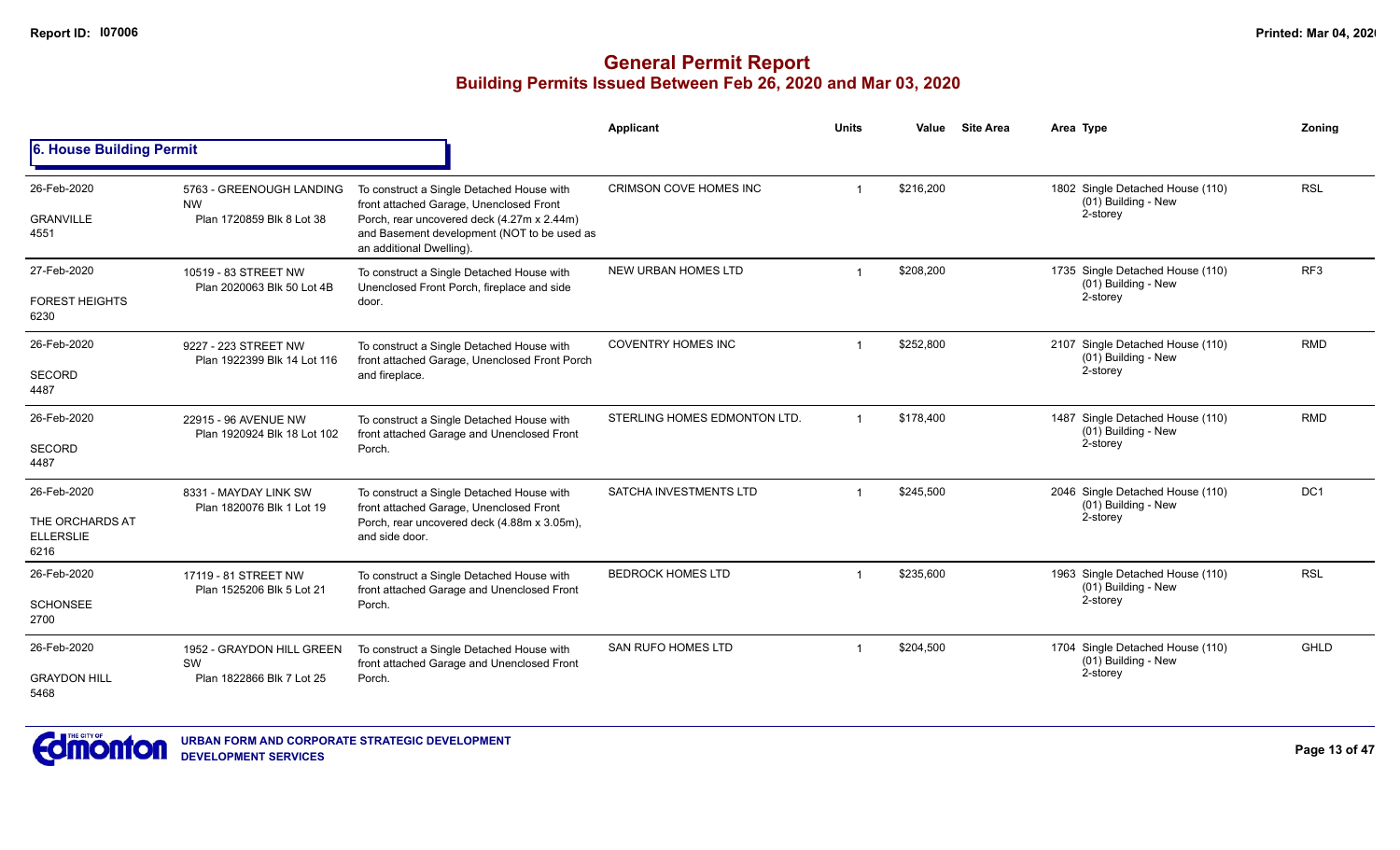|                                                  |                                                        |                                                                                                                                                                 | Applicant                                                           | <b>Units</b> | Value     | <b>Site Area</b> | Area Type                                                           | Zoning          |
|--------------------------------------------------|--------------------------------------------------------|-----------------------------------------------------------------------------------------------------------------------------------------------------------------|---------------------------------------------------------------------|--------------|-----------|------------------|---------------------------------------------------------------------|-----------------|
| 6. House Building Permit                         |                                                        |                                                                                                                                                                 |                                                                     |              |           |                  |                                                                     |                 |
| 26-Feb-2020<br><b>GLENRIDDING RAVINE</b><br>5579 | 2075 - 160 STREET SW<br>Plan 1723622 Blk 17 Lot 1      | To construct a Single Detached House with<br>Unenclosed Front Porch, rear uncovered deck<br>$(3.05m \times 3.05m)$ and fireplace                                | MORRISON HOMES (EDMONTON) LTD                                       |              | \$188,200 |                  | 1568 Single Detached House (110)<br>(01) Building - New<br>2-storey | <b>RPL</b>      |
| 27-Feb-2020<br><b>CANORA</b><br>4090             | 15205 - 103 AVENUE NW<br>Plan 162HW Blk 38 Lot 11      | To construct a 4 unit Row Housing Development<br>with side door(s) and Unenclosed Front<br>Porch(s).                                                            | PETRA BUILDERS                                                      |              | \$541,700 |                  | 4710 Row House (330)<br>(01) Building - New                         | RF <sub>3</sub> |
| 27-Feb-2020<br><b>CHAPPELLE AREA</b><br>5462     | 6305 - CRAWFORD LINK SW<br>Plan 1722558 Blk 23 Lot 52  | To construct a Single Detached House with<br>front attached Garage, Unenclosed Front<br>Porch, rear uncovered deck (3.20m x 4.57m)<br>and fireplace.            | OXEYE INC O/A MILL STREET HOMES                                     | $\mathbf 1$  | \$253,700 |                  | 2114 Single Detached House (110)<br>(01) Building - New<br>2-storey | <b>RSL</b>      |
| 27-Feb-2020<br>CAVANAGH<br>5467                  | 1177 - CHRISTIE VISTA SW<br>Plan 1923129 Blk 13 Lot 32 | To construct a Single Detached House with<br>front attached Garage, Unenclosed Front Porch<br>and rear uncovered deck (3.05m x 3.66m).                          | ROHIT COMMUNITIES INC                                               |              | \$216,900 |                  | 1886 Single Detached House (110)<br>(01) Building - New<br>2-storey | <b>RMD</b>      |
| 27-Feb-2020<br><b>GLENRIDDING RAVINE</b><br>5579 | 15827 - 22 AVENUE SW<br>Plan 1823043 Blk 21 Lot 8      | To construct a Single Detached House with<br>front attached Garage and Unenclosed Front<br>Porch.                                                               | MORRISON HOMES (EDMONTON) LTD                                       |              | \$234,900 |                  | 2043 Single Detached House (110)<br>(01) Building - New<br>2-storey | DC <sub>1</sub> |
| 27-Feb-2020<br><b>CHARLESWORTH</b><br>6661       | 203 - 38 STREET SW<br>Plan 1922728 Blk 12 Lot 6        | To construct a Single Detached House with<br>front attached Garage, Unenclosed Front<br>Porch, rear uncovered deck (3.05m x 4.27m),<br>fireplace and side door. | <b>EARTHSMART DEVELOPMENTS LTD.</b><br>EARTHSMART DEVELOPMENTS LTD. | $\mathbf{1}$ | \$299,000 |                  | 2600 Single Detached House (110)<br>(01) Building - New<br>2-storey | <b>RMD</b>      |
| 27-Feb-2020<br><b>MCCONACHIE AREA</b><br>2521    | 17506 - 64A STREET NW<br>Plan 1922870 Blk 25 Lot 27    | To construct a Single Detached House with<br>front attached Garage, Unenclosed Front Porch<br>and rear landing $(1.22 \text{ m} \times 1.68 \text{ m})$ .       | <b>SANGAM HOMES LTD</b>                                             |              | \$160.500 |                  | 1396 Single Detached House (110)<br>(01) Building - New<br>2-storey | <b>RMD</b>      |

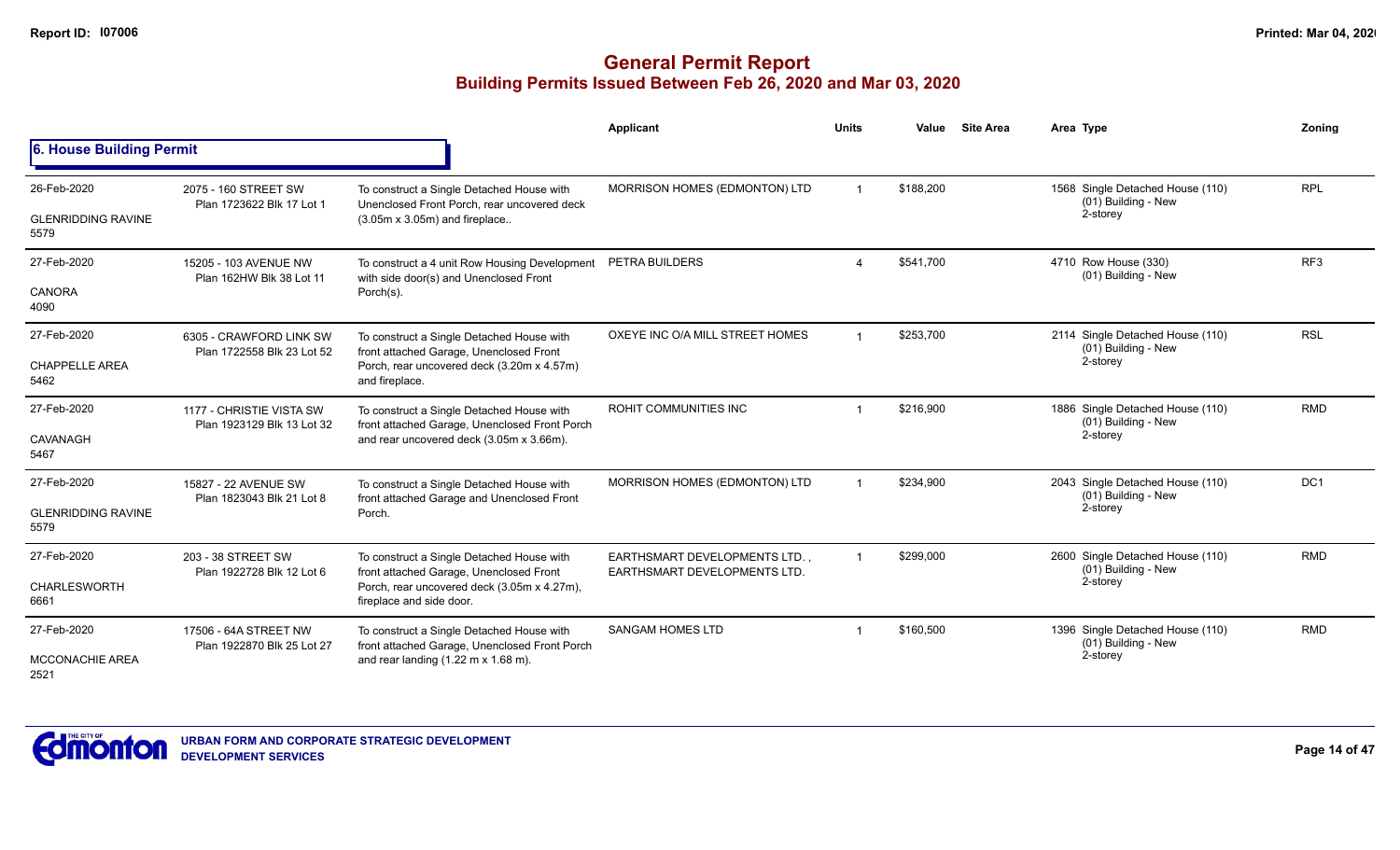|                                               |                                                                                                                                                                                                                                                                                          |                                                                                                                                                                                                                             | Applicant                      | <b>Units</b> | Value     | <b>Site Area</b> | Area Type                                                           | Zoning          |
|-----------------------------------------------|------------------------------------------------------------------------------------------------------------------------------------------------------------------------------------------------------------------------------------------------------------------------------------------|-----------------------------------------------------------------------------------------------------------------------------------------------------------------------------------------------------------------------------|--------------------------------|--------------|-----------|------------------|---------------------------------------------------------------------|-----------------|
| 6. House Building Permit                      |                                                                                                                                                                                                                                                                                          |                                                                                                                                                                                                                             |                                |              |           |                  |                                                                     |                 |
| 27-Feb-2020<br><b>HOLYROOD</b><br>6310        | 7641 - 92 AVENUE NW<br>Plan 1922643 Blk 24 Lot 28A                                                                                                                                                                                                                                       | To construct a Single Detached House with<br>Basement development (NOT to be used as an<br>additional Dwelling) (1 bedroom, 1 bathroom,<br>mechanical room), rear uncovered deck (3.05m<br>x 5.18m), fireplace and veranda. | MACKLYNN CONSTRUCTION & DESIGN |              | \$191,200 |                  | 1663 Single Detached House (110)<br>(01) Building - New<br>2-storey | RF1             |
| 27-Feb-2020<br><b>DESROCHERS AREA</b><br>5463 | 2732 - DONAGHEY CRESCENT<br>SW<br>Plan 1923457 Blk 20 Lot 91                                                                                                                                                                                                                             | To construct a Single Detached House with<br>front attached Garage, Unenclosed Front<br>Porch, rear uncovered deck (3.66m x 3.66m)<br>and side entrance.                                                                    | <b>LANDMARK CLASSIC INC</b>    |              | \$211,100 |                  | 1759 Single Detached House (110)<br>(01) Building - New<br>2-storey | <b>RMD</b>      |
| 27-Feb-2020<br><b>EDGEMONT</b><br>4462        | 6617 - ELSTON COURT NW<br>Plan 1721675 Blk 4 Lot 20                                                                                                                                                                                                                                      | To construct a Single Detached House with<br>front attached Garage, Unenclosed Front<br>Porch, fireplace and side door with stairwell to<br>Basement.                                                                       | PACESETTER HOMES LTD           |              | \$234,700 |                  | 1956 Single Detached House (110)<br>(01) Building - New<br>2-storey | <b>RSL</b>      |
| 27-Feb-2020<br><b>GRAYDON HILL</b><br>5468    | 1941 - GRAYDON HILL GREEN<br>SW<br>Plan 1822866 Blk 8 Lot 40                                                                                                                                                                                                                             | To construct a Single Detached House with<br>Unenclosed Front Porch.                                                                                                                                                        | PACESETTER HOMES LTD           |              | \$180,100 |                  | 1501 Single Detached House (110)<br>(01) Building - New<br>2-storey | GHLD            |
| 27-Feb-2020<br><b>ROSENTHAL</b><br>4750       | 1251 - ROSENTHAL<br><b>BOULEVARD NW</b><br>Plan 1923107 Blk 7 Lot 5<br>1253 - ROSENTHAL<br><b>BOULEVARD NW</b><br>Plan 1923107 Blk 7 Lot 6<br>1255 - ROSENTHAL<br><b>BOULEVARD NW</b><br>Plan 1923107 Blk 7 Lot 7<br>1257 - ROSENTHAL<br><b>BOULEVARD NW</b><br>Plan 1923107 Blk 7 Lot 8 | To construct a 4 Dwelling unit Row House with<br>Unenclosed Front Porches.                                                                                                                                                  | PACESETTER HOMES LTD           |              | \$575,100 |                  | 5001 Row House (330)<br>(01) Building - New                         | RF <sub>5</sub> |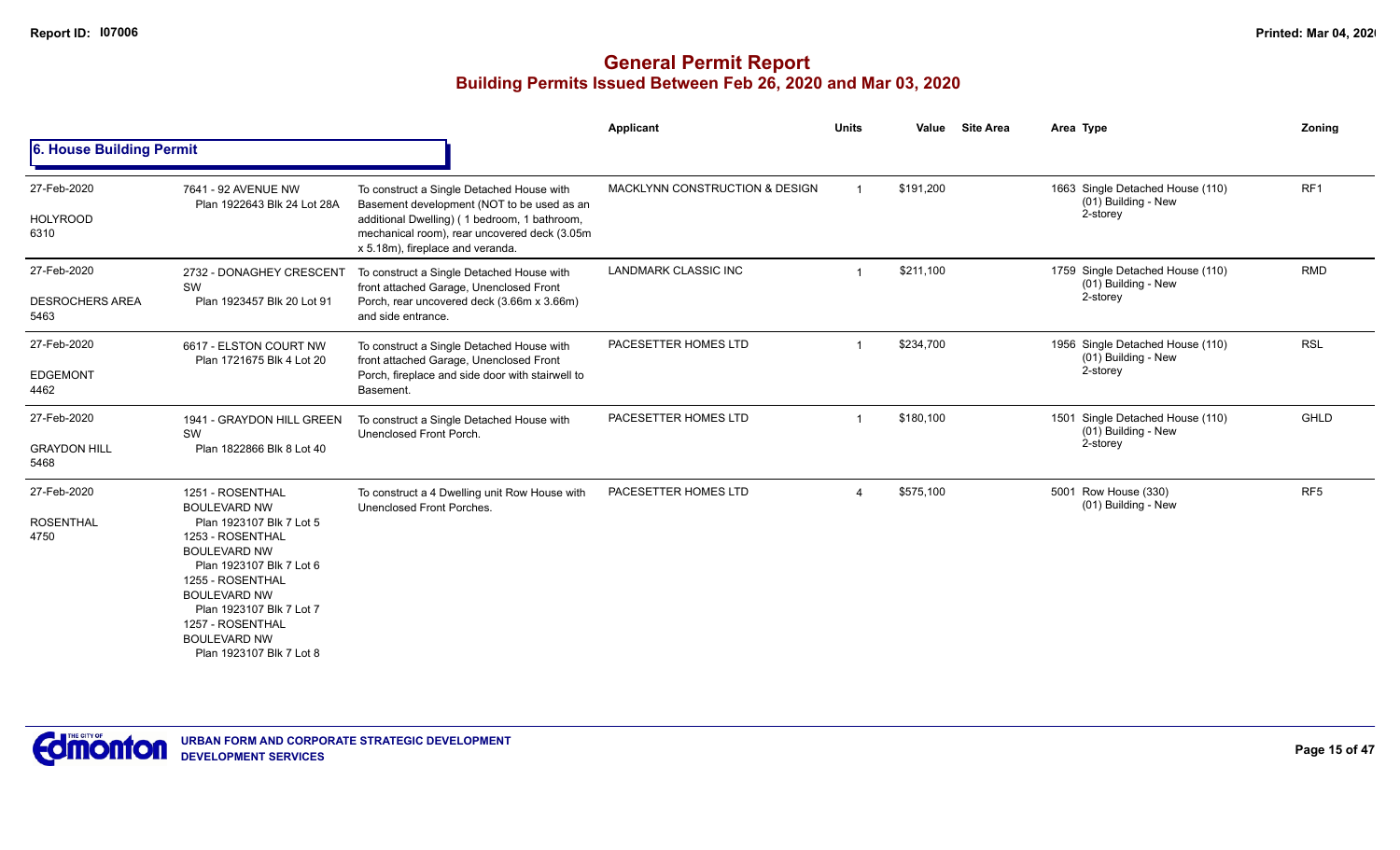|                             |                                                                                        |                                                                                                                  | Applicant                                          | <b>Units</b>   | Value     | <b>Site Area</b> | Area Type                                               | Zoning          |
|-----------------------------|----------------------------------------------------------------------------------------|------------------------------------------------------------------------------------------------------------------|----------------------------------------------------|----------------|-----------|------------------|---------------------------------------------------------|-----------------|
| 6. House Building Permit    |                                                                                        |                                                                                                                  |                                                    |                |           |                  |                                                         |                 |
| 27-Feb-2020                 | 15015 - 15 STREET NW<br>Plan 1523406 Blk 115 Lot 32                                    | To construct a Single Detached House with side<br>attached Garage, Unenclosed Front Porch,                       | 1740968 ALBERTA LTD O/A DK<br><b>CONCRETE WORK</b> | $\mathbf{1}$   | \$306,500 |                  | 2665 Single Detached House (110)<br>(01) Building - New | <b>RSL</b>      |
| <b>FRASER</b><br>2280       |                                                                                        | balcony and fireplace.                                                                                           |                                                    |                |           |                  | 2-storey                                                |                 |
| 27-Feb-2020                 | Plan 1723442 Blk 16 Lot 98                                                             | 806 - SECORD BOULEVARD NW To construct a 3 Dwelling unit Row House with<br>Unenclosed Front Porches and Basement | <b>CRIMSON COVE HOMES INC</b>                      | 3              | \$503,900 |                  | 4382 Row House (330)<br>(01) Building - New             | RF <sub>5</sub> |
| <b>SECORD</b><br>4487       | Plan 1723442 Blk 16 Lot 99<br>810 - SECORD BOULEVARD NW<br>Plan 1723442 Blk 16 Lot 100 | 808 - SECORD BOULEVARD NW development (Lot 100 - NOT to be used as an<br>additional Dwelling).                   |                                                    |                |           |                  | 2-storey                                                |                 |
| 27-Feb-2020                 | 3038 - CHECKNITA WAY SW<br>Plan 1720796 Blk 4 Lot 18                                   | To construct a Single Detached House with<br>Unenclosed Front Porch, and Basement                                | STERLING HOMES EDMONTON LTD.                       | $\overline{1}$ | \$170.000 |                  | 1417 Single Detached House (110)<br>(01) Building - New | <b>RMD</b>      |
| CAVANAGH<br>5467            |                                                                                        | development (NOT to be used as an additional<br>Dwelling).                                                       |                                                    |                |           |                  | 2-storey                                                |                 |
| 02-Mar-2020                 | 2413 - KELLY CIRCLE SW<br>Plan 1723548 Blk 13 Lot 19                                   | To construct a Single Detached House with<br>Unenclosed Front Porch.                                             | <b>LANDMARK LEGACY HOMES INC</b>                   | $\overline{1}$ | \$197,200 |                  | 1643 Single Detached House (110)<br>(01) Building - New | <b>RPL</b>      |
| <b>KESWICK AREA</b><br>5576 |                                                                                        |                                                                                                                  |                                                    |                |           | 2-storey         |                                                         |                 |
| 27-Feb-2020                 | Plan 1920004 Blk 5 Lot 50                                                              | 5727 - KEEPING CRESCENT SW To construct a Single Detached House with<br>front attached Garage, Unenclosed Front  | PARKWOOD MASTER BUILDER INC                        |                | \$268,400 |                  | 2237 Single Detached House (110)<br>(01) Building - New | <b>RSL</b>      |
| <b>KESWICK AREA</b><br>5576 |                                                                                        | Porch, rear uncovered deck (3.81m x 3.05m)<br>and fireplace.                                                     |                                                    |                |           |                  | 2-storey                                                |                 |
| 27-Feb-2020                 | 2439 - 15 AVENUE NW<br>Plan 1922772 Blk 11 Lot 34                                      | To construct a Single Detached House with<br>front attached Garage, Unenclosed Front Porch                       | PARKWOOD MASTER BUILDER                            |                | \$236.500 |                  | 1971 Single Detached House (110)<br>(01) Building - New | <b>RSL</b>      |
| <b>LAUREL</b><br>6444       |                                                                                        | and fireplace.                                                                                                   |                                                    |                |           |                  | 2-storey                                                |                 |
| 27-Feb-2020                 | 1759 - 26A STREET NW<br>Plan 1722382 Blk 9 Lot 46                                      | To construct a Single Detached House with<br>Unenclosed Front Porch and side entrance.                           | <b>HOMES BY AVI</b>                                | $\mathbf 1$    | \$169,000 |                  | 1408 Single Detached House (110)<br>(01) Building - New | DC <sub>1</sub> |
| LAUREL<br>6444              |                                                                                        |                                                                                                                  |                                                    |                |           |                  | 2-storey                                                |                 |

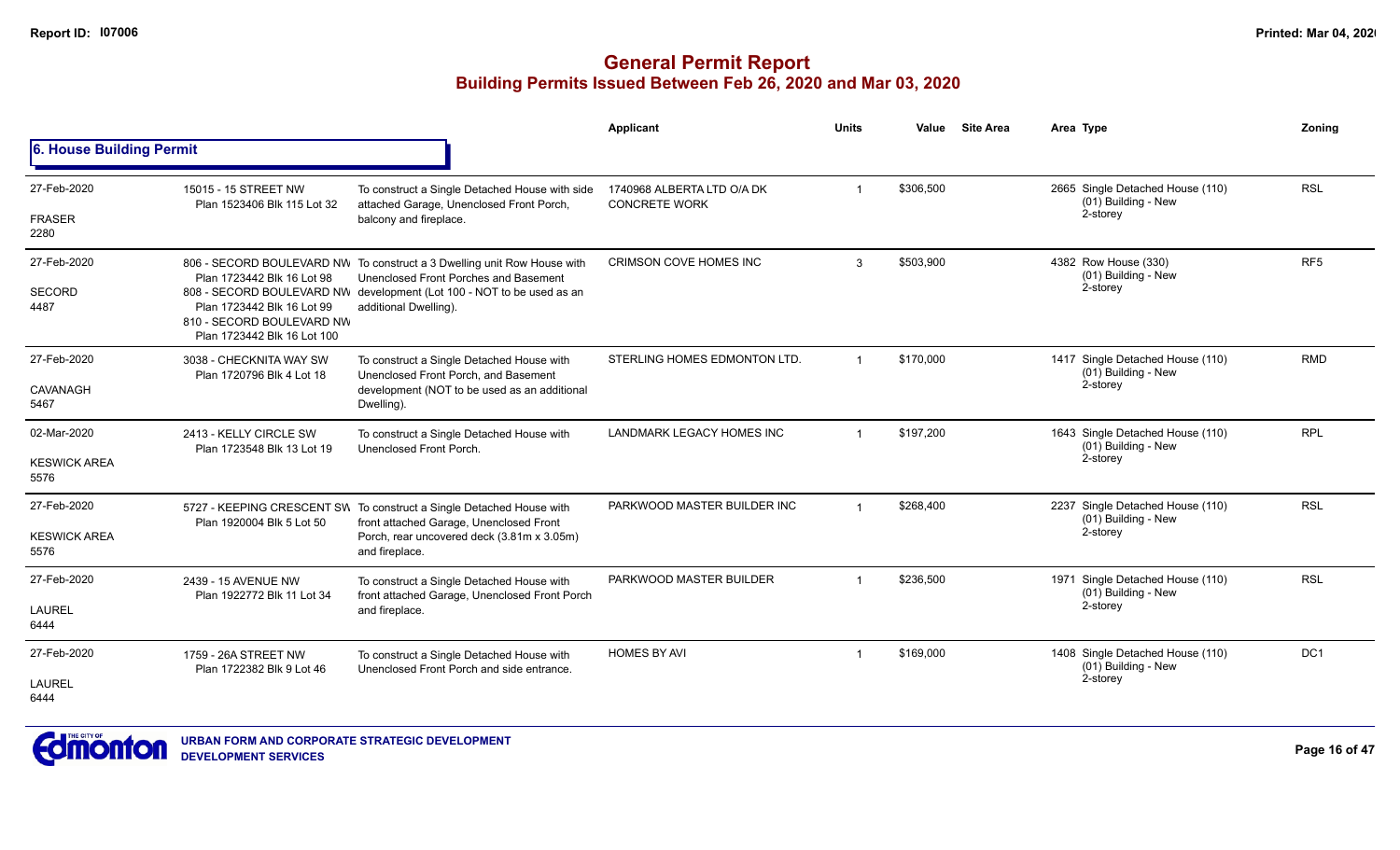|                                               |                                                                                                                                                                                                                  |                                                                                                                                                                                                                                                                | Applicant                                          | <b>Units</b>   | Value     | <b>Site Area</b> | Area Type                                                           | Zoning          |
|-----------------------------------------------|------------------------------------------------------------------------------------------------------------------------------------------------------------------------------------------------------------------|----------------------------------------------------------------------------------------------------------------------------------------------------------------------------------------------------------------------------------------------------------------|----------------------------------------------------|----------------|-----------|------------------|---------------------------------------------------------------------|-----------------|
| 6. House Building Permit                      |                                                                                                                                                                                                                  |                                                                                                                                                                                                                                                                |                                                    |                |           |                  |                                                                     |                 |
| 27-Feb-2020<br>THE UPLANDS<br>4464            | 19626 - 27 AVENUE NW<br>Plan 1721616 Blk 6 Lot 21<br>19624 - 27 AVENUE NW<br>Plan 1721616 Blk 6 Lot 22<br>19622 - 27 AVENUE NW<br>Plan 1721616 Blk 6 Lot 23<br>19620 - 27 AVENUE NW<br>Plan 1721616 Blk 6 Lot 24 | To construct a 4 Dwelling unit Row House with<br>rear attached Garages and front balconies.                                                                                                                                                                    | STREETSIDE DEVELOPMENTS                            | $\overline{a}$ | \$706,100 |                  | 5884 Row House (330)<br>(01) Building - New<br>3-storey             | DC <sub>1</sub> |
| 27-Feb-2020<br><b>EDGEMONT</b><br>4462        | 1657 - ERKER WAY NW<br>Plan 1920341 Blk 4 Lot 38                                                                                                                                                                 | To construct a Single Detached House with<br>front attached Garage, Unenclosed Front<br>Porch, side door and to develop a Secondary<br>Suite in the Basement (1 bedroom, 1 bathroom,<br>mechanical room, kitchen).                                             | PROMINENT HOMES EDMONTON LTD                       | $\overline{2}$ | \$192,000 |                  | 1600 Single Detached House (110)<br>(01) Building - New<br>2-storey | DC <sub>1</sub> |
| 27-Feb-2020<br><b>WALKER</b><br>6662          | 2132 - 51 STREET SW<br>Plan 1723341 Blk 6 Lot 43                                                                                                                                                                 | To construct a Single Detached House with<br>Unenclosed Front Porch and fireplace.                                                                                                                                                                             | MORRISON HOMES (EDMONTON) LTD                      |                | \$170,200 |                  | 1418 Single Detached House (110)<br>(01) Building - New<br>2-storey | <b>RPL</b>      |
| 27-Feb-2020<br><b>DESROCHERS AREA</b><br>5463 | 2676 - DONAGHEY CRESCENT<br>SW<br>Plan 1923442 Blk 20 Lot 65                                                                                                                                                     | To construct a Single Detached House with<br>front attached Garage, fireplace, rear<br>Uncovered Deck (3.05m x 3.05m), Unenclosed<br>Front Porch, walkout Basement, and to install a<br>Renewable Energy Device (6 Solar-electric<br>(PV) panels on the roof). | JAYMAN MASTERBUILT INC                             |                | \$271,300 |                  | 2261 Single Detached House (110)<br>(01) Building - New<br>2-storey | <b>RMD</b>      |
| 27-Feb-2020<br><b>FRASER</b><br>2280          | 15016 - 14 STREET NW<br>Plan 1523406 Blk 115 Lot 31                                                                                                                                                              | To construct a Single Detached House with<br>front attached Garage, Unenclosed Front Porch<br>and fireplace.                                                                                                                                                   | 1740968 ALBERTA LTD O/A DK<br><b>CONCRETE WORK</b> |                | \$290.500 |                  | 2526 Single Detached House (110)<br>(01) Building - New<br>2-storey | <b>RSL</b>      |
| 27-Feb-2020<br><b>EDGEMONT</b><br>4462        | 6903 - EVANS WYND NW<br>Plan 1721675 Blk 1 Lot 51                                                                                                                                                                | To construct a Single Detached House with<br>front attached Garage, Unenclosed Front<br>Porch, rear uncovered deck (3.35m x 3.05m),<br>fireplace and side entrance.                                                                                            | <b>BROOKLINE HOMES LTD</b>                         |                | \$205,000 |                  | 1708 Single Detached House (110)<br>(01) Building - New<br>2-storey | <b>RSL</b>      |

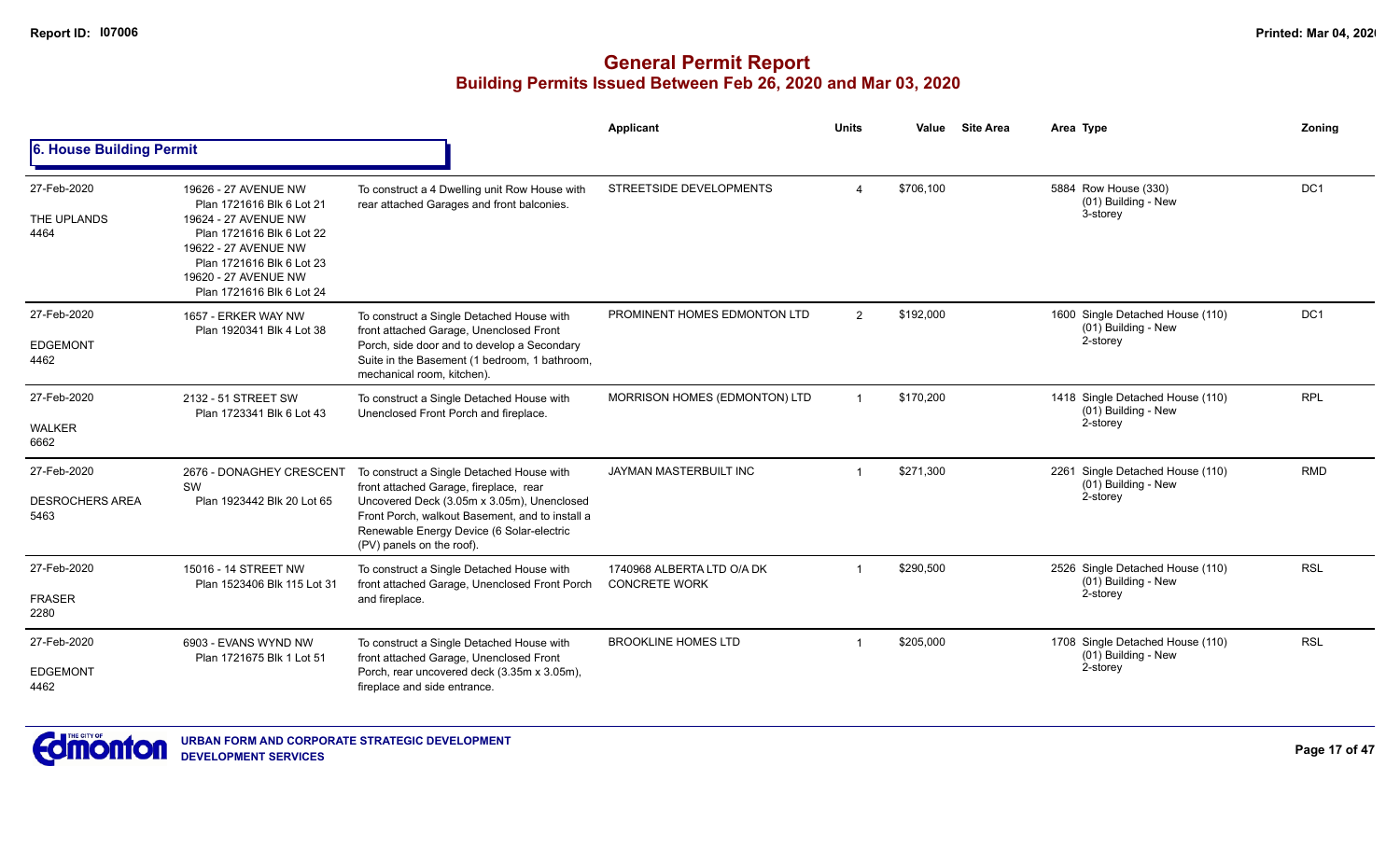|                                              |                                                                                                                                                                                                                                                                                          |                                                                                                                                                                                                  | Applicant                   | <b>Units</b>   | Value     | <b>Site Area</b> | Area Type                                                           | Zoning          |
|----------------------------------------------|------------------------------------------------------------------------------------------------------------------------------------------------------------------------------------------------------------------------------------------------------------------------------------------|--------------------------------------------------------------------------------------------------------------------------------------------------------------------------------------------------|-----------------------------|----------------|-----------|------------------|---------------------------------------------------------------------|-----------------|
| 6. House Building Permit                     |                                                                                                                                                                                                                                                                                          |                                                                                                                                                                                                  |                             |                |           |                  |                                                                     |                 |
| 27-Feb-2020<br><b>TRUMPETER AREA</b><br>4471 | 20826 - 131A AVENUE NW<br>Plan 1922667 Blk 8 Lot 124                                                                                                                                                                                                                                     | To construct a Single Detached House with<br>front attached Garage, Unenclosed Front<br>Porch, rear uncovered deck (3.96m x 3.05m),<br>fireplace and walkout Basement.                           | <b>SANGAM HOMES LTD</b>     | -1             | \$259,800 |                  | 2259 Single Detached House (110)<br>(01) Building - New<br>2-storey | DC <sub>1</sub> |
| 27-Feb-2020<br><b>ROSENTHAL</b><br>4750      | 1252 - ROSENTHAL<br><b>BOULEVARD NW</b><br>Plan 1923107 Blk 8 Lot 5<br>1254 - ROSENTHAL<br><b>BOULEVARD NW</b><br>Plan 1923107 Blk 8 Lot 6<br>1256 - ROSENTHAL<br><b>BOULEVARD NW</b><br>Plan 1923107 Blk 8 Lot 7<br>1258 - ROSENTHAL<br><b>BOULEVARD NW</b><br>Plan 1923107 Blk 8 Lot 8 | To construct a 4 Dwelling unit Row House with<br>Unenclosed Front Porches and rear Uncovered<br>Decks (each 2.44 m x 2.44 m).                                                                    | STREETSIDE DEVELOPMENTS     | $\Delta$       | \$563,700 |                  | 4902 Row House (330)<br>(01) Building - New                         | RF <sub>5</sub> |
| 28-Feb-2020<br><b>HAZELDEAN</b><br>6290      | 9118 - 66 AVENUE NW<br>Plan 1923369 Blk 17 Lot 22A                                                                                                                                                                                                                                       | To construct a Single Detached House with<br>fireplace, rear uncovered deck (5.18m x 3.66m)<br>and to develop a Secondary Suite in the<br>Basement (2 bedrooms, 1 bathroom,<br>mechanical room). | ENCORE MASTER BUILDER INC   | $\overline{2}$ | \$205,900 |                  | 1790 Single Detached House (110)<br>(01) Building - New<br>2-storey | RF <sub>1</sub> |
| 28-Feb-2020<br>PLEASANTVIEW<br>5320          | 10437 - 52 AVENUE NW<br>Plan 1921348 Blk 52 Lot 24A                                                                                                                                                                                                                                      | To construct a Single Detached House with<br>Unenclosed Front Porch and secondary suite in<br>the Basement. 2 Bedrooms, 2 Bathroom, 1<br>Kitchen, 1 Living Room.                                 | <b>NEW ERA LUXURY HOMES</b> | $\overline{2}$ | \$199,500 |                  | 1735 Single Detached House (110)<br>(01) Building - New<br>2-storey | RF <sub>1</sub> |
| 28-Feb-2020<br><b>MCKERNAN</b><br>5290       | 10929 - 75 AVENUE NW<br>Plan 743HW Blk 31 Lot 16                                                                                                                                                                                                                                         | To construct a Semi-Detached House with<br>balcony(s), fireplace(s), rear uncovered deck<br>(Lot 16 - 2.74m x 2.44m and 2.74m x 2.44m),<br>Unenclosed Front Porch(s) and secondary<br>suite(s).  | FOX PROPERTIES INC.         | $\Delta$       | \$518,900 |                  | 4512 Semi-Detached House (210)<br>(01) Building - New<br>3-storey   | RF <sub>1</sub> |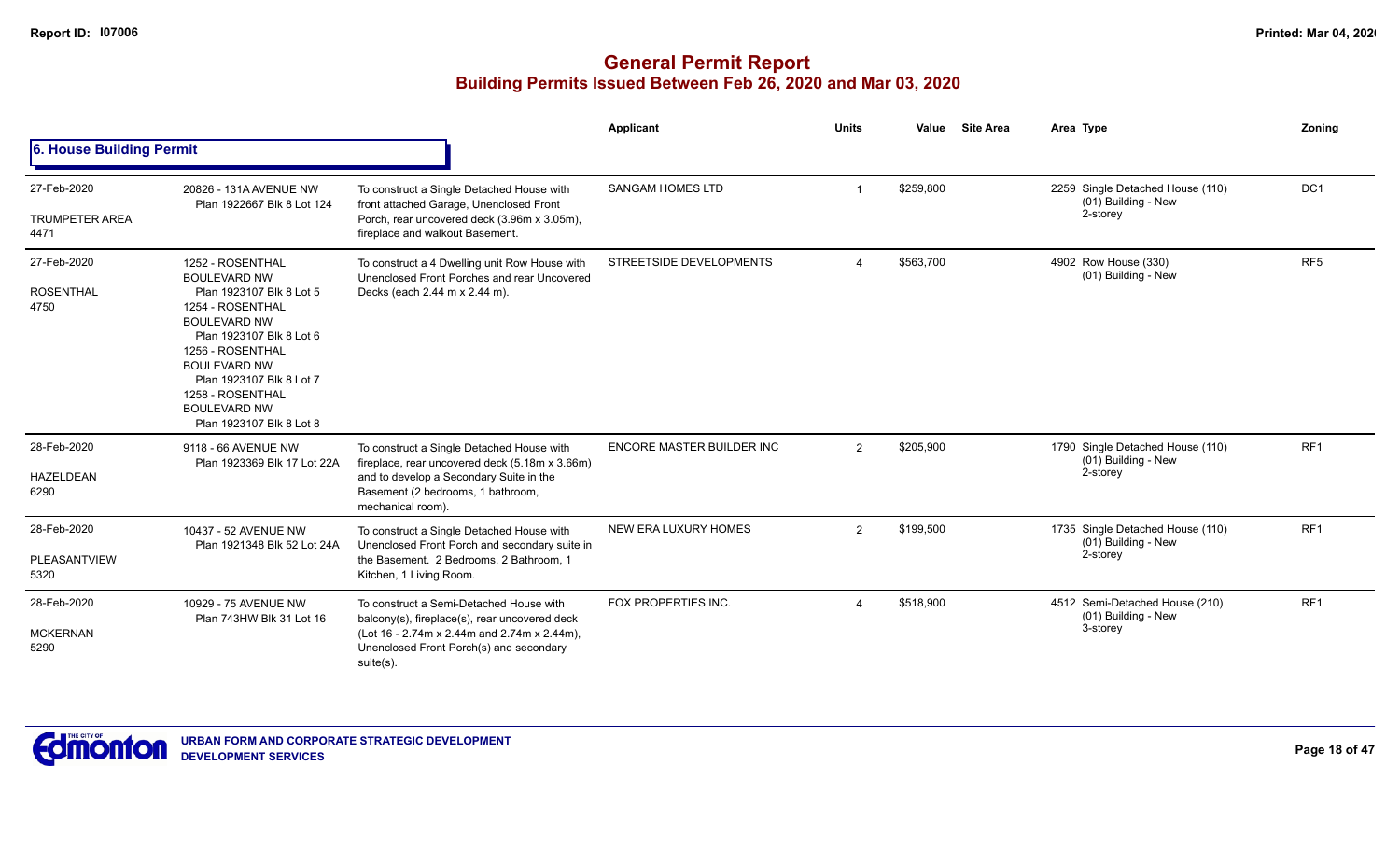|                                 |                                                      |                                                                                                                                                 | Applicant                                          | <b>Units</b>   | Value                                             | <b>Site Area</b>                 | Area Type                                               | Zonina     |
|---------------------------------|------------------------------------------------------|-------------------------------------------------------------------------------------------------------------------------------------------------|----------------------------------------------------|----------------|---------------------------------------------------|----------------------------------|---------------------------------------------------------|------------|
| <b>6. House Building Permit</b> |                                                      |                                                                                                                                                 |                                                    |                |                                                   |                                  |                                                         |            |
| 28-Feb-2020                     | 1051 - GRAYDON HILL<br><b>BOULEVARD SW</b>           | To construct 3 Dwellings (Building 5 - Units                                                                                                    | <b>SVS DEVELOPMENTS</b>                            | 3              | \$580,300                                         |                                  | 5046 Row House (330)<br>(01) Building - New             | RA7        |
| <b>GRAYDON HILL</b><br>5468     | Plan 1421503 Blk 6 Lot 37                            | #37-39) of Row Housing with attached garage                                                                                                     |                                                    |                |                                                   |                                  | 3-storey                                                |            |
| 28-Feb-2020                     | 1051C - GRAYDON HILL<br><b>BOULEVARD SW</b>          | To construct 3 Dwellings (Building 6 - Units<br>#34-36) of Row Housing with attached garage                                                     | 1931311 ALBERTA LTD O/A SVS<br><b>DEVELOPMENTS</b> | \$582,600<br>3 | 5066 Row House Condo (335)<br>(01) Building - New | RA7                              |                                                         |            |
| <b>GRAYDON HILL</b><br>5468     | Condo Common Area (Plan<br>1920824)                  |                                                                                                                                                 |                                                    |                |                                                   |                                  | 3-storey                                                |            |
| 28-Feb-2020                     | 1051C - GRAYDON HILL<br><b>BOULEVARD SW</b>          | To construct 4 Dwellings (Building 16 - Units<br>#7-10) of Row Housing with attached garage                                                     | 1931311 ALBERTA LTD O/A SVS<br><b>DEVELOPMENTS</b> |                | \$723,600                                         |                                  | 6292 Row House Condo (335)<br>(01) Building - New       | RA7        |
| <b>GRAYDON HILL</b><br>5468     | Condo Common Area (Plan<br>1920824)                  |                                                                                                                                                 |                                                    |                |                                                   | 3-storey                         |                                                         |            |
| 28-Feb-2020                     | 20879 - 131 AVENUE NW<br>Plan 1922667 Blk 13 Lot 38  | To construct a Single Detached House with<br>front attached Garage, Uncovered Front Porch,                                                      | <b>SANGAM HOMES LTD</b>                            |                | \$194,200                                         |                                  | 1689 Single Detached House (110)<br>(01) Building - New | <b>RSL</b> |
| <b>TRUMPETER AREA</b><br>4471   |                                                      | rear uncovered deck (3.35m x 3.05m),<br>fireplace, and side door                                                                                |                                                    |                |                                                   |                                  | 2-storey                                                |            |
| 28-Feb-2020                     | 6339 - 174 AVENUE NW<br>Plan 1822646 Blk 13 Lot 76   | To construct a Single Detached House with<br>front attached Garage and Unenclosed Front                                                         | MORRISON HOMES (EDMONTON) LTD                      |                | \$212.800<br>(01) Building - New<br>2-storey      | 1850 Single Detached House (110) | <b>RMD</b>                                              |            |
| <b>MCCONACHIE AREA</b><br>2521  |                                                      | Porch.                                                                                                                                          |                                                    |                |                                                   |                                  |                                                         |            |
| 28-Feb-2020                     | 5644 - 22A AVENUE SW                                 | To construct a Single Detached House with<br>attached garage, Unenclosed Front Porch, rear                                                      | <b>LANDMARK CLASSIC INC</b>                        |                | \$269,300                                         |                                  | 2244 Single Detached House (110)<br>(01) Building - New | <b>RSL</b> |
| <b>WALKER</b><br>6662           | Plan 1823392 Blk 7 Lot 38                            | balcony (3.66m x 2.13m) and Basement<br>development (NOT to be used as an additional<br>Dwelling) (2 bedrooms, 1 bathroom, mechanical<br>room). |                                                    |                |                                                   | 2-storey                         |                                                         |            |
| 28-Feb-2020                     | 2121 - WONNACOTT WAY SW<br>Plan 1624323 Blk 8 Lot 64 | To construct a Single Detached House with<br>front attached Garage, Unenclosed Front                                                            | URBAN LUXURY HOMES, MARC                           |                | \$277,400                                         |                                  | 2312 Single Detached House (110)<br>(01) Building - New | <b>RSL</b> |
| <b>WALKER</b><br>6662           |                                                      | Porch, and fireplace.                                                                                                                           |                                                    |                |                                                   |                                  | 2-storey                                                |            |

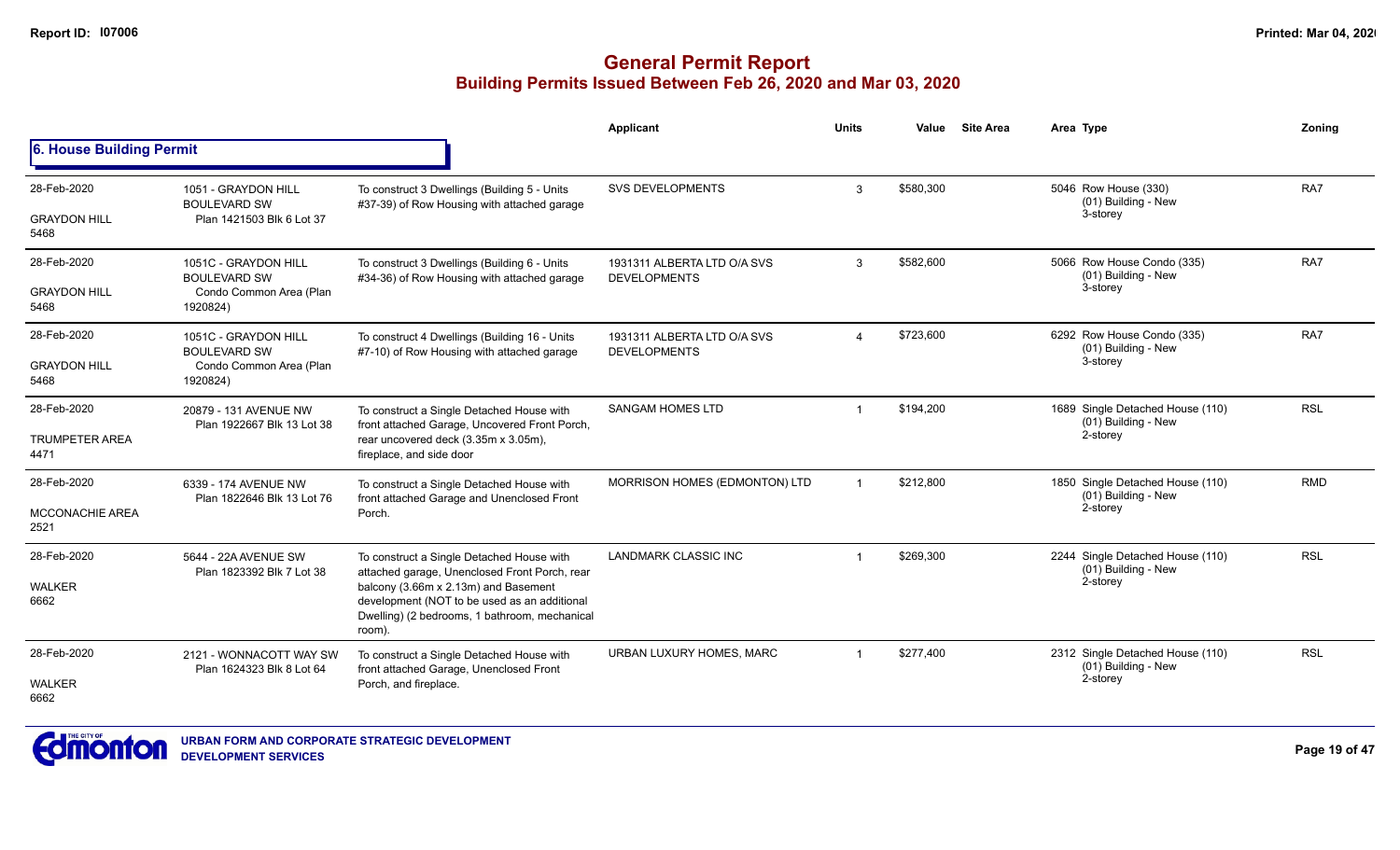|                                                            |                                                                                                                                                                                                          |                                                                                                                                                                        | Applicant                                                                                                                                                                                                                                                                                                      | <b>Units</b> | Value     | <b>Site Area</b> | Area Type                                                           | Zoning          |
|------------------------------------------------------------|----------------------------------------------------------------------------------------------------------------------------------------------------------------------------------------------------------|------------------------------------------------------------------------------------------------------------------------------------------------------------------------|----------------------------------------------------------------------------------------------------------------------------------------------------------------------------------------------------------------------------------------------------------------------------------------------------------------|--------------|-----------|------------------|---------------------------------------------------------------------|-----------------|
| 6. House Building Permit                                   |                                                                                                                                                                                                          |                                                                                                                                                                        | 1613 Single Detached House (110)<br>DAYTONA HOMES INC<br>\$193,600<br>(01) Building - New<br>2-storey<br>PACESETTER HOMES LTD<br>\$193,700<br>1614 Single Detached House (110)<br>(01) Building - New<br>2-storey<br><b>DAYTONA HOMES INC</b><br>\$613,000<br>5108 Row House (330)<br>3<br>(01) Building - New |              |           |                  |                                                                     |                 |
| 28-Feb-2020<br><b>GLENRIDDING RAVINE</b><br>5579           | 16635 - 31 AVENUE SW<br>Plan 1922383 Blk 2 Lot 66                                                                                                                                                        | To construct a Single Detached House with<br>front attached Garage and Unenclosed Front<br>Porch.                                                                      |                                                                                                                                                                                                                                                                                                                |              |           |                  |                                                                     | <b>RMD</b>      |
| 28-Feb-2020<br><b>DESROCHERS AREA</b><br>5463              | 2605 - DONAGHEY CRESCENT<br>SW<br>Plan 1923442 Blk 21 Lot 30                                                                                                                                             | To construct a Single Detached House with<br>front attached Garage and Unenclosed Front<br>Porch.                                                                      |                                                                                                                                                                                                                                                                                                                |              |           |                  |                                                                     | <b>RMD</b>      |
| 28-Feb-2020<br><b>CRYSTALLINA NERA WEST</b><br>2463        | 350 - CRYSTALLINA NERA<br>DRIVE NW<br>Plan 1822602 Blk 5 Lot 158<br>348 - CRYSTALLINA NERA<br>DRIVE NW<br>Plan 1822602 Blk 5 Lot 159<br>346 - CRYSTALLINA NERA<br>DRIVE NW<br>Plan 1822602 Blk 5 Lot 160 | To construct a 3 Dwelling unit Row House with<br>Unenclosed Front Porches.                                                                                             |                                                                                                                                                                                                                                                                                                                |              |           |                  | 2-storey                                                            | RF <sub>5</sub> |
| 28-Feb-2020<br><b>SECORD</b><br>4487                       | 9427 - 229 STREET NW<br>Plan 1425563 Blk 16 Lot 34                                                                                                                                                       | To construct a Single Detached House with<br>front attached Garage, Unenclosed Front<br>Porch, and Basement development (NOT to be<br>used as an additional Dwelling). | <b>HOPEWELL RESIDENTIAL MANAGEMEN</b><br><b>LLP</b>                                                                                                                                                                                                                                                            |              | \$131,600 |                  | 1097 Single Detached House (110)<br>(01) Building - New<br>2-storey | <b>RSL</b>      |
| 28-Feb-2020<br>THE ORCHARDS AT<br><b>ELLERSLIE</b><br>6216 | 3109 - CHOKECHERRY BEND<br>SW<br>Plan 1822450 Blk 18 Lot 44                                                                                                                                              | To construct a Single Detached House with<br>Unenclosed Front Porch and rear landing<br>$(1.22m \times 1.22m)$ .                                                       | <b>BROOKFIELD RESIDENTIAL PROPERTIE</b>                                                                                                                                                                                                                                                                        |              | \$207,000 |                  | 1725 Single Detached House (110)<br>(01) Building - New<br>2-storey | <b>RMD</b>      |
| 28-Feb-2020<br><b>ROSENTHAL</b><br>4750                    | 22616 - 82 AVENUE NW<br>Plan 1723497 Blk 3 Lot 69                                                                                                                                                        | To construct a Single Detached House with<br>front attached Garage, Unenclosed Front Porch<br>and fireplace.                                                           | <b>HOMES BY AVI</b>                                                                                                                                                                                                                                                                                            |              | \$240,500 |                  | 2004 Single Detached House (110)<br>(01) Building - New<br>2-storey | <b>RMD</b>      |

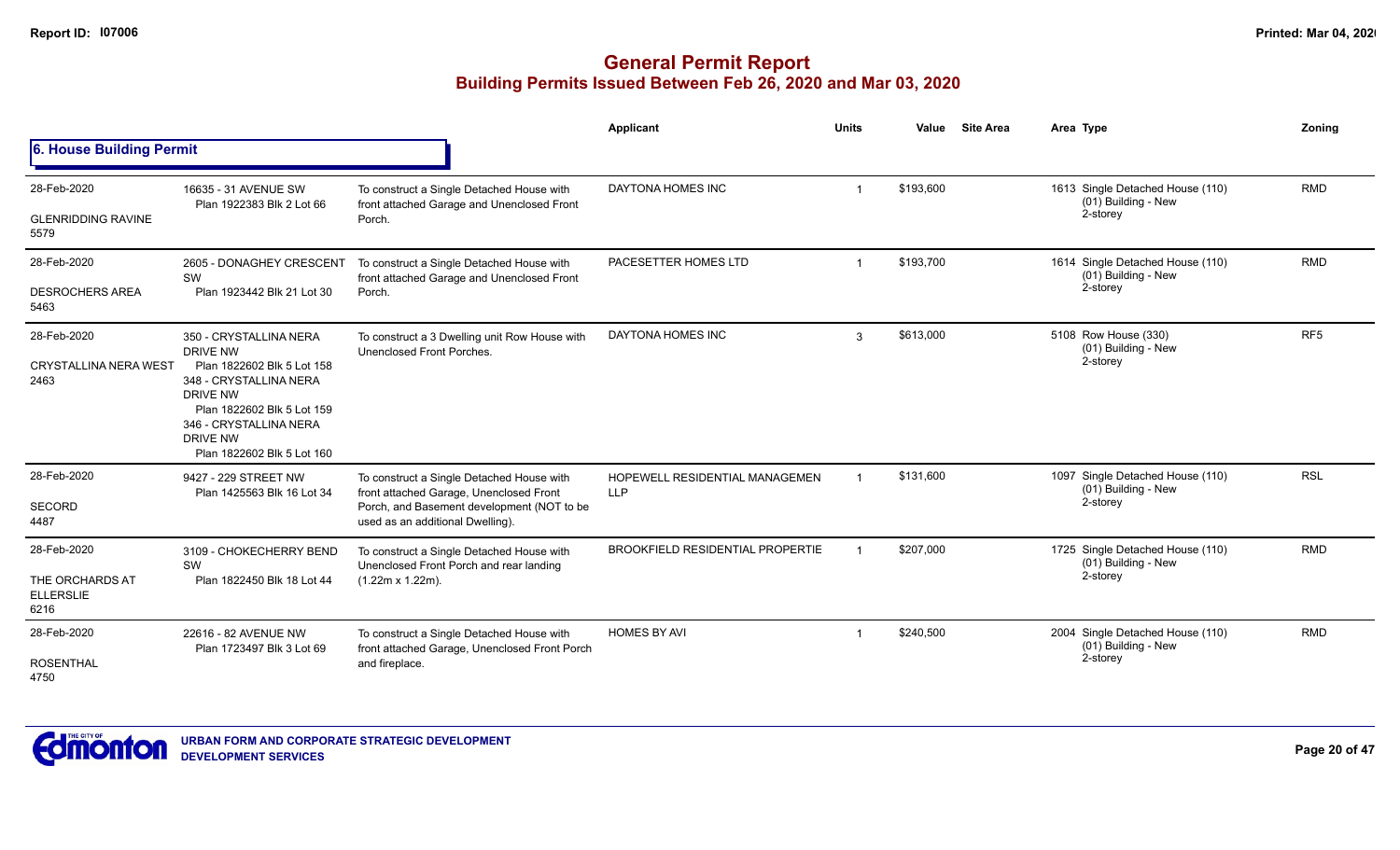|                                                     |                                                      |                                                                                                   | Applicant                     | <b>Units</b>            | Value     | <b>Site Area</b> | Area Type                                                              | Zonina     |
|-----------------------------------------------------|------------------------------------------------------|---------------------------------------------------------------------------------------------------|-------------------------------|-------------------------|-----------|------------------|------------------------------------------------------------------------|------------|
| 6. House Building Permit                            |                                                      |                                                                                                   |                               |                         |           |                  |                                                                        |            |
| 28-Feb-2020<br><b>CY BECKER</b><br>2611             | 17104 - 46 STREET NW<br>Plan 1923410 Blk 14 Lot 49   | To construct a Single Detached House with<br>front attached Garage and Unenclosed Front<br>Porch. | CITY HOMES MASTER BUILDER INC |                         | \$222,200 |                  | 1852 Single Detached House (110)<br>(01) Building - New<br>2-storey    | <b>RSL</b> |
| 28-Feb-2020<br>MCCONACHIE AREA<br>2521              | 17705 - 63A STREET NW<br>Plan 1922721 Blk 31 Lot 22  | To construct a Single Detached House with<br>Unenclosed Front Porch and side entrance.            | STERLING HOMES EDMONTON LTD.  |                         | \$170,000 |                  | 1417 Single Detached House (110)<br>(01) Building - New<br>2-storey    | <b>RPL</b> |
| 28-Feb-2020<br>SECORD<br>4487                       | 22704 - 96 AVENUE NW<br>Plan 1920924 Blk 26 Lot 9    | To construct a Single Detached House with<br>front attached Garage and Unenclosed Front<br>Porch. | DAYTONA HOMES INC             |                         | \$224,600 |                  | 1872 Single Detached House (110)<br>(01) Building - New<br>2-storey    | <b>RMD</b> |
| 28-Feb-2020<br><b>WALKER</b><br>6662                | 2156 - 51 STREET SW<br>Plan 1822899 Blk 6 Lot 37     | To construct a Single Detached House with<br>Unenclosed Front Porch and fireplace.                | MORRISON HOMES (EDMONTON) LTD |                         | \$142,100 |                  | 1184 Single Detached House (110)<br>(01) Building - New<br>2-storey    | <b>RPL</b> |
| 28-Feb-2020<br>LAUREL<br>6444                       | 1228 - 26 STREET NW<br>Plan 1922494 Blk 8 Lot 63     | To construct a Single Detached House with<br>front attached Garage and Unenclosed Front<br>Porch. | LANDMARK CLASSIC INC          |                         | \$204,200 |                  | 1702 Single Detached House (110)<br>(01) Building - New<br>2-storey    | <b>RSL</b> |
| 28-Feb-2020<br><b>CRYSTALLINA NERA WEST</b><br>2463 | 7420 - 178 AVENUE NW<br>Plan 1920842 Blk 9 Lot 32    | To construct a Single Detached House with<br>Unenclosed Front Porch.                              | <b>IMPACT HOMES LTD</b>       |                         | \$198,100 |                  | Single Detached House (110)<br>1651<br>(01) Building - New<br>2-storey | RPL, RPL   |
| 28-Feb-2020<br><b>KESWICK AREA</b><br>5576          | 2387 - KELLY CIRCLE SW<br>Plan 1723548 Blk 13 Lot 32 | To construct a Single Detached House with<br>Unenclosed Front Porch, balcony and fireplace.       | LANDMARK LEGACY HOMES INC     | $\overline{\mathbf{1}}$ | \$214,200 |                  | 1785 Single Detached House (110)<br>(01) Building - New<br>2-storey    | <b>RPL</b> |

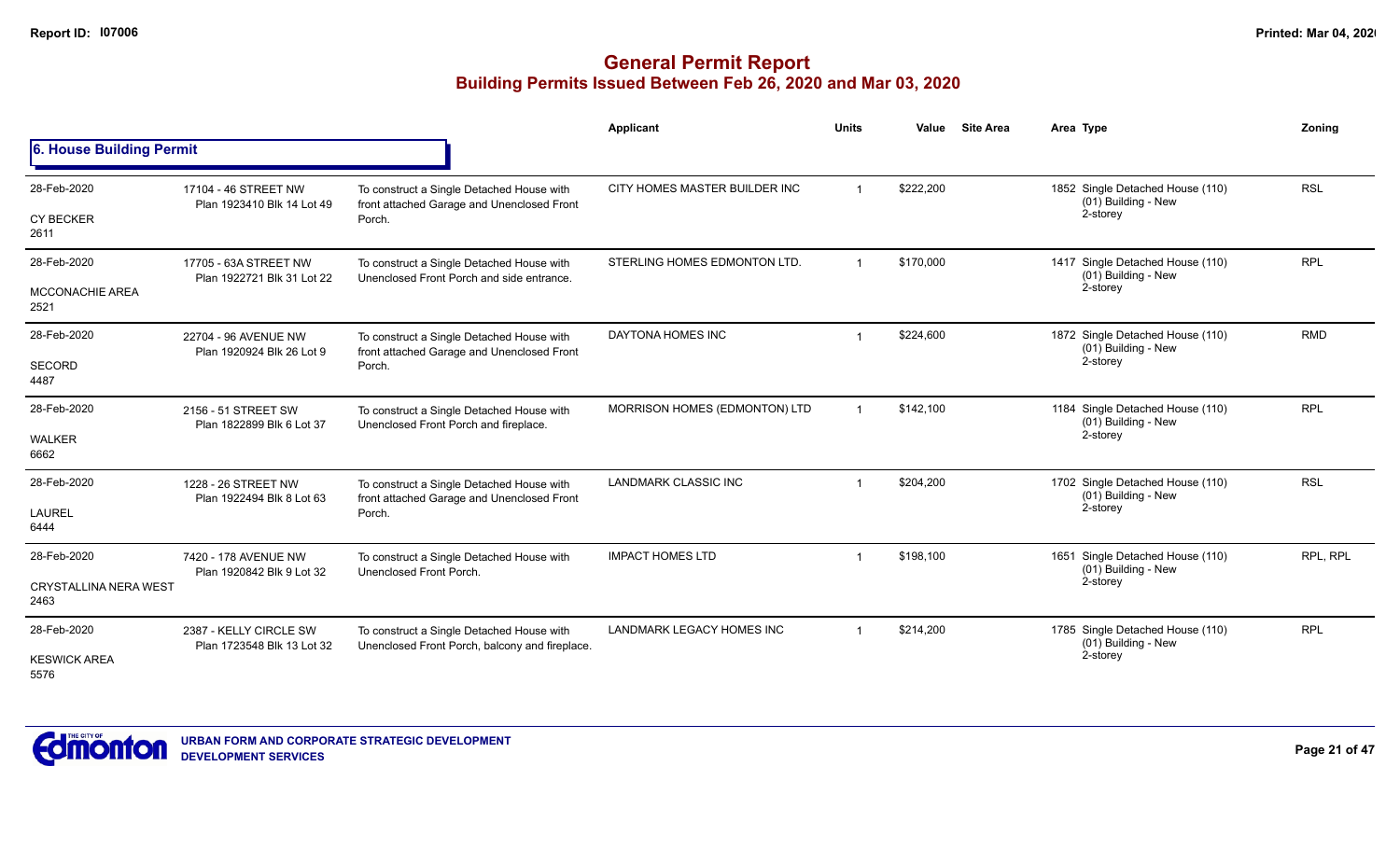|                                              |                                                                                                                |                                                                                                                                                                                                                                                                            | <b>Applicant</b>                        | <b>Units</b>   | Value     | <b>Site Area</b> | Area Type                                                           | Zoning                                                                              |
|----------------------------------------------|----------------------------------------------------------------------------------------------------------------|----------------------------------------------------------------------------------------------------------------------------------------------------------------------------------------------------------------------------------------------------------------------------|-----------------------------------------|----------------|-----------|------------------|---------------------------------------------------------------------|-------------------------------------------------------------------------------------|
| 6. House Building Permit                     |                                                                                                                |                                                                                                                                                                                                                                                                            |                                         |                |           |                  |                                                                     | <b>RSL</b><br><b>RSL</b><br>DC1<br><b>RMD</b><br>RF <sub>5</sub><br>RF <sub>5</sub> |
| 28-Feb-2020<br>ALLARD<br>5458                | 1715 - ADAMSON CRESCENT<br>SW<br>Plan 1120118 Blk 13 Lot 1                                                     | To construct a Single Detached House with<br>front attached Garage, fireplace, front covered<br>balcony (5.89m x 1.37m), rear uncovered deck<br>(2.75m x 5.33m, 0.6m in Height), and to develop<br>a Secondary Suite in the Basement (2<br>bedrooms, 1 bathroom, kitchen). | SILVER POINT HOMES LTD                  |                | \$356,200 |                  | 2968 Single Detached House (110)<br>(01) Building - New<br>2-storey |                                                                                     |
| 02-Mar-2020<br><b>CHAPPELLE AREA</b><br>5462 | 5630 - CAUTLEY COVE SW<br>Plan 1823503 Blk 28 Lot 13                                                           | To construct a Single Detached House with<br>front attached Garage, Unenclosed Front<br>Porch, rear covered and uncovered decks<br>(4.42 m x 9.14 m) over walkout Basement,<br>fireplace and Basement development (NOT to<br>be used as an additional Dwelling).           | ACE LANGE CONSTRUCTION LTD              |                | \$353,500 |                  | 2946 Single Detached House (110)<br>(01) Building - New<br>2-storey |                                                                                     |
| 02-Mar-2020<br>THE UPLANDS<br>4464           | 20139 - 26 AVENUE NW<br>Plan 1920033 Blk 11 Lot 9                                                              | To construct a Single Detached House with<br>front attached Garage, Unenclosed Front<br>Porch, and rear uncovered deck (3.66m x<br>$3.66m$ ).                                                                                                                              | <b>HOMES BY AVI</b>                     |                | \$232,400 |                  | 1937 Single Detached House (110)<br>(01) Building - New<br>2-storey |                                                                                     |
| 03-Mar-2020<br><b>CHARLESWORTH</b><br>6661   | 203 - 37 STREET SW<br>Plan 1922728 Blk 13 Lot 36                                                               | To construct a Single Detached House with<br>front attached Garage Unenclosed Front Porch,<br>rear uncovered deck (4.42m x 2.44m) and side<br>entrance.                                                                                                                    | SINGH BUILDERS LTD., NARINDER           |                | \$284.600 |                  | 2372 Single Detached House (110)<br>(01) Building - New<br>2-storey |                                                                                     |
| 03-Mar-2020<br><b>CHAPPELLE AREA</b><br>5462 | 2109 - CASSIDY WYND SW<br>Plan 1921984 Blk 10 Lot 161<br>2107 - CASSIDY WYND SW<br>Plan 1921984 Blk 10 Lot 162 | To construct a Semi-Detached House with front<br>attached Garages and Unenclosed Front<br>Porches.                                                                                                                                                                         | <b>BROOKFIELD RESIDENTIAL PROPERTIE</b> | $\mathcal{P}$  | \$424,800 |                  | 3540 Semi-Detached House (210)<br>(01) Building - New<br>2-storey   |                                                                                     |
| 03-Mar-2020<br><b>CHAPPELLE AREA</b><br>5462 | 2105 - CASSIDY WYND SW<br>Plan 1921984 Blk 10 Lot 163<br>2103 - CASSIDY WYND SW<br>Plan 1921984 Blk 10 Lot 164 | To construct a Semi-Detached House with front<br>attached Garages and Unenclosed Front<br>Porches.                                                                                                                                                                         | <b>BROOKFIELD RESIDENTIAL PROPERTIE</b> | $\overline{2}$ | \$405,600 |                  | 3380 Semi-Detached House (210)<br>(01) Building - New<br>2-storey   |                                                                                     |

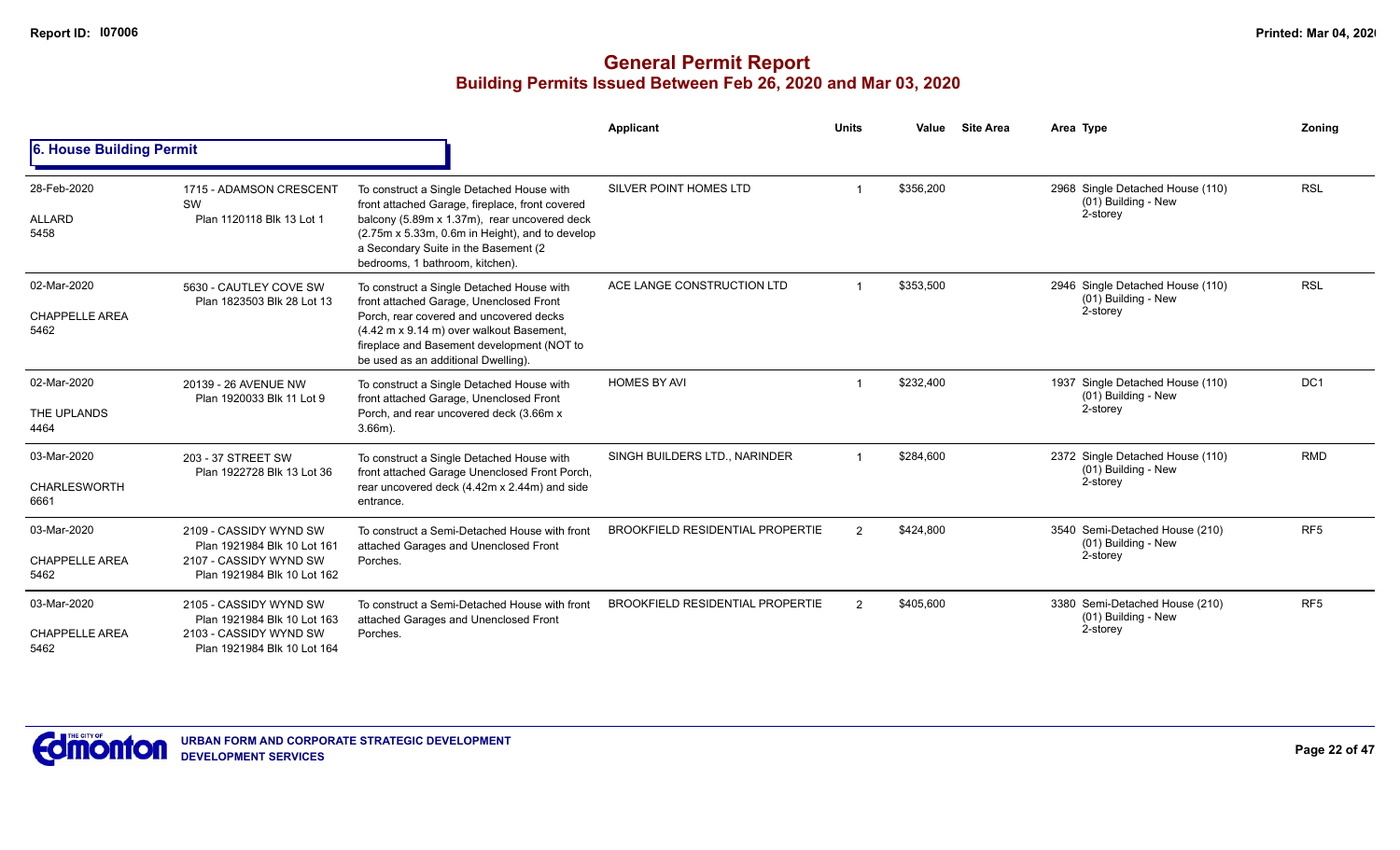|                                                  |                                                              |                                                                                                              | Applicant                        | <b>Units</b>   | Value     | <b>Site Area</b> | Area Type                                                           | Zoning      |
|--------------------------------------------------|--------------------------------------------------------------|--------------------------------------------------------------------------------------------------------------|----------------------------------|----------------|-----------|------------------|---------------------------------------------------------------------|-------------|
| 6. House Building Permit                         |                                                              |                                                                                                              |                                  |                |           |                  |                                                                     |             |
| 02-Mar-2020<br><b>GRAYDON HILL</b><br>5468       | 1945 - GRAYDON HILL GREEN<br>SW<br>Plan 1822866 Blk 8 Lot 38 | To construct a Single Detached House with<br>Unenclosed Front Porch.                                         | PACESETTER HOMES LTD             |                | \$153,600 |                  | 1280 Single Detached House (110)<br>(01) Building - New<br>2-storey | <b>GHLD</b> |
| 02-Mar-2020<br><b>SECORD</b><br>4487             | 9231 - 223 STREET NW<br>Plan 1922399 Blk 14 Lot 115          | To construct a Single Detached House with<br>front attached Garage and Unenclosed Front<br>Porch.            | <b>COVENTRY HOMES</b>            |                | \$204,200 |                  | 1702 Single Detached House (110)<br>(01) Building - New<br>2-storey | <b>RMD</b>  |
| 02-Mar-2020<br><b>CY BECKER</b><br>2611          | 4620 - 175 AVENUE NW<br>Plan 1823038 Blk 22 Lot 4            | To construct a Single Detached House with<br>Unenclosed Front Porch.                                         | STERLING HOMES EDMONTON LTD.     | $\overline{1}$ | \$136,000 |                  | 1133 Single Detached House (110)<br>(01) Building - New<br>2-storey | <b>RPL</b>  |
| 02-Mar-2020<br><b>GLENRIDDING RAVINE</b><br>5579 | 15611 - 16 AVENUE SW<br>Plan 1922609 Blk 25 Lot 15           | To construct a Single Detached House with<br>front attached Garage, Unenclosed Front Porch<br>and fireplace. | PACESETTER HOMES LTD             |                | \$298,700 |                  | 2489 Single Detached House (110)<br>(01) Building - New<br>2-storey | <b>RSL</b>  |
| 02-Mar-2020<br><b>KESWICK AREA</b><br>5576       | 2385 - KELLY CIRCLE SW<br>Plan 1723548 Blk 13 Lot 33         | To construct a Single Detached House with<br>Unenclosed Front Porch and balcony (1.47m x<br>$2.53m$ ).       | <b>LANDMARK LEGACY HOMES INC</b> |                | \$215,900 |                  | 1799 Single Detached House (110)<br>(01) Building - New<br>2-storey | <b>RPL</b>  |
| 02-Mar-2020<br><b>STILLWATER</b><br>4468         | 1608 - 202 STREET NW<br>Plan 1923073 Blk 11 Lot 13           | To construct a Single Detached House with<br>front attached Garage and Unenclosed Front<br>Porch.            | <b>MATTAMY CORP</b>              |                | \$309,400 |                  | 2578 Single Detached House (110)<br>(01) Building - New<br>2-storey | <b>SLD</b>  |
| 02-Mar-2020<br><b>STILLWATER</b><br>4468         | 1616 - 202 STREET NW<br>Plan 1923073 Blk 11 Lot 15           | To construct a Single Detached House with<br>front attached Garage and Unenclosed Front<br>Porch.            | <b>MATTAMY CORP</b>              | -1             | \$227,200 |                  | 1893 Single Detached House (110)<br>(01) Building - New             | <b>SLD</b>  |

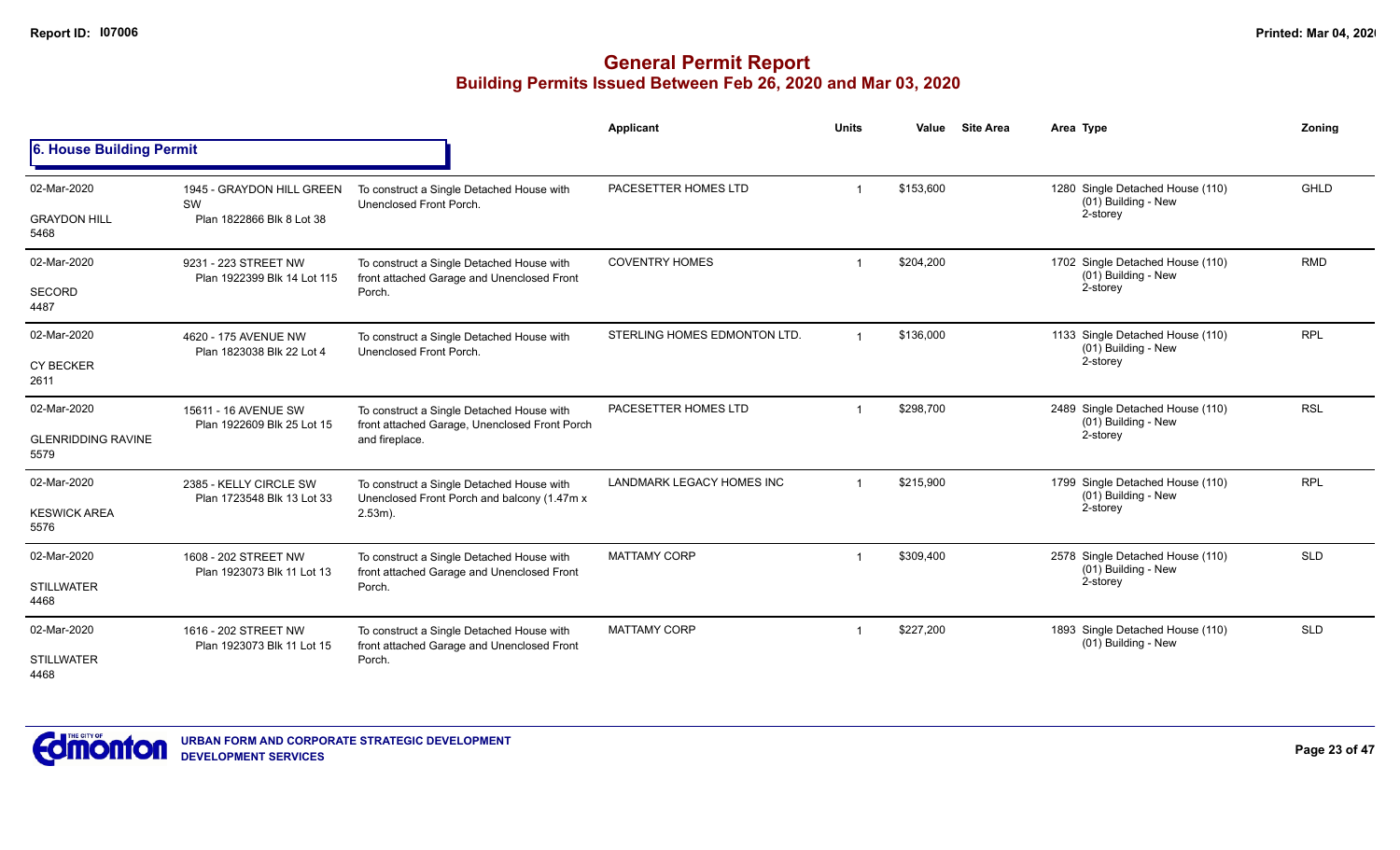|                               |                                                    |                                                                                                                                                                | <b>Applicant</b>                        | <b>Units</b>   | Value     | <b>Site Area</b> | Area Type                                               | Zoning          |
|-------------------------------|----------------------------------------------------|----------------------------------------------------------------------------------------------------------------------------------------------------------------|-----------------------------------------|----------------|-----------|------------------|---------------------------------------------------------|-----------------|
| 6. House Building Permit      |                                                    |                                                                                                                                                                |                                         |                |           |                  |                                                         |                 |
| 02-Mar-2020                   | 1943 - GRAYDON HILL GREEN<br>SW                    | To construct a Single Detached House with<br>Unenclosed Front Porch and side entrance.                                                                         | PACESETTER HOMES LTD                    | $\mathbf 1$    | \$169,900 |                  | 1416 Single Detached House (110)<br>(01) Building - New | GHLD            |
| <b>GRAYDON HILL</b><br>5468   | Plan 1822866 Blk 8 Lot 39                          |                                                                                                                                                                |                                         |                |           |                  | 2-storey                                                |                 |
| 02-Mar-2020                   | 4612 - 175 AVENUE NW<br>Plan 1823038 Blk 22 Lot 2  | To construct a Single Detached House with<br>Unenclosed Front Porch.                                                                                           | STERLING HOMES EDMONTON LTD.            |                | \$149,500 |                  | 1246 Single Detached House (110)<br>(01) Building - New | <b>RPL</b>      |
| <b>CY BECKER</b><br>2611      |                                                    |                                                                                                                                                                |                                         |                |           |                  | 2-storey                                                |                 |
| 02-Mar-2020                   | 1946 - GRAYDON HILL GREEN<br>SW                    | To construct a Single Detached House with<br>front attached Garage and Unenclosed Front                                                                        | SAN RUFO HOMES LTD                      |                | \$228,600 |                  | 1905 Single Detached House (110)<br>(01) Building - New | <b>GHLD</b>     |
| <b>GRAYDON HILL</b><br>5468   | Plan 1822866 Blk 7 Lot 22                          | Porch.                                                                                                                                                         |                                         |                |           |                  | 2-storey                                                |                 |
| 02-Mar-2020                   | 7530 - ELMER BEND NW<br>Plan 1823031 Blk 1 Lot 136 | To construct a Semi-Detached House with front<br>attached Garages, Unenclosed Front Porches<br>and fireplaces.                                                 | <b>BROOKFIELD RESIDENTIAL PROPERTIE</b> | $\overline{2}$ | \$402,200 |                  | 3352 Semi-Detached House (210)<br>(01) Building - New   | <b>RMD</b>      |
| <b>EDGEMONT</b><br>4462       | 7528 - ELMER BEND NW<br>Plan 1823031 Blk 1 Lot 137 |                                                                                                                                                                |                                         |                |           |                  | 2-storey                                                |                 |
| 02-Mar-2020                   | Plan 1920902 Blk 9 Lot 19                          | 556 - LEWIS GREENS DRIVE NV To construct a Single Detached House with<br>Unenclosed Front Porch, rear uncovered deck                                           | <b>KIRKLAND HOMES LTD</b>               |                | \$182,500 |                  | 1521 Single Detached House (110)<br>(01) Building - New | <b>RPL</b>      |
| <b>STEWART GREENS</b><br>4486 |                                                    | (3.05m x 3.05m), Basement development (NOT<br>to be used as an additional Dwelling) (1<br>bathroom, mechanical room, rec room, workout<br>room) and fireplace. |                                         |                |           |                  | 2-storey                                                |                 |
| 02-Mar-2020                   | 9324 - 223 STREET NW                               | To construct a Single Detached House with<br>Unenclosed Front Porch, Basement                                                                                  | JAYMAN MASTERBUILT INC                  |                | \$184.900 |                  | 1541 Single Detached House (110)<br>(01) Building - New | <b>RMD</b>      |
| <b>SECORD</b><br>4487         | Plan 1920570 Blk 27 Lot 69                         | development (NOT to be used as an additional<br>Dwelling), and solar photovoltaic system.                                                                      |                                         |                |           |                  | 2-storey                                                |                 |
| 03-Mar-2020                   | 11306 - 92 STREET NW<br>Plan RN43A Blk 43 Lot 29   | To construct a Semi-detached House with<br>Unenclosed Front Porches and electric                                                                               | <b>VIDA NOVA HOMES LTD</b>              | 2              | \$253,000 |                  | 2200 Semi-Detached House (210)<br>(01) Building - New   | RF <sub>3</sub> |
| ALBERTA AVENUE<br>1010        |                                                    | fireplaces.                                                                                                                                                    |                                         |                |           |                  | 2-storey                                                |                 |

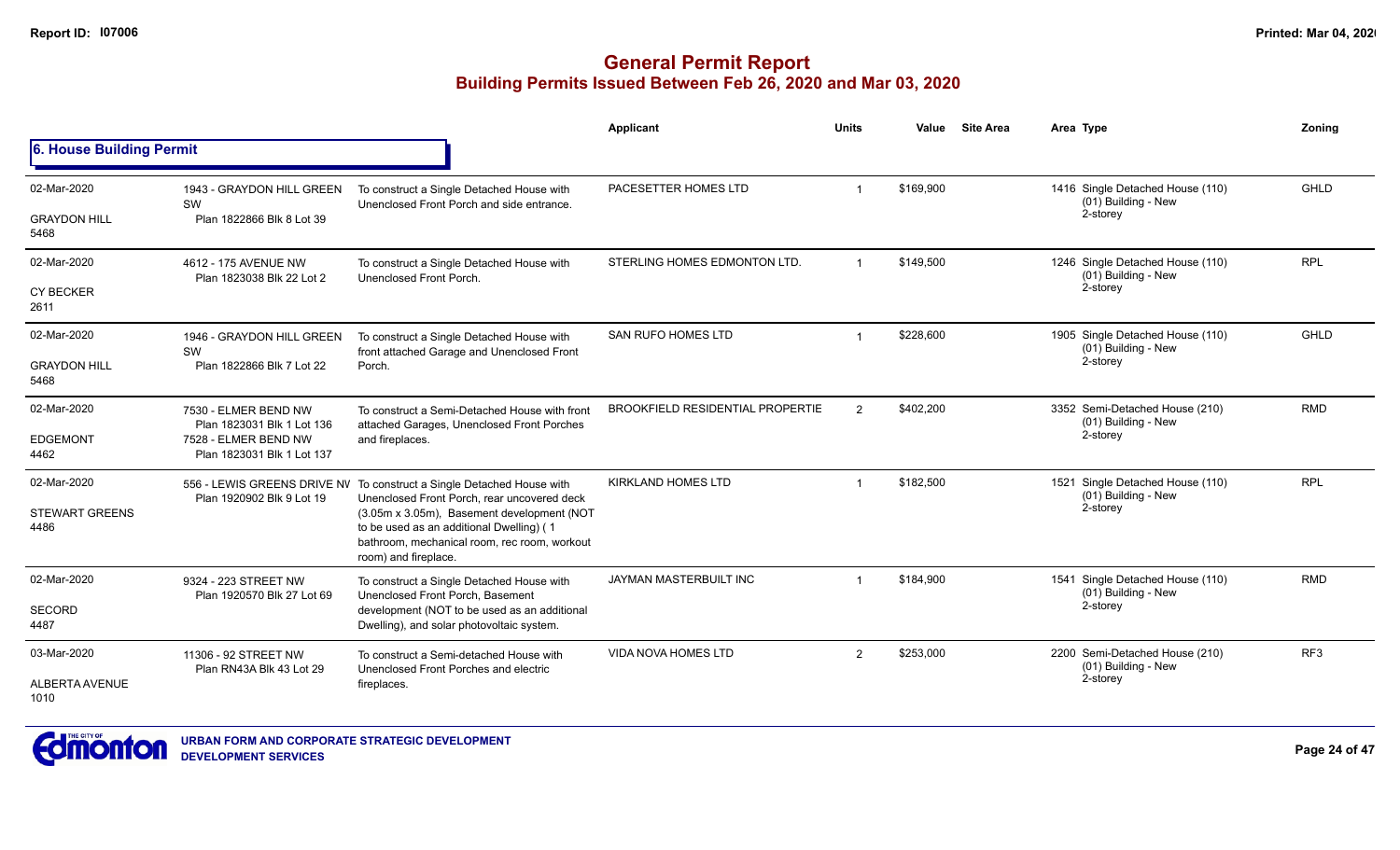|                                   |                                                         |                                                                                                                               | <b>Applicant</b>            | <b>Units</b> | Value     | <b>Site Area</b> | Area Type                                               | Zoning          |
|-----------------------------------|---------------------------------------------------------|-------------------------------------------------------------------------------------------------------------------------------|-----------------------------|--------------|-----------|------------------|---------------------------------------------------------|-----------------|
| 6. House Building Permit          |                                                         |                                                                                                                               |                             |              |           |                  |                                                         |                 |
| 03-Mar-2020                       | 1350 - ENRIGHT LANDING NW                               | To construct a Single Detached House with                                                                                     | <b>DOLCE VITA HOMES</b>     |              | \$260,600 |                  | 2172 Single Detached House (110)<br>(01) Building - New | <b>RSL</b>      |
| <b>EDGEMONT</b><br>4462           | Plan 1823445 Blk 18 Lot 5                               | front attached Garage, Unenclosed Front<br>Porch, rear uncovered deck (3.05m x 4.11m)<br>and fireplace.                       |                             |              |           |                  | 2-storey                                                |                 |
| 03-Mar-2020                       | 203 - GRIESBACH ROAD NW<br>Plan 1623027 Blk 14 Lot 31   | To construct a two-Storey Garden Suite (main<br>floor Garage 6.09m x 6.71m, main floor Garden                                 | <b>CYCLONOMICS NA LTD</b>   |              | \$106,400 |                  | 925 Garden Suite (110)<br>(01) Building - New           | <b>GLG</b>      |
| <b>GRIESBACH</b><br>3111          |                                                         | Suite 4.26m x 6.71m & second floor Garden<br>Suite above the Garage) (2 bedrooms, 1<br>bathroom, kitchen, rec room on main,). |                             |              |           |                  | 2-storey                                                |                 |
| 03-Mar-2020                       | 203 - GRIESBACH ROAD NW<br>Plan 1623027 Blk 14 Lot 31   | To construct a Single Detached House<br>Unenclosed Front Porch, rear uncovered deck                                           | <b>CYCLONOMICS NA LTD</b>   |              | \$177,700 |                  | 1545 Single Detached House (110)<br>(01) Building - New | <b>GLG</b>      |
| <b>GRIESBACH</b><br>3111          |                                                         | $(2.74m \times 3.20m)$ and side door.                                                                                         |                             |              |           |                  | 2-storey                                                |                 |
| 03-Mar-2020                       | 2667 - DONAGHEY CRESCENT                                | To construct a Single Detached House with<br>front attached Garage, Unenclosed Front                                          | JAYMAN MASTERBUILT INC      |              | \$220,600 |                  | 1918 Single Detached House (110)<br>(01) Building - New | <b>RMD</b>      |
| <b>DESROCHERS AREA</b><br>5463    | SW<br>Plan 1923442 Blk 21 Lot 9                         | Porch, and to install a Renewable Energy<br>Device to a Single Detached House (6<br>Solar-electric (PV) panels on the roof).  |                             |              |           |                  | 2-storey                                                |                 |
| 03-Mar-2020                       | 1466 - ENRIGHT LANDING NW<br>Plan 1823445 Blk 19 Lot 37 | To construct a Single Detached House with<br>front attached Garage, Unenclosed Front                                          | <b>BLACKSTONE HOMES LTD</b> |              | \$278,300 |                  | 2319 Single Detached House (110)<br>(01) Building - New | <b>RSL</b>      |
| <b>EDGEMONT</b><br>4462           |                                                         | Porch, rear uncovered deck (3.96m x 3.05m),<br>fireplace and walkout Basement.                                                |                             |              |           |                  | 2-storey                                                |                 |
| 03-Mar-2020                       | 20127 - 26 AVENUE NW<br>Plan 1920033 Blk 11 Lot 12      | To construct a Single Detached House with<br>front attached Garage, Unenclosed Front                                          | <b>HOMES BY AVI</b>         |              | \$159,800 |                  | 1332 Single Detached House (110)<br>(01) Building - New | DC <sub>1</sub> |
| THE UPLANDS<br>4464               |                                                         | Porch, and rear uncovered deck (2.44m x)<br>$3.05m$ ).                                                                        |                             |              |           |                  | 2-storey                                                |                 |
| 03-Mar-2020                       | 1307 - 157 STREET SW<br>Plan 1822721 Blk 20 Lot 42      | To construct a Single Detached House with<br>front attached Garage, Unenclosed Front                                          | <b>HOMES BY AVI</b>         |              | \$238,300 |                  | 1986 Single Detached House (110)<br>(01) Building - New | <b>RSL</b>      |
| <b>GLENRIDDING RAVINE</b><br>5579 |                                                         | Porch, rear uncovered deck (3.66m x 3.05m),<br>and fireplace.                                                                 |                             |              |           |                  | 2-storey                                                |                 |

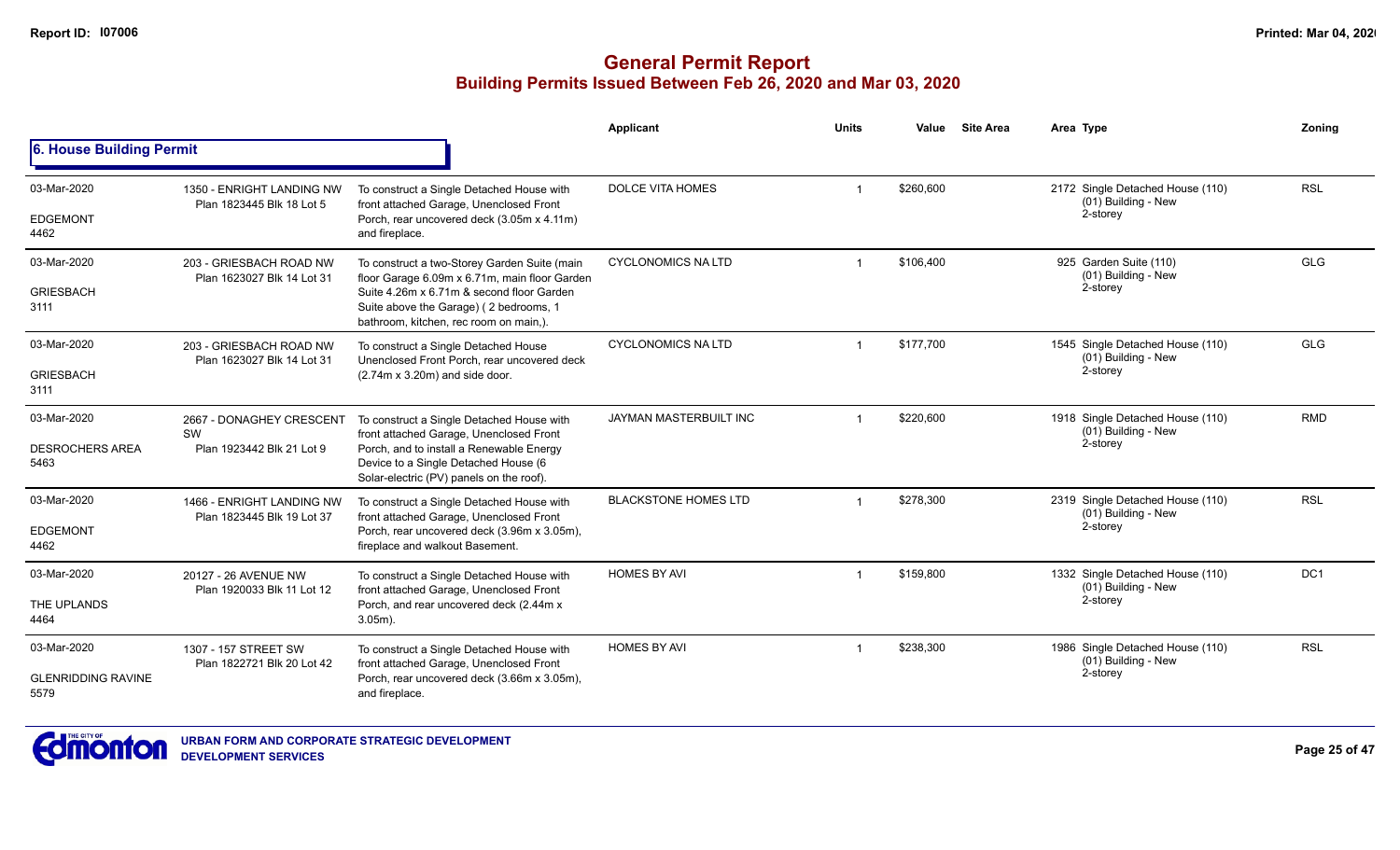|                                                  |                                                                                                  |                                                                                                                                                                                                                                              | <b>Applicant</b>       | <b>Units</b> | Value     | <b>Site Area</b> | Area Type                                                             | Zonina          |
|--------------------------------------------------|--------------------------------------------------------------------------------------------------|----------------------------------------------------------------------------------------------------------------------------------------------------------------------------------------------------------------------------------------------|------------------------|--------------|-----------|------------------|-----------------------------------------------------------------------|-----------------|
| 6. House Building Permit                         |                                                                                                  |                                                                                                                                                                                                                                              |                        |              |           |                  |                                                                       |                 |
| 03-Mar-2020<br><b>GLENRIDDING RAVINE</b><br>5579 | 15639 - 16 AVENUE SW<br>Plan 1922609 Blk 25 Lot 8                                                | To construct a Single Detached House with<br>front attached Garage, Unenclosed Front<br>Porch, rear uncovered deck (3.66m x 4.27m),<br>Basement development (NOT to be used as an<br>additional Dwelling), fireplace and walkout<br>Basement | LANDMARK CLASSIC INC   |              | \$275,200 |                  | 2293 Single Detached House (110)<br>$(01)$ Building - New<br>2-storey | <b>RSL</b>      |
| 03-Mar-2020<br><b>GLENRIDDING RAVINE</b><br>5579 | 15632 - 16 AVENUE SW<br>Plan 1922609 Blk 24 Lot 43                                               | To construct a Single Detached House with<br>front attached Garage, Unenclosed Front Porch<br>and fireplace.                                                                                                                                 | LANDMARK CLASSIC INC   |              | \$273,000 |                  | 2275 Single Detached House (110)<br>(01) Building - New<br>2-storey   | <b>RSL</b>      |
| 7. Other Misc. Building Permits                  |                                                                                                  |                                                                                                                                                                                                                                              |                        |              |           |                  |                                                                       |                 |
| 27-Feb-2020<br><b>INGLEWOOD</b><br>3240          | 11718C - 122 STREET NW<br>Condo Common Area (Plan<br>1620089)                                    | To construct a Secondary Suite to an existing<br>Semi-Detached. [ EXISTING WITHOUT<br>PERMIT]Secondary Suite in the Basement<br>contains: [Two Bedrooms, One Bathroom,<br>Kitchen, Living Room, and a Furnace Room]                          | 1662437 ALBERTA LTD.   |              | \$20,000  |                  | 656 Semi-Detached House (210)<br>(08) Add Suites to Multi-Dwelling    | RF <sub>3</sub> |
| 27-Feb-2020<br><b>INGLEWOOD</b><br>3240          | 11718C - 122 STREET NW<br>Condo Common Area (Plan<br>1620089)                                    | To construct a Secondary Suite to an existing<br>Semi-Detached [ EXISTING WITHOUT PERMIT]<br>Secondary Suite in the Basement contains:<br>[Two Bedrooms, One Bathroom, Kitchen, Living<br>Room, and a Furnace Room]                          | 1662437 ALBERTA LTD.   |              | \$20,000  |                  | 656 Semi-Detached House (210)<br>(08) Add Suites to Multi-Dwelling    | RF <sub>3</sub> |
| 02-Mar-2020<br><b>CHARLESWORTH</b><br>6661       | 316 - 40 STREET SW<br>Plan 1922741 Blk 8 Lot 4<br>320 - 40 STREET SW<br>Plan 1922741 Blk 8 Lot 5 | To construct and operate a Residential Sales<br>Centre and to construct a Temporary<br>breezeway (connecting 316 and 320 - 40<br>Street SW).                                                                                                 | JAYMAN MASTERBUILT INC | $\Omega$     | \$90,000  |                  | Single Detached House (110)<br>(15) Attached Garage/Carport           | <b>RLD</b>      |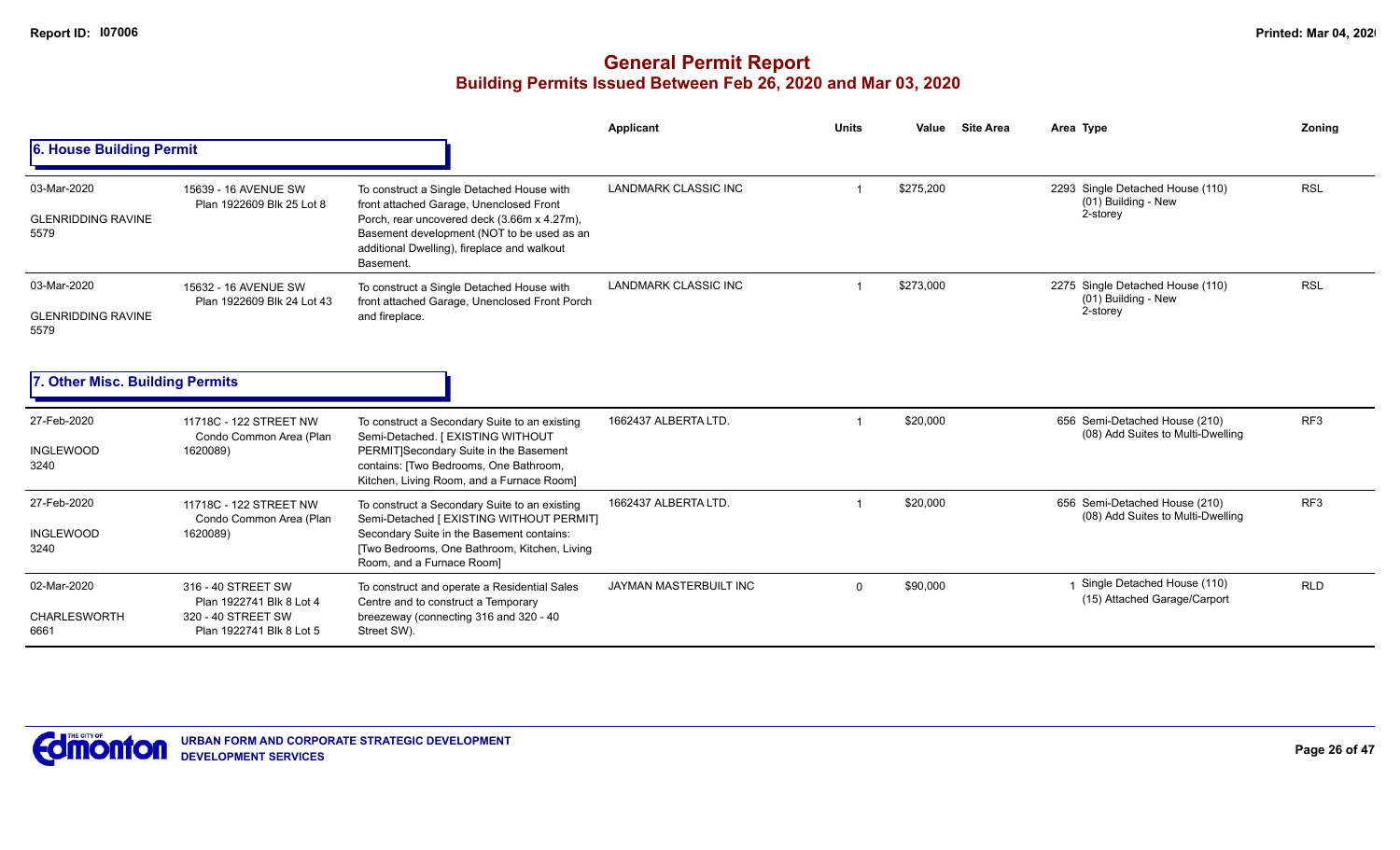|                                          |                                                                                                                                                                      |                                                                                                                                                                                                                                                                     | <b>Applicant</b> | <b>Units</b> | Value    | <b>Site Area</b> | Area Type                                                            | Zoning          |
|------------------------------------------|----------------------------------------------------------------------------------------------------------------------------------------------------------------------|---------------------------------------------------------------------------------------------------------------------------------------------------------------------------------------------------------------------------------------------------------------------|------------------|--------------|----------|------------------|----------------------------------------------------------------------|-----------------|
| 7. Other Misc. Building Permits          |                                                                                                                                                                      |                                                                                                                                                                                                                                                                     |                  |              |          |                  |                                                                      |                 |
| 03-Mar-2020<br><b>GLENWOOD</b><br>4180   | 33, 9704 - 165 STREET NW<br>Plan 9121401 Unit 49<br>9704C - 165 STREET NW<br>Condo Common Area (Plan<br>9121401)<br>33, 9704 - 165 STREET NW<br>Plan 9121401 Unit 49 | To construct a roof covering structure over an<br>existing rear uncovered deck (3.04m x 3.77m)<br>on a Row Housing building, existing without<br>Permits.                                                                                                           | N/A              | 0            | \$1,000  |                  | 123 Row House Condo (335)<br>(03) Exterior Alterations               | RF <sub>5</sub> |
| <b>Home Improvement Permit</b>           |                                                                                                                                                                      |                                                                                                                                                                                                                                                                     |                  |              |          |                  |                                                                      |                 |
| 27-Feb-2020<br><b>PARKDALE</b><br>1160   | 11521 - 83 STREET NW<br>Plan RN50 Blk 115 Lot 8                                                                                                                      | To permit decommissioning of an existing<br>Secondary Suite existing without permits, to a<br>Basement Development with wet bar (NOT to<br>be used as a Secondary Suite).<br>(1 bedroom, 1 bathroom, 1 living room, 1 wet<br>bar, 1 common area, and 1 utility room | N/A              |              | \$17,000 |                  | 56 Single Detached House (110)<br>(07) Add Suites to Single Dwelling | RF3             |
| 27-Feb-2020<br><b>PARKDALE</b><br>1160   | 11521 - 83 STREET NW<br>Plan RN50 Blk 115 Lot 8                                                                                                                      | To permit decommissioning of an existing<br>Secondary Suite existing without permits, to a<br>Basement Development with wet bar (NOT to<br>be used as a Secondary Suite).<br>(1 bedroom, 1 bathroom, 1 living room, 1 wet<br>bar, 1 common area, and 1 utility room | N/A              | 0            |          |                  | Single Detached House (110)<br>(03) Interior Alterations             | RF3             |
| 26-Feb-2020<br><b>STRATHCONA</b><br>5480 | 10066 - 90 AVENUE NW<br>Plan 8057R Blk 2 Lot 15                                                                                                                      | To install a hot tub $(2.18m \times 2.18m)$ .                                                                                                                                                                                                                       | N/A              | $\mathbf 0$  | \$5,200  |                  | Single Detached House (110)<br>(14) Hot Tub                          | RF <sub>2</sub> |
| 27-Feb-2020<br>WESTMOUNT<br>3440         | 10902 - 129 STREET NW<br>Plan RN24A Blk 2 Lot 1                                                                                                                      | To demolish a Single Detached House and<br>detached Garage.                                                                                                                                                                                                         | N/A              | $\mathbf 0$  | \$3,400  |                  | Detached Garage(010)<br>(99) Demolition                              | RF1             |

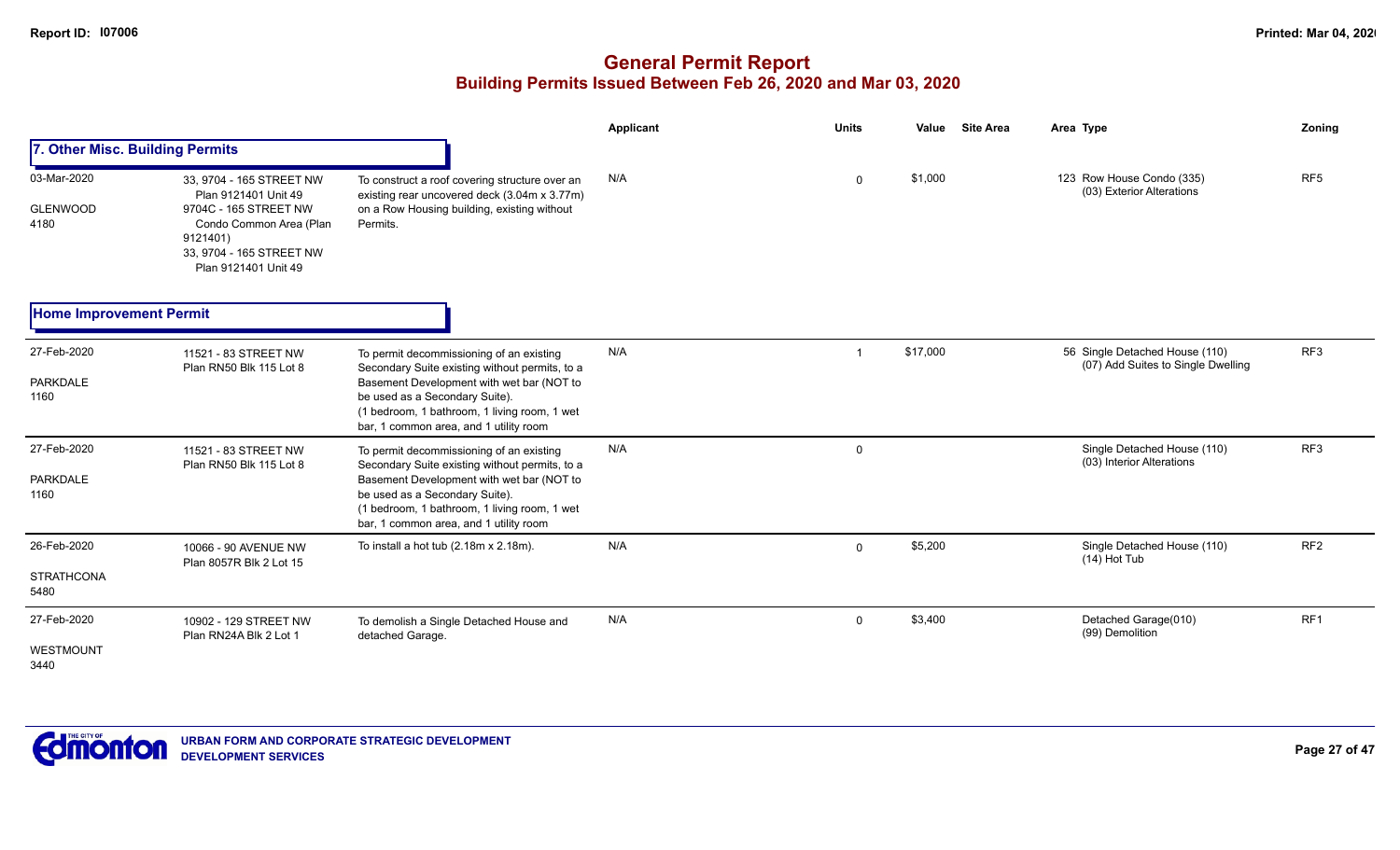|                                |                                                       |                                                                                                                             | Applicant             | <b>Units</b> | Value     | <b>Site Area</b> | Area Type                                                | Zoning          |
|--------------------------------|-------------------------------------------------------|-----------------------------------------------------------------------------------------------------------------------------|-----------------------|--------------|-----------|------------------|----------------------------------------------------------|-----------------|
| <b>Home Improvement Permit</b> |                                                       |                                                                                                                             |                       |              |           |                  |                                                          |                 |
| 27-Feb-2020                    | 10902 - 129 STREET NW<br>Plan RN24A Blk 2 Lot 1       | To demolish a Single Detached House and<br>detached Garage.                                                                 | N/A                   | $-1$         | \$6,500   |                  | Single Detached House (110)<br>(99) Demolition           | RF <sub>1</sub> |
| WESTMOUNT<br>3440              |                                                       |                                                                                                                             |                       |              |           |                  |                                                          |                 |
| 26-Feb-2020                    | Plan 2496HW Blk 7 Lot 21                              | 8965 - STRATHEARN DRIVE NW To construct additions (main and second floor<br>alterations, pergola) and to construct exterior | <b>RESCOM INC.</b>    | $\Omega$     | \$400,000 |                  | Single Detached House (110)<br>(02) Addition             | RF1             |
| <b>STRATHEARN</b><br>6710      |                                                       | alterations (adding new second floor balcony<br>with access doors) to a Single Detached<br>House.                           |                       |              |           |                  |                                                          |                 |
| 26-Feb-2020                    | Plan 2496HW Blk 7 Lot 21                              | 8965 - STRATHEARN DRIVE NW To construct additions (main and second floor<br>alterations, pergola) and to construct exterior | <b>RESCOM INC.</b>    | $\mathbf 0$  |           |                  | Single Detached House (110)<br>(03) Exterior Alterations | RF <sub>1</sub> |
| <b>STRATHEARN</b><br>6710      |                                                       | alterations (adding new second floor balcony<br>with access doors) to a Single Detached<br>House.                           |                       |              |           |                  | 1161 Semi-Detached House (210)                           |                 |
| 27-Feb-2020                    | 4243 - 85 STREET NW<br>Plan 3100TR Blk 26 Lot 4       | To construct interior alterations to a Single<br>Detached House (Basement development, NOT                                  | N/A                   |              | \$40,000  |                  | (07) Add Suites to Single Dwelling                       | RF4             |
| <b>TWEDDLE PLACE</b><br>6760   |                                                       | to be used as an additional Dwelling). bathroom,<br>laundry room, mechanical room, family room.                             |                       |              |           |                  |                                                          |                 |
| 27-Feb-2020                    | 6 - LAURIER PLACE NW<br>Plan 5978KS Blk 34 Lot 11     | To demolish a Single Detached House.                                                                                        | N/A                   | $-1$         | \$6,500   |                  | Single Detached House (110)<br>(99) Demolition           | RF <sub>1</sub> |
| <b>LAURIER HEIGHTS</b><br>3270 |                                                       |                                                                                                                             |                       |              |           |                  |                                                          |                 |
| 03-Mar-2020                    | 40, 303 - TWIN BROOKS DRIVE                           | To construct a rear uncovered deck on a Single<br>Detached House, existing without permits                                  | <b>PERMIT MASTERS</b> | $\Omega$     | \$600     |                  | 2 Row House (330)<br>(03) Deck Attached                  | DC <sub>2</sub> |
| <b>TWIN BROOKS</b><br>5511     | <b>NW</b><br>Plan 9221525 Unit 20                     | (2.50m x 0.95m @ 1.43m in Height).                                                                                          |                       |              |           |                  |                                                          |                 |
| 26-Feb-2020                    | 3238 - WHITELAW DRIVE NW<br>Plan 0740022 Blk 4 Lot 17 | To construct exterior alterations to a Single                                                                               | N/A                   | 0            |           |                  | Single Detached House (110)<br>(03) Exterior Alterations | <b>RSL</b>      |
| WINDERMERE<br>5570             |                                                       | Detached House (driveway extension (2.0m x<br>5.6m), to be used as a walkway, existing<br>without permits.                  |                       |              |           |                  |                                                          |                 |

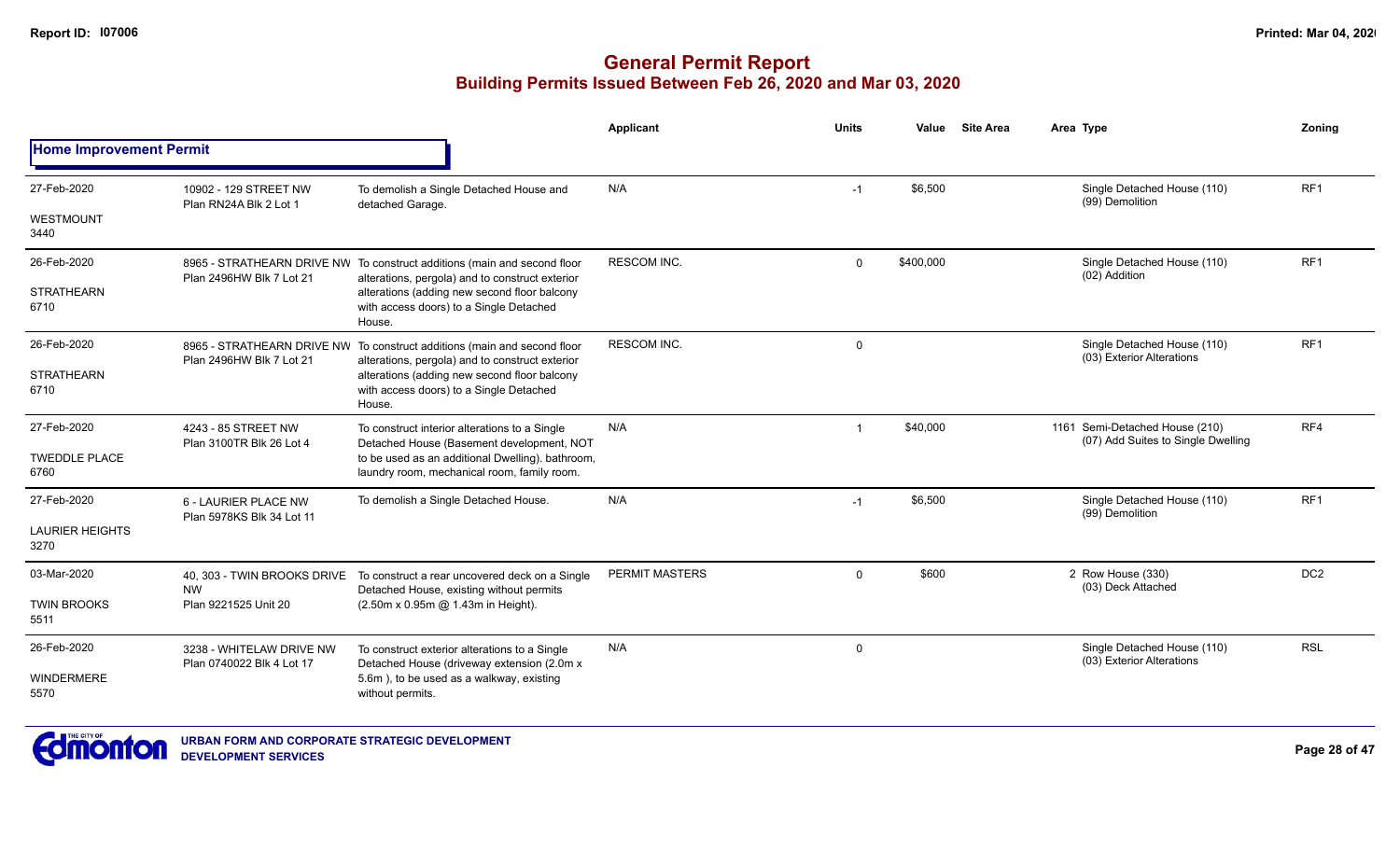|                                |                                                    |                                                                                                                     | Applicant                         | <b>Units</b> | <b>Site Area</b><br>Value | Area Type                                                       | Zoning          |
|--------------------------------|----------------------------------------------------|---------------------------------------------------------------------------------------------------------------------|-----------------------------------|--------------|---------------------------|-----------------------------------------------------------------|-----------------|
| <b>Home Improvement Permit</b> |                                                    |                                                                                                                     |                                   |              |                           |                                                                 |                 |
| 03-Mar-2020                    | 3608 - 42A AVENUE NW<br>Plan 8022725 Blk 24 Lot 38 | To construct exterior alterations (adding a<br>basement window) to a Semi-detached House.                           | N/A                               | 0            |                           | Semi-Detached House (210)<br>(03) Exterior Alterations          | <b>RPL</b>      |
| <b>KINISKI GARDENS</b><br>6370 |                                                    |                                                                                                                     |                                   |              |                           |                                                                 |                 |
| 27-Feb-2020                    | 9630 - 90 STREET NW<br>Plan 2496HW Blk 7 Lot 41    | To construct an Accessory Building (detached<br>Garage, 6.71m X 7.31m) and to demolish an                           | N/A                               | $\mathbf 0$  | \$3,400                   | Detached Garage(010)<br>(99) Demolition                         | RF <sub>1</sub> |
| <b>STRATHEARN</b><br>6710      |                                                    | Accessory Building (detached Garage).                                                                               |                                   |              |                           |                                                                 |                 |
| 27-Feb-2020                    | 9630 - 90 STREET NW<br>Plan 2496HW Blk 7 Lot 41    | To construct an Accessory Building (detached<br>Garage, 6.71m X 7.31m) and to demolish an                           | N/A                               | $\Omega$     | \$7,300                   | 45 Detached Garage (010)<br>(01) Building - New                 | RF <sub>1</sub> |
| <b>STRATHEARN</b><br>6710      |                                                    | Accessory Building (detached Garage).                                                                               |                                   |              |                           |                                                                 |                 |
| 27-Feb-2020                    | Plan 7721465 Blk 3 Lot 26                          | 292 - GREENOCH CRESCENT N To construct an Accessory building (sunroom,<br>3.66m x 5.49m), existing without permits. | N/A                               | $\Omega$     | \$0                       | 20 Gazebo (090)<br>(01) Building - New                          | RF <sub>1</sub> |
| <b>GREENVIEW</b><br>6280       |                                                    |                                                                                                                     |                                   |              |                           |                                                                 |                 |
| 27-Feb-2020                    | 9209 - 128 AVENUE NW<br>Plan 7922159 Blk 46 Lot 7B | To develop a Secondary Suite in the Basement<br>of a Semi-detached House (west unit only).                          | N/A                               | $\mathbf{1}$ | \$5,000                   | Semi-Detached House (210)<br>(07) Add Suites to Single Dwelling | RF4             |
| <b>KILLARNEY</b><br>2420       |                                                    |                                                                                                                     |                                   |              |                           |                                                                 |                 |
| 03-Mar-2020                    | 7622 - 83 AVENUE NW<br>Plan 1923529 Blk 13 Lot 32B | To construct an Accessory Building (detached<br>Garage, 6.4m x 7.8m).                                               | <b>ACCENT INFILLS LTD</b>         | $\Omega$     | \$8,000                   | 50 Detached Garage (010)<br>(01) Building - New                 | RF <sub>1</sub> |
| <b>IDYLWYLDE</b><br>6320       |                                                    |                                                                                                                     |                                   |              |                           |                                                                 |                 |
| 27-Feb-2020                    | 7423 - 119 STREET NW<br>Plan 2020138 Blk 7 Lot 20A | To construct an Accessory Building (detached<br>Garage (7.01m x 7.01m)).                                            | <b>GREEN HILLS INVESTMENT LTD</b> | $\Omega$     | \$7,900                   | 49 Detached Garage (010)<br>(01) Building - New                 | RF <sub>1</sub> |
| <b>BELGRAVIA</b><br>5040       |                                                    |                                                                                                                     |                                   |              |                           |                                                                 |                 |

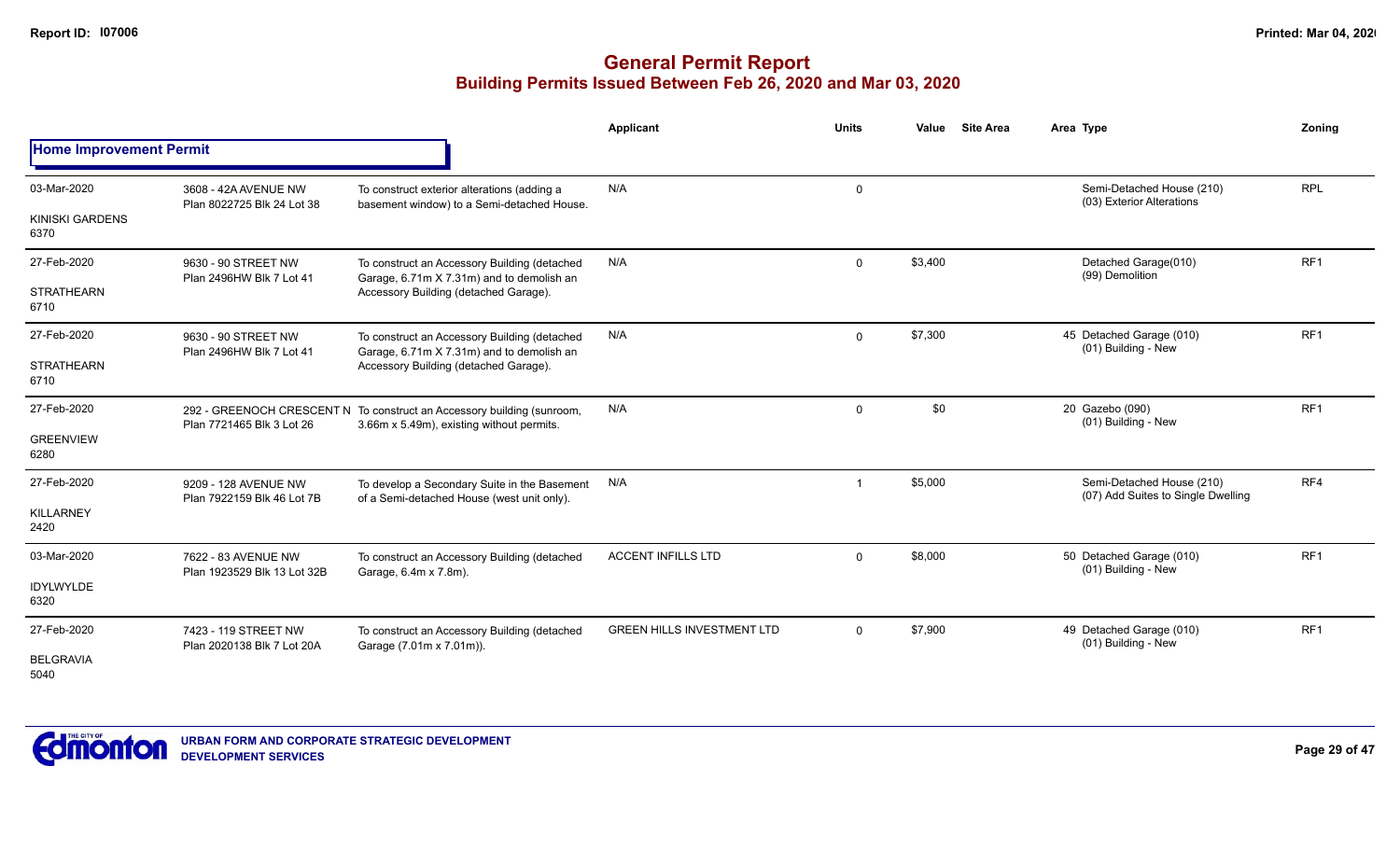|                                |                                                     |                                                                                                                         | <b>Applicant</b>          | <b>Units</b> | Value    | <b>Site Area</b> | Area Type                                                           | Zoning                           |
|--------------------------------|-----------------------------------------------------|-------------------------------------------------------------------------------------------------------------------------|---------------------------|--------------|----------|------------------|---------------------------------------------------------------------|----------------------------------|
| <b>Home Improvement Permit</b> |                                                     |                                                                                                                         |                           |              |          |                  |                                                                     |                                  |
| 28-Feb-2020                    | 5361 - ADMIRAL GIROUARD<br><b>STREET NW</b>         | To construct an Accessory Building (mutual<br>detached Garage 24.4 m x 6.71 m).                                         | <b>COVENTRY HOMES INC</b> | $\Omega$     | \$25,200 |                  | 156 Detached Garage (010)<br>(01) Building - New                    | RF5g, RF5g,<br>RF5g, RF5g        |
| <b>GRIESBACH</b><br>3111       | Plan 1822492 Blk 25 Lot 65                          |                                                                                                                         |                           |              |          |                  |                                                                     |                                  |
| 28-Feb-2020                    | 1251 - ROSENTHAL<br><b>BOULEVARD NW</b>             | To construct an Accessory Building (mutual<br>detached Garage 21.96 m x 6.40 m).                                        | PACESETTER HOMES LTD      | $\Omega$     | \$22,600 |                  | 140 Detached Garage (010)<br>(01) Building - New                    | RF5, RF5, RF5<br>RF <sub>5</sub> |
| <b>ROSENTHAL</b><br>4750       | Plan 1923107 Blk 7 Lot 5                            |                                                                                                                         |                           |              |          |                  |                                                                     |                                  |
| 27-Feb-2020                    | 5369 - ADMIRAL GIROUARD<br><b>STREET NW</b>         | To construct an Accessory Building (mutual<br>detached Garage 24.40 m x 6.40 m).                                        | PACESETTER HOMES LTD      | $\Omega$     | \$25,200 |                  | 156 Detached Garage (010)<br>(01) Building - New                    | RF5g, RF5g,<br>RF5g, RF5g        |
| <b>GRIESBACH</b><br>3111       | Plan 1822492 Blk 25 Lot 61                          |                                                                                                                         |                           |              |          |                  |                                                                     |                                  |
| 28-Feb-2020                    | 8125 - 83 AVENUE NW<br>Plan 6101NY Blk 34 Lot 32A   | To develop a Secondary Suite in the Basement<br>of a Semi-Detached House.                                               | DINO CONTRACT KINGS LTD   |              | \$45,000 |                  | 822 Semi-Detached House (210)<br>(07) Add Suites to Single Dwelling | RF <sub>3</sub>                  |
| IDYLWYLDE<br>6320              |                                                     |                                                                                                                         |                           |              |          |                  |                                                                     |                                  |
| 28-Feb-2020                    | 1211 - WAHL COURT NW<br>Plan 1521629 Blk 15 Lot 12  | To construct a rear uncovered deck, irregular<br>shape to a Single Detached House (5.70 m x                             | <b>DOLCE VITA HOMES</b>   | $\mathbf 0$  | \$7,200  |                  | 29 Single Detached House (110)<br>(03) Deck Attached                | <b>RSL</b>                       |
| <b>WINDERMERE</b><br>5570      |                                                     | 3.05 m and 4.72 m x 2.56 m @ 0.70 m in<br>Height).                                                                      |                           |              |          |                  |                                                                     |                                  |
| 03-Mar-2020                    | 10925 - UNIVERSITY AVENUE<br><b>NW</b>              | To construct exterior alterations to a Garden<br>Suite (changes to building height), existing                           | <b>MICHELLE LAW</b>       | $\mathbf 0$  |          |                  | Single Detached House (110)<br>(03) Exterior Alterations            | RF3                              |
| <b>MCKERNAN</b><br>5290        | Plan I24 Blk 18 Lot 7                               | without permits.                                                                                                        |                           |              |          |                  |                                                                     |                                  |
| 26-Feb-2020                    | 16608 - 100 STREET NW<br>Plan 7520496 Blk 34 Lot 94 | To develop a Secondary Suite in the Basement<br>of a Single Detached House (2 Bed, 1 Bath,                              | N/A                       |              | \$40,000 |                  | Single Detached House (110)<br>(07) Add Suites to Single Dwelling   | RF <sub>1</sub>                  |
| LORELEI<br>3280                |                                                     | Kitchen, Dining, Living, Utility) and to construct<br>exterior alterations, enlarging three windows in<br>the Basement. |                           |              |          |                  |                                                                     |                                  |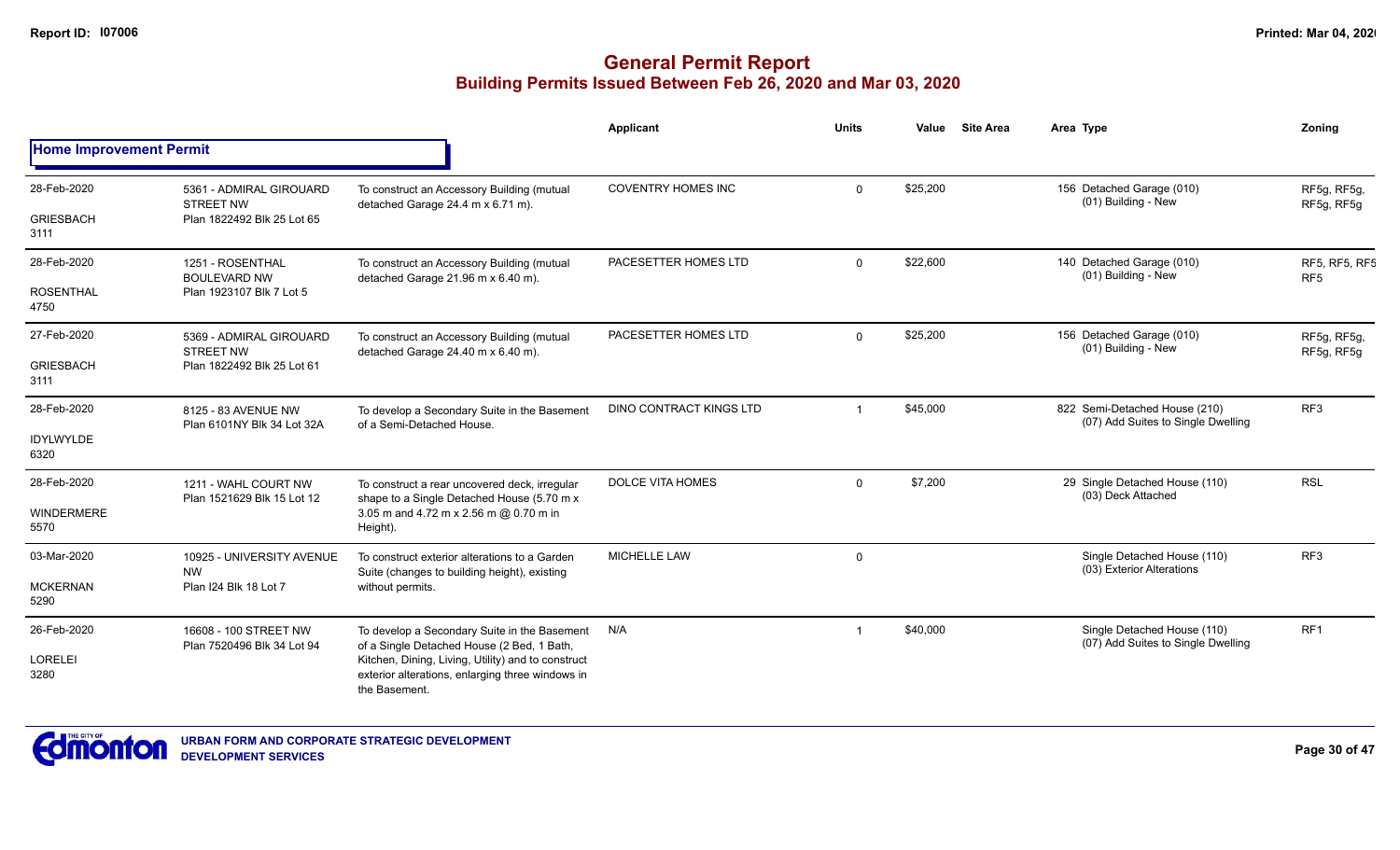|                                     |                                                     |                                                                                                                         | Applicant                                                                                      | <b>Units</b> | Value    | <b>Site Area</b> | Area Type                                                            | Zonina                                                               |                 |
|-------------------------------------|-----------------------------------------------------|-------------------------------------------------------------------------------------------------------------------------|------------------------------------------------------------------------------------------------|--------------|----------|------------------|----------------------------------------------------------------------|----------------------------------------------------------------------|-----------------|
| <b>Home Improvement Permit</b>      |                                                     |                                                                                                                         |                                                                                                |              |          |                  |                                                                      |                                                                      |                 |
| 26-Feb-2020                         | 16608 - 100 STREET NW<br>Plan 7520496 Blk 34 Lot 94 | To develop a Secondary Suite in the Basement<br>of a Single Detached House (2 Bed, 1 Bath,                              | N/A                                                                                            | 0            |          |                  | Single Detached House (110)<br>(03) Exterior Alterations             | RF <sub>1</sub>                                                      |                 |
| <b>LORELEI</b><br>3280              |                                                     | Kitchen, Dining, Living, Utility) and to construct<br>exterior alterations, enlarging three windows in<br>the Basement. |                                                                                                |              |          |                  |                                                                      |                                                                      |                 |
| 28-Feb-2020                         | 22417 - 80 AVENUE NW<br>Plan 1624112 Blk 5 Lot 34   | To develop a Secondary Suite in the Basement<br>of a Semi-Detached House (1 Bed, 1 Bath,                                | N/A                                                                                            |              | \$40,000 |                  | Semi-Detached House (210)<br>(07) Add Suites to Single Dwelling      | RF4                                                                  |                 |
| <b>ROSENTHAL</b><br>4750            |                                                     | Kitchen, Rec Room, Utility).                                                                                            |                                                                                                |              |          |                  |                                                                      |                                                                      |                 |
| 26-Feb-2020                         | 10322 - 162 STREET NW<br>Plan 1924AM Blk 21 Lot 5   | To develop a Secondary Suite (Existing Suite) in<br>the basement of a Semi-Detached House.                              | <b>LIBERTY CONSTRUCTION LTD</b>                                                                |              | \$20,000 |                  | 88 Semi-Detached House (210)<br>(07) Add Suites to Single Dwelling   | RF4                                                                  |                 |
| <b>BRITANNIA YOUNGSTOWN</b><br>4060 |                                                     | existing without permits (2 Bed, 1 Bath, Kitchen,<br>Living, Utility).                                                  |                                                                                                |              |          |                  |                                                                      |                                                                      |                 |
| 27-Feb-2020                         | 7954 - 77 AVENUE NW                                 | Plan 5036S Blk 42 Lots 2-3                                                                                              | To develop a Secondary Suite in the Basement<br>of a Single Detached House (Existing Suite) (2 | N/A          | -1       | \$16,000         |                                                                      | 84 Single Detached House (110)<br>(07) Add Suites to Single Dwelling | RF <sub>3</sub> |
| KING EDWARD PARK<br>6360            |                                                     | Bed, 1 Bath, Kitchen, Living Room, Laundry,<br>Utility).                                                                |                                                                                                |              |          |                  |                                                                      |                                                                      |                 |
| 27-Feb-2020                         | 4625 - ALWOOD WAY SW<br>Plan 1823179 Blk 19 Lot 36  | To develop a Secondary Suite in the basement<br>of a Single Detached House (2 Bed, 1 Bath,                              | N/A                                                                                            | -1           | \$15,000 |                  | 77 Single Detached House (110)<br>(07) Add Suites to Single Dwelling | <b>RMD</b>                                                           |                 |
| <b>ALLARD</b><br>5458               |                                                     | Kitchen, Dining, Utility) (New Suite).                                                                                  |                                                                                                |              |          |                  |                                                                      |                                                                      |                 |
| 27-Feb-2020                         | 255 - 42 AVENUE NW<br>Plan 1623032 Blk 12 Lot 26    | To develop a Secondary Suite in the Basement<br>of a Single Detached House (New Suite).                                 | 1993085 ALBERTA LTD O/A AR<br><b>BASEMENT DEVELOPERS AND MOVERS</b>                            |              | \$40,000 |                  | 60 Single Detached House (110)<br>(07) Add Suites to Single Dwelling | <b>RMD</b>                                                           |                 |
| <b>MAPLE</b><br>6441                |                                                     |                                                                                                                         |                                                                                                |              |          |                  |                                                                      |                                                                      |                 |
| 03-Mar-2020                         | 241 - HAWKS RIDGE<br><b>BOULEVARD NW</b>            | To develop a Secondary Suite in the Basement<br>of a Single Detached House (New Suite).                                 | N/A                                                                                            |              | \$29,500 |                  | 98 Single Detached House (110)<br>(07) Add Suites to Single Dwelling | <b>RSL</b>                                                           |                 |
| <b>HAWKS RIDGE</b><br>4473          | Plan 1525742 Blk 8 Lot 6                            |                                                                                                                         |                                                                                                |              |          |                  |                                                                      |                                                                      |                 |

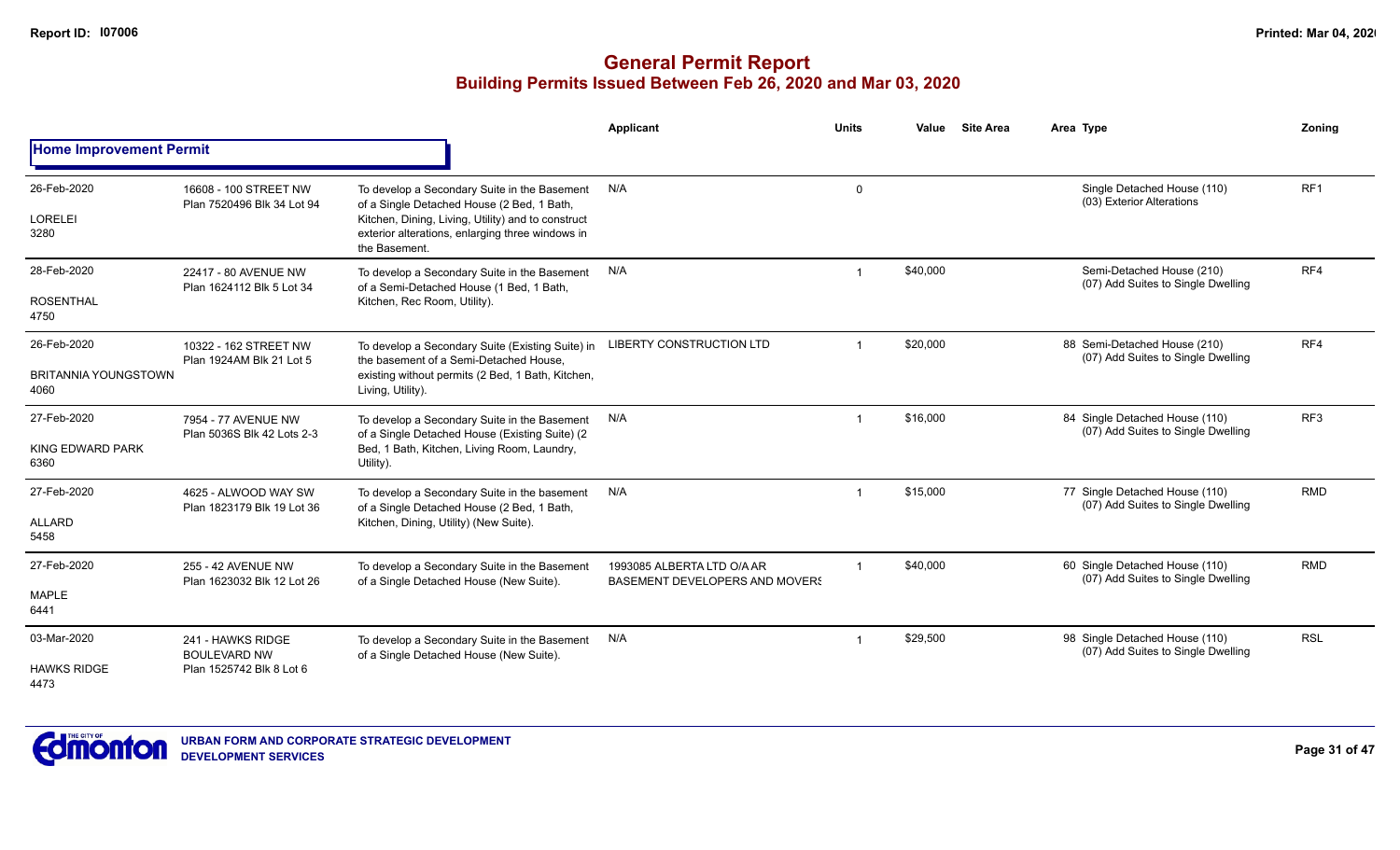|                                 |                                                          |                                                                                                                                                                                                                                            | Applicant                     | <b>Units</b> | Value    | <b>Site Area</b> | Area Type                                                            | Zoning          |
|---------------------------------|----------------------------------------------------------|--------------------------------------------------------------------------------------------------------------------------------------------------------------------------------------------------------------------------------------------|-------------------------------|--------------|----------|------------------|----------------------------------------------------------------------|-----------------|
| <b>Home Improvement Permit</b>  |                                                          |                                                                                                                                                                                                                                            |                               |              |          |                  |                                                                      |                 |
| 26-Feb-2020<br><b>CY BECKER</b> | 17319 - 49 STREET NW<br>Plan 1524958 Blk 21 Lot 21       | To construct an Accessory Building (detached<br>Garage (6.10m x 6.71m)) and to construct<br>interior alterations to a Single Detached House                                                                                                | STERLING HOMES EDMONTON LTD.  | $\Omega$     |          |                  | Single Detached House (110)<br>(03) Interior Alterations             | <b>RPL</b>      |
| 2611                            |                                                          | (Basement development, NOT to be used as an<br>additional Dwelling).                                                                                                                                                                       |                               |              |          |                  |                                                                      |                 |
| 26-Feb-2020                     | 17319 - 49 STREET NW<br>Plan 1524958 Blk 21 Lot 21       | To construct an Accessory Building (detached<br>Garage (6.10m x 6.71m)) and to construct                                                                                                                                                   | STERLING HOMES EDMONTON LTD.  | $\Omega$     | \$6,800  |                  | 41 Detached Garage (010)<br>(01) Building - New                      | <b>RPL</b>      |
| <b>CY BECKER</b><br>2611        |                                                          | interior alterations to a Single Detached House<br>(Basement development, NOT to be used as an<br>additional Dwelling).                                                                                                                    |                               |              |          |                  |                                                                      |                 |
| 27-Feb-2020                     | 1665 - GRAYDON HILL LINK SW<br>Plan 1723470 Blk 8 Lot 11 | To develop a Secondary Suite in the basement<br>of a Single Detached House (1 Bed, 1 Bath,                                                                                                                                                 | <b>CENTURYLAND HOMES LTD</b>  |              | \$22,000 |                  | 60 Single Detached House (110)<br>(07) Add Suites to Single Dwelling | GHLD            |
| <b>GRAYDON HILL</b><br>5468     |                                                          | Kitchen, Dining, Shared Utility).                                                                                                                                                                                                          |                               |              |          |                  |                                                                      |                 |
| 03-Mar-2020                     | 6041 - 107A STREET NW<br>Plan 3756HW Blk 31 Lot 43       | To construct exterior alterations to a Single<br>Detached House (enlarge two Basement                                                                                                                                                      | <b>PERMIT MASTERS</b>         | $\Omega$     |          |                  | Single Detached House (110)<br>(03) Exterior Alterations             | RF1             |
| PLEASANTVIEW<br>5320            |                                                          | windows on the south side elevation and<br>enlarge one main floor window on east side<br>elevation).                                                                                                                                       |                               |              |          |                  |                                                                      |                 |
| 03-Mar-2020                     | 10903 - 36 STREET NW<br>Plan 1893NY Blk 7 Lot 32         | To develop a Secondary Suite in the Basement<br>and to construct interior/exterior alterations to a                                                                                                                                        | <b>LANGSTON BRADSHIRE INC</b> |              | \$65,000 |                  | 81 Single Detached House (110)<br>(07) Add Suites to Single Dwelling | RF <sub>1</sub> |
| <b>RUNDLE HEIGHTS</b><br>2660   |                                                          | Single Detached House (exterior, remove rear<br>deck, replace patio door on north elevation with<br>window; interior, remove load bearing wall<br>between kitchen and living room and wall off<br>existing main floor access to basement). |                               |              |          |                  |                                                                      |                 |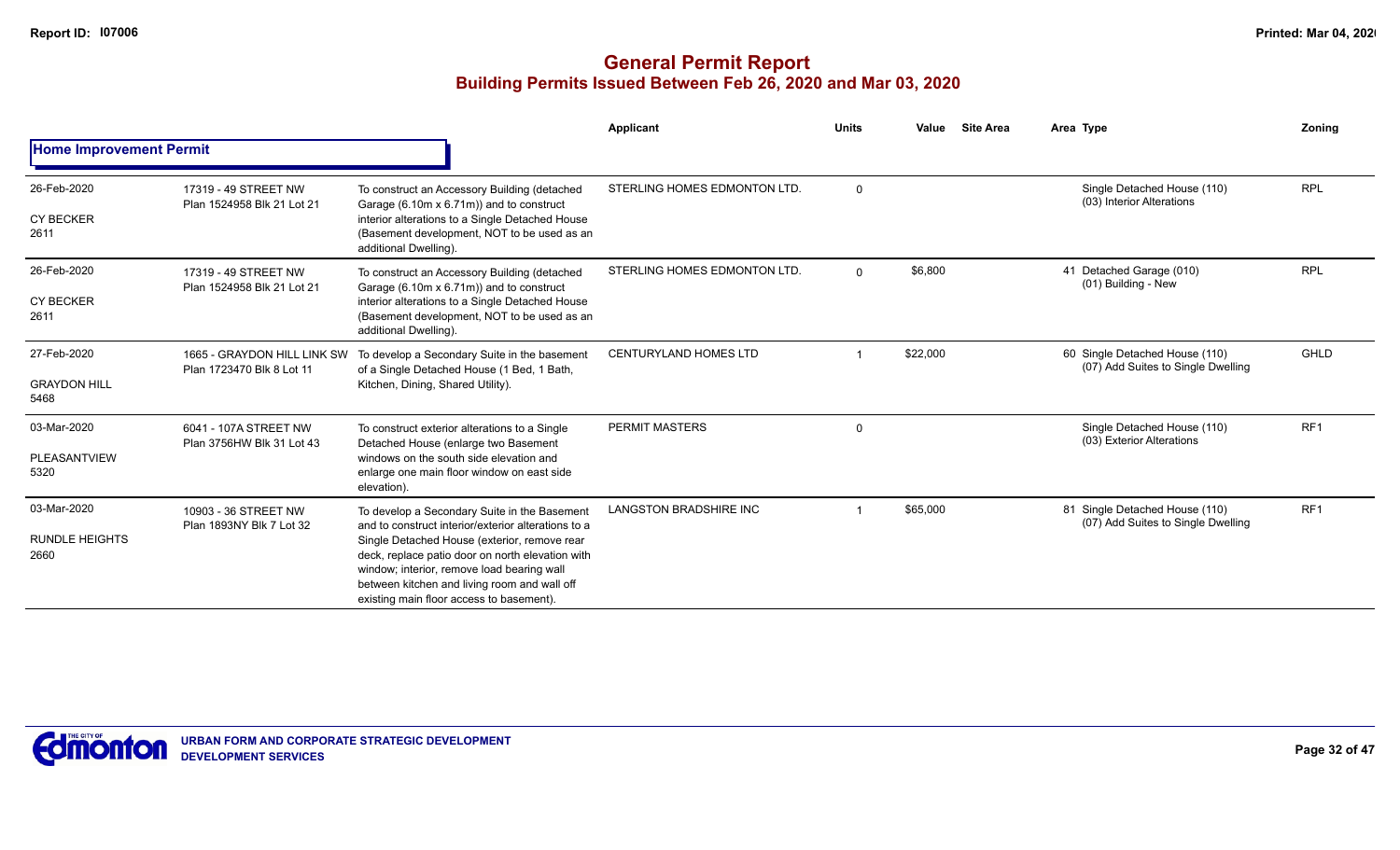|                                                            |                                                                        |                                                                                                                                                                                                                                                                                                                                                   | <b>Applicant</b>              | <b>Units</b> | Value<br><b>Site Area</b> | Area Type                                                         | Zoning          |
|------------------------------------------------------------|------------------------------------------------------------------------|---------------------------------------------------------------------------------------------------------------------------------------------------------------------------------------------------------------------------------------------------------------------------------------------------------------------------------------------------|-------------------------------|--------------|---------------------------|-------------------------------------------------------------------|-----------------|
| <b>Home Improvement Permit</b>                             |                                                                        |                                                                                                                                                                                                                                                                                                                                                   |                               |              |                           |                                                                   |                 |
| 03-Mar-2020<br><b>RUNDLE HEIGHTS</b><br>2660               | 10903 - 36 STREET NW<br>Plan 1893NY Blk 7 Lot 32                       | To develop a Secondary Suite in the Basement<br>and to construct interior/exterior alterations to a<br>Single Detached House (exterior, remove rear<br>deck, replace patio door on north elevation with<br>window; interior, remove load bearing wall<br>between kitchen and living room and wall off<br>existing main floor access to basement). | <b>LANGSTON BRADSHIRE INC</b> | $\Omega$     |                           | Single Detached House (110)<br>(03) Exterior Alterations          | RF1             |
| 27-Feb-2020<br><b>EBBERS</b><br>2251                       | 16 - EBBERS CLOSE NW<br>Plan 1823312 Blk 11 Lot 42                     | To develop a Secondary Suite (LOT 42) in the<br>basement of a 3-Dwelling Row House.<br>(1 Bedroom, 1 Living room, 1 Kitchen, 1<br>Washroom, 1 Laundry, 1 Common area and 1<br>Utility room)                                                                                                                                                       | LINCOLNBERG HOMES LTD         |              | \$50,000                  | 560 Row House (330)<br>(07) Add Suites to Single Dwelling         | RF <sub>5</sub> |
| 26-Feb-2020<br>THE ORCHARDS AT<br><b>ELLERSLIE</b><br>6216 | 8028 - ORCHARDS GREEN SW<br>Plan 1723624 Blk 23 Lot 14                 | To develop a Secondary Suite in the Basement<br>of a Single Detached House (1 Bed, 1 Bath,<br>Kitchen, Living, Utility).                                                                                                                                                                                                                          | ROHIT COMMUNITIES INC         |              | \$50,000                  | Single Detached House (110)<br>(07) Add Suites to Single Dwelling | <b>RMD</b>      |
| 27-Feb-2020<br><b>MCCONACHIE AREA</b><br>2521              | 1254 - MCCONACHIE<br><b>BOULEVARD NW</b><br>Plan 1823225 Blk 16 Lot 29 | To construct an Accessory Building (detached<br>Garage 6.10 m x 6.10 m).                                                                                                                                                                                                                                                                          | STERLING HOMES EDMONTON LTD.  | $\Omega$     | \$6,200                   | 37 Detached Garage (010)<br>(01) Building - New                   | <b>RPL</b>      |
| 27-Feb-2020<br>MCCONACHIE AREA<br>2521                     | 1252 - MCCONACHIE<br><b>BOULEVARD NW</b><br>Plan 1823225 Blk 16 Lot 28 | To construct an Accessory Building (detached<br>Garage (6.1m x 6.1m)).                                                                                                                                                                                                                                                                            | STERLING HOMES EDMONTON LTD.  | $\mathbf 0$  | \$6,200                   | 37 Detached Garage (010)<br>(01) Building - New                   | <b>RPL</b>      |
| 02-Mar-2020<br><b>MCKERNAN</b><br>5290                     | 7222 - 112 STREET NW<br>Plan 1324HW Blk 10 Lot 34                      | To demolish a Single Detached House.                                                                                                                                                                                                                                                                                                              | <b>DIGNITY HOMES LTD</b>      | $-1$         | \$6,700                   | Single Detached House (110)<br>(99) Demolition                    | RF <sub>1</sub> |

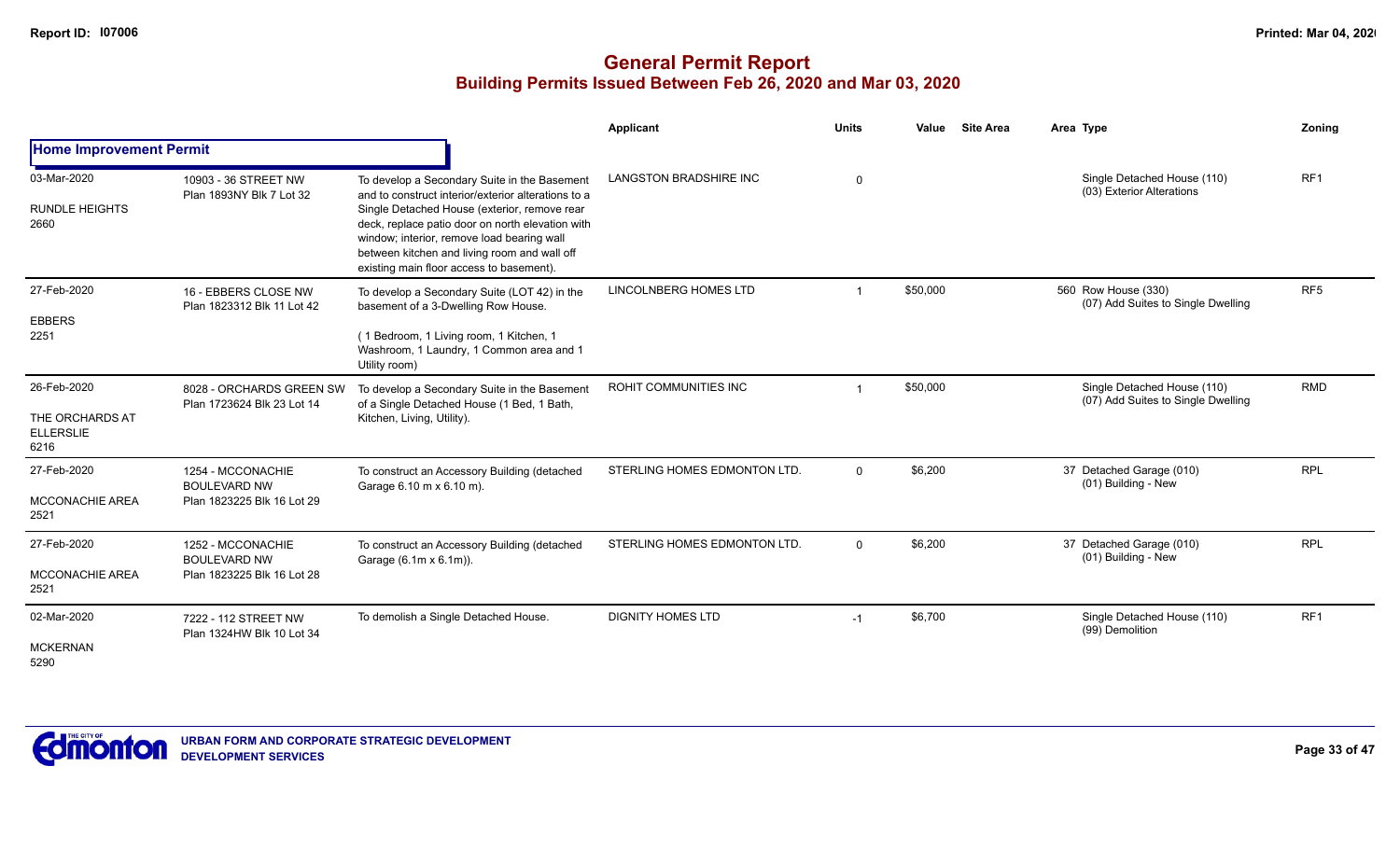|                                |                                                          |                                                                                                                                                                                                                  | Applicant                        | <b>Units</b> | Value    | <b>Site Area</b> | Area Type                                                            | Zoning     |
|--------------------------------|----------------------------------------------------------|------------------------------------------------------------------------------------------------------------------------------------------------------------------------------------------------------------------|----------------------------------|--------------|----------|------------------|----------------------------------------------------------------------|------------|
| <b>Home Improvement Permit</b> |                                                          |                                                                                                                                                                                                                  |                                  |              |          |                  |                                                                      |            |
| 26-Feb-2020                    | 2243 - 55 STREET SW<br>Plan 1624323 Blk 8 Lot 86         | To construct interior alterations to a Single<br>Detached House (Basement development, NOT                                                                                                                       | N/A                              | $\Omega$     | \$25,000 |                  | Single Detached House (110)<br>(03) Interior Alterations             | <b>RSL</b> |
| <b>WALKER</b><br>6662          |                                                          | to be used as an additional Dwelling) (2 Bed, 1<br>Bath, Kitchen, Living Room, Utility).                                                                                                                         |                                  |              |          |                  |                                                                      |            |
| 27-Feb-2020                    | 7574 - CREIGHTON PLACE SW<br>Plan 1723183 Blk 10 Lot 103 | To develop a Secondary Suite (New Suite) in<br>the basement of a Single Detached House (2                                                                                                                        | KLAIR CUSTOM HOMES (EDMONTON) LT |              | \$28,800 |                  | 77 Single Detached House (110)<br>(07) Add Suites to Single Dwelling | <b>RMD</b> |
| <b>CHAPPELLE AREA</b><br>5462  | 2014 - 15 AVENUE NW                                      | Bed, 1 Bath, Kitchen, Living, Utility).                                                                                                                                                                          |                                  |              |          |                  |                                                                      |            |
| 27-Feb-2020                    | Plan 1620504 Blk 5 Lot 20                                | To construct interior alterations to a<br>Semi-detached House (Basement development                                                                                                                              | N/A                              | $\mathbf 0$  | \$17,000 |                  | Semi-Detached House (210)<br>(03) Interior Alterations               | RF4        |
| LAUREL<br>6444                 |                                                          | w/wetbar. NOT to be used as an additional<br>Dwelling) (2 Bed, 1 Bath, Living Room with Wet<br>bar, Utility).                                                                                                    |                                  |              |          |                  |                                                                      |            |
| 03-Mar-2020                    | 5408 - 202 STREET NW<br>Plan 0226719 Blk 1 Lot 84        | To construct interior alterations to a Single<br>Detached House (main and upper floor interior                                                                                                                   | N/A                              | $\mathbf 0$  | \$10,000 |                  | Single Detached House (110)<br>(03) Interior Alterations             | <b>RPL</b> |
| THE HAMPTONS<br>4461           |                                                          | alterations; Basement development, NOT to be<br>used as an additional Dwelling), partially<br>existing without permits.                                                                                          |                                  |              |          |                  |                                                                      |            |
|                                |                                                          | (main and upper floor: add ensuite bathroom,<br>staircase relocation.)<br>(basement (partially existing without permits): 2<br>bedroom, 1 bathroom, 1 family room, 1<br>mechanical room, NO wet bar or kitchen.) |                                  |              |          |                  |                                                                      |            |
| 26-Feb-2020                    | 7076 - CARDINAL WAY SW<br>Plan 1027091 Blk 11 Lot 41     | To construct interior alterations to a Single<br>Detached House (Basement development, NOT                                                                                                                       | N/A                              | $\Omega$     | \$9,000  |                  | Single Detached House (110)<br>(03) Interior Alterations             | <b>RPL</b> |
| <b>CHAPPELLE AREA</b><br>5462  |                                                          | to be used as an additional Dwelling, 1 Rec<br>Area, 1 Mech Room).                                                                                                                                               |                                  |              |          |                  |                                                                      |            |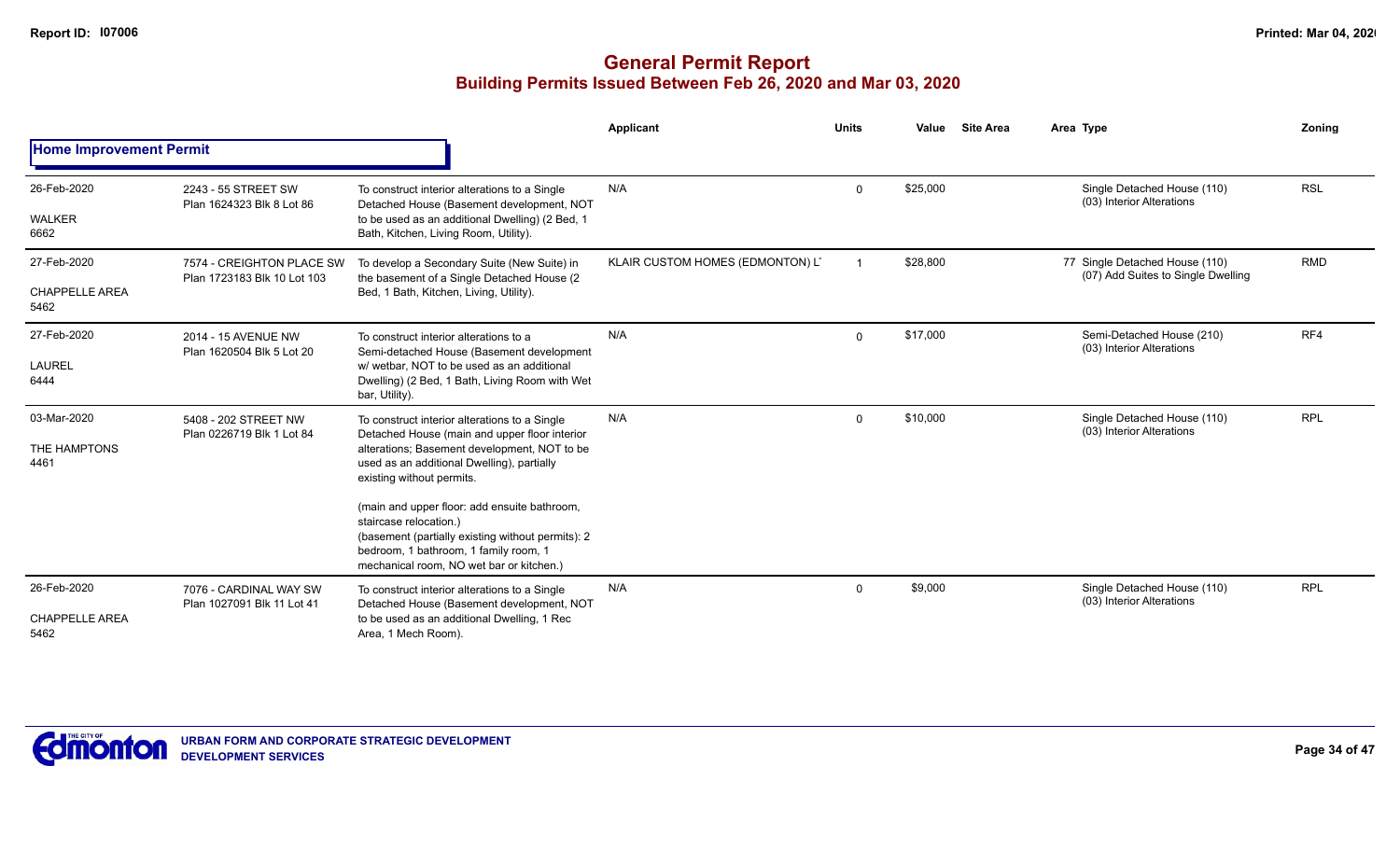|                                |                                                        |                                                                                                 | Applicant                 | <b>Units</b> | Value    | <b>Site Area</b> | Area Type                                                                                       | Zoning          |
|--------------------------------|--------------------------------------------------------|-------------------------------------------------------------------------------------------------|---------------------------|--------------|----------|------------------|-------------------------------------------------------------------------------------------------|-----------------|
| <b>Home Improvement Permit</b> |                                                        |                                                                                                 |                           |              |          |                  |                                                                                                 |                 |
| 26-Feb-2020                    | 3870 - ROBINS CRESCENT NW<br>Plan 1720814 Blk 5 Lot 37 | To construct interior alterations to a Single<br>Detached House (Basement development w/        | 21 DEVELOPMENTS           | $\Omega$     | \$25,000 |                  | Single Detached House (110)<br>(03) Interior Alterations                                        | <b>RSL</b>      |
| <b>STARLING</b><br>4474        |                                                        | kitchen. NOT to be used as an additional<br>Dwelling).                                          |                           |              |          |                  |                                                                                                 |                 |
| 03-Mar-2020                    | 6465 - KING WYND SW<br>Plan 1920145 Blk 6 Lot 32       | To develop a Secondary Suite (New Suite) in<br>the basement of a Semi-Detached House.           | ROHIT COMMUNITIES INC     |              | \$30,000 |                  | 57 Semi-Detached House (210)<br>(07) Add Suites to Single Dwelling                              | RF4             |
| <b>KESWICK AREA</b><br>5576    |                                                        |                                                                                                 |                           |              |          |                  | 37 Detached Garage (010)<br>(01) Building - New<br>Row House (330)<br>(03) Interior Alterations |                 |
| 27-Feb-2020                    | 2172 - 51 STREET SW<br>Plan 1822899 Blk 6 Lot 33       | To construct an Accessory Building (detached<br>Garage 6.10m x 6.10m).                          | <b>MONTORIO HOMES LTD</b> | $\Omega$     | \$6,200  |                  |                                                                                                 | <b>RPL</b>      |
| <b>WALKER</b><br>6662          |                                                        |                                                                                                 |                           |              |          |                  |                                                                                                 |                 |
| 28-Feb-2020                    | 8148 - CHAPPELLE WAY SW<br>Plan 1620059 Blk 17 Lot 15  | To construct interior alterations to a Row House<br>(Basement development, NOT to be used as an | N/A                       | $\Omega$     | \$5,000  |                  |                                                                                                 | RF <sub>5</sub> |
| <b>CHAPPELLE AREA</b><br>5462  |                                                        | additional Dwelling) (living room, mechanical<br>room).                                         |                           |              |          |                  |                                                                                                 |                 |
| 03-Mar-2020                    | 1165 - WATT DRIVE SW<br>Plan 1823360 Blk 10 Lot 2      | To develop a Secondary Suite in the Basement<br>of a Single Detached House (New Suite).         | PAV RENOVATIONS INC       |              | \$42,000 |                  | 63 Single Detached House (110)<br>(07) Add Suites to Single Dwelling                            | <b>RPL</b>      |
| <b>WALKER</b><br>6662          |                                                        |                                                                                                 |                           |              |          |                  |                                                                                                 |                 |
| 28-Feb-2020                    | 20722 - 98A AVENUE NW<br>Plan 1524857 Blk 7 Lot 37     | To develop a Secondary Suite in the Basement<br>of a Single Detached House (New Suite).         | N/A                       |              | \$30,000 |                  | 57 Single Detached House (110)<br>(07) Add Suites to Single Dwelling                            | <b>RSL</b>      |
| <b>STEWART GREENS</b><br>4486  |                                                        |                                                                                                 |                           |              |          |                  |                                                                                                 |                 |
| 03-Mar-2020                    | 9526 - 86 STREET NW<br>Plan 2528HW Blk 4 Lot 57        | To construct an Accessory building (detached<br>Garage, 7.32m x 7.32m).                         | N/A                       | 0            | \$8,900  |                  | 54 Detached Garage (010)<br>(01) Building - New                                                 | RF <sub>1</sub> |
| <b>STRATHEARN</b><br>6710      |                                                        |                                                                                                 |                           |              |          |                  |                                                                                                 |                 |

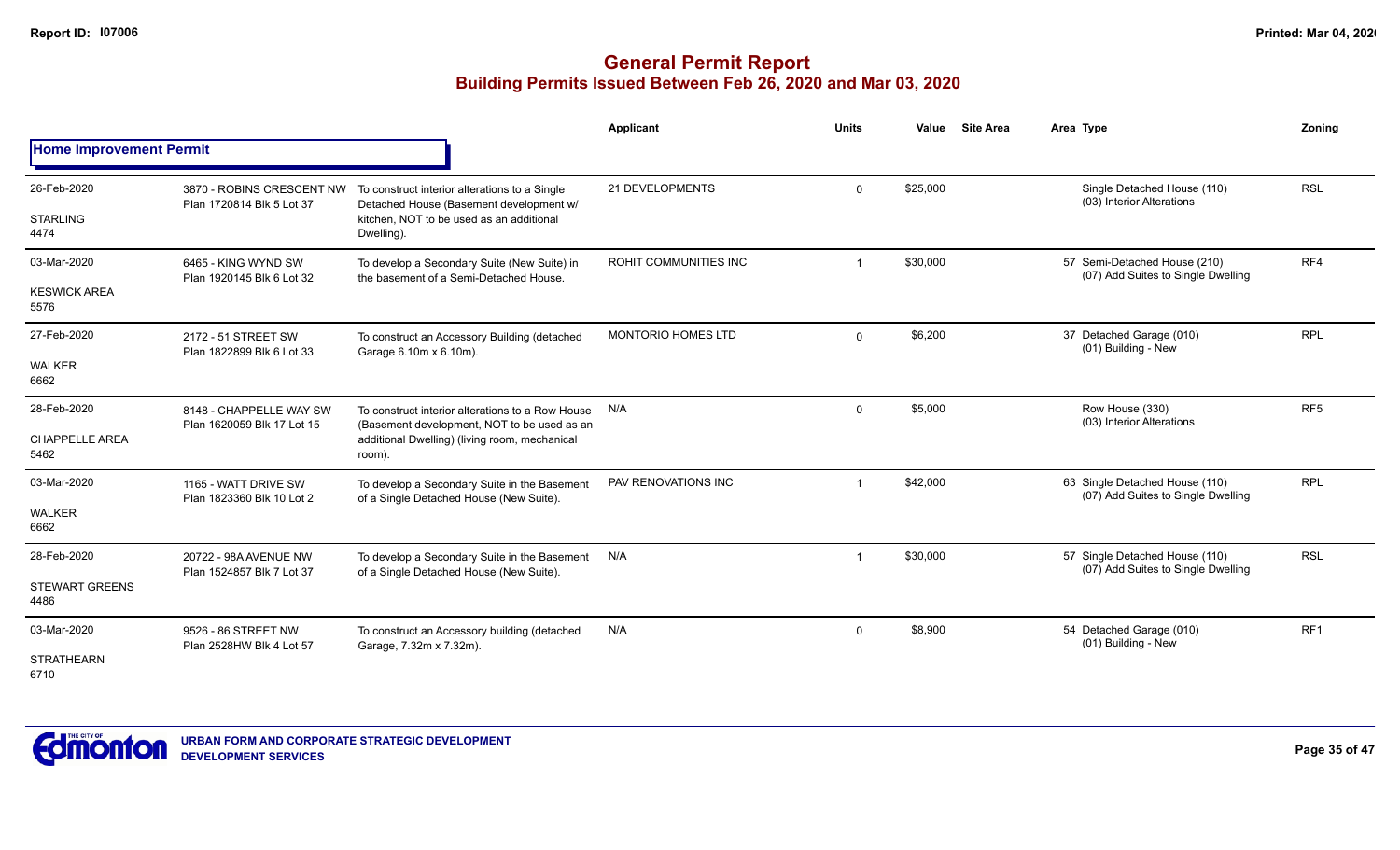|                                |                                                     |                                                                                                                   | <b>Applicant</b>                                     | <b>Units</b> | Value    | <b>Site Area</b> | Area Type                                                            | Zoning          |
|--------------------------------|-----------------------------------------------------|-------------------------------------------------------------------------------------------------------------------|------------------------------------------------------|--------------|----------|------------------|----------------------------------------------------------------------|-----------------|
| <b>Home Improvement Permit</b> |                                                     |                                                                                                                   |                                                      |              |          |                  |                                                                      |                 |
| 27-Feb-2020                    | Plan 1921649 Blk 7 Lot 6B                           | BSMT1, 11326 - 78 AVENUE NW To develop a Secondary Suite (New Suite) in<br>the basement of a Semi-Detached House. | <b>JOEL FRIESEN HOMES</b>                            | $\mathbf{1}$ | \$35,000 |                  | Semi-Detached House (210)<br>(07) Add Suites to Single Dwelling      | RF <sub>3</sub> |
| <b>MCKERNAN</b><br>5290        |                                                     |                                                                                                                   |                                                      |              |          |                  |                                                                      |                 |
| 03-Mar-2020                    | 2508 - 13 AVENUE NW<br>Plan 1723189 Blk 7 Lot 31    | To construct a Secondary Suite in the<br>Basement of a Single Detached House (New                                 | N/A                                                  | -1           | \$5,000  |                  | 84 Single Detached House (110)<br>(07) Add Suites to Single Dwelling | <b>RSL</b>      |
| <b>LAUREL</b><br>6444          |                                                     | Suite). 2 Bedrooms, 1 Bathroom, 1 Mech Room,<br>1 Living area.                                                    |                                                      |              |          |                  |                                                                      |                 |
| 02-Mar-2020                    | 5170 - 1B AVENUE SW<br>Plan 1124065 Blk 29 Lot 49   | To develop a Secondary Suite in the Basement<br>of a Single Detached House. 1 Bedroom, 1                          | HARPREET SINGH GUR KHALSA<br><b>RENOVATIONS INC.</b> | $\mathbf 1$  | \$40,000 |                  | 60 Single Detached House (110)<br>(07) Add Suites to Single Dwelling | <b>RPL</b>      |
| CHARLESWORTH<br>6661           |                                                     | Living Area, 1 Mech Room, 1 Bathroom, 1<br>Kitchen.                                                               |                                                      |              |          |                  |                                                                      |                 |
| 27-Feb-2020                    | 1131 - 36 AVENUE NW<br>Plan 0720412 Blk 6 Lot 77    | To construct a rear uncovered deck to a Single<br>Detached House (3.66m x 2.74m @ 0.7m in                         | N/A                                                  | $\Omega$     | \$2,700  |                  | 11 Single Detached House (110)<br>(03) Deck Attached                 | <b>RPL</b>      |
| <b>TAMARACK</b><br>6443        |                                                     | Height).                                                                                                          |                                                      |              |          |                  |                                                                      |                 |
| 02-Mar-2020                    | 9711 - 160 STREET NW<br>Plan 1909HW Blk 14 Lot 3    | To demolish a Single Detached House and<br>detached Garage.                                                       | TECH VIEW HOMES LTD                                  | $\mathbf 0$  | \$3,500  |                  | Detached Garage(010)<br>(99) Demolition                              | RF1, RF1        |
| <b>GLENWOOD</b><br>4180        |                                                     |                                                                                                                   |                                                      |              |          |                  |                                                                      |                 |
| 02-Mar-2020                    | 9711 - 160 STREET NW                                | To demolish a Single Detached House and<br>detached Garage.                                                       | TECH VIEW HOMES LTD                                  | $-1$         | \$6,700  |                  | Single Detached House (110)<br>(99) Demolition                       | RF1, RF1        |
| <b>GLENWOOD</b><br>4180        | Plan 1909HW Blk 14 Lot 3                            |                                                                                                                   |                                                      |              |          |                  |                                                                      |                 |
| 03-Mar-2020                    | 13056 - 166 AVENUE NW<br>Plan 1124811 Blk 21 Lot 11 | To construct interior alterations to a Single<br>Detached House (Basement development, NOT                        | 22435595 ALBERTA LTD                                 | $\Omega$     | \$24,000 |                  | Single Detached House (110)<br>(03) Interior Alterations             | <b>RSL</b>      |
| <b>OXFORD</b><br>3320          |                                                     | to be used as an additional Dwelling) (1<br>bathroom, mechanical room, kitchen).                                  |                                                      |              |          |                  |                                                                      |                 |

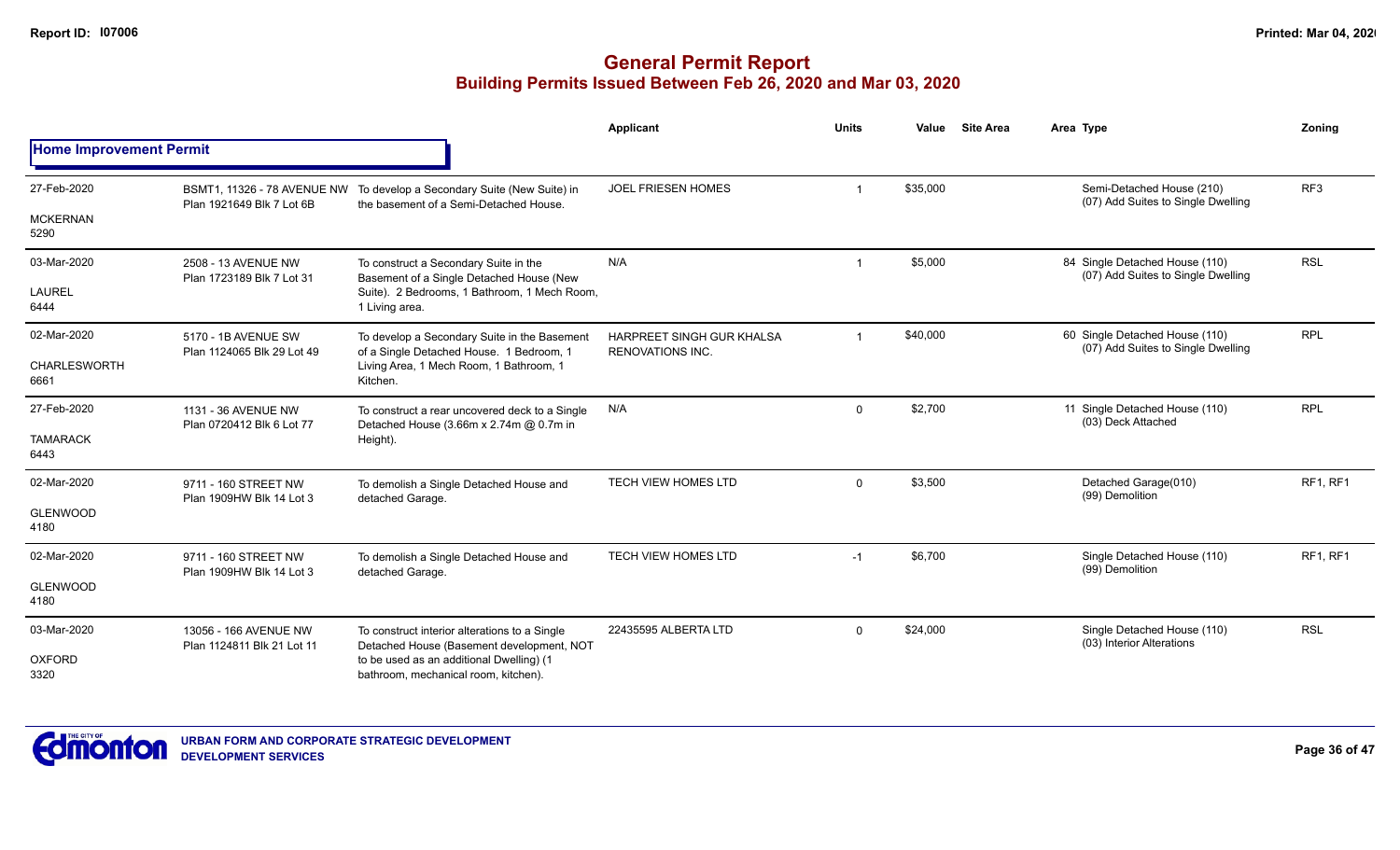|                                                    |                                                                        |                                                                                                                                                                                                       | <b>Applicant</b>                             | <b>Units</b> | <b>Site Area</b><br>Value | Area Type                                          | Zonina             |
|----------------------------------------------------|------------------------------------------------------------------------|-------------------------------------------------------------------------------------------------------------------------------------------------------------------------------------------------------|----------------------------------------------|--------------|---------------------------|----------------------------------------------------|--------------------|
| <b>Home Improvement Permit</b>                     |                                                                        |                                                                                                                                                                                                       |                                              |              |                           |                                                    |                    |
| 02-Mar-2020<br><b>HERITAGE VALLEY AREA</b><br>5456 | 1230 - 127 STREET SW<br>NE-24-51-25-4;SE-24-51-25-4                    | To demolish a Semi-Detached House, detached<br>Garage and several Agricultural buildings<br>(E-206, E-208, E-218, E-203, E-214, E-212,<br>E-217 & buildings 1-5, 7-12, 15-16, 18, 22,<br>$24-27$ ).   | ROADBRIDGE SERVICES LTD.                     | $\mathbf 0$  | \$3,500                   | Detached Garage(010)<br>(99) Demolition            | PU, US, AG,<br>RA7 |
| 02-Mar-2020<br><b>HERITAGE VALLEY AREA</b><br>5456 | 1230 - 127 STREET SW<br>NE-24-51-25-4;SE-24-51-25-4                    | To demolish a Semi-Detached House, detached<br>Garage and several Agricultural buildings<br>(E-206, E-208, E-218, E-203, E-214, E-212,<br>E-217 & buildings 1-5, 7-12, 15-16, 18, 22,<br>$24-27$ ).   | ROADBRIDGE SERVICES LTD.                     | $-2$         | \$3,500                   | <b>Other Accessory Building</b><br>(99) Demolition | PU, US, AG,<br>RA7 |
| 02-Mar-2020<br><b>HERITAGE VALLEY AREA</b><br>5456 | 1230 - 127 STREET SW<br>NE-24-51-25-4;SE-24-51-25-4                    | To demolish a Semi-Detached House, detached<br>Garage and several Agricultural buildings<br>(E-206, E-208, E-218, E-203. E-214, E-212,<br>E-217 & buildings 1-5, 7-12, 15-16, 18, 22,<br>$24-27$ ).   | ROADBRIDGE SERVICES LTD.                     | $-2$         | \$6,700                   | Semi-Detached House (210)<br>(99) Demolition       | PU, US, AG,<br>RA7 |
| 27-Feb-2020<br><b>ROSENTHAL</b><br>4750            | 22316 - 80 AVENUE NW<br>Plan 1624112 Blk 4 Lot 20                      | To construct an Accessory Building (detached<br>Garage (6.1m x 6.1m)).                                                                                                                                | <b>ACTIVE HOMES LTD</b>                      | $\Omega$     | \$6,200                   | 37 Detached Garage (010)<br>(01) Building - New    | <b>RPL</b>         |
| 03-Mar-2020<br><b>SCHONSEE</b><br>2700             | 6075 - SCHONSEE WAY NW<br>Condo Common Area (Plan<br>1026255)          | To demolish a Per Structural Foundation<br>Demolition Plan - Portion of North Foundation<br>wall, Unit 56 Garage Floor, Divider curbs<br>between slabs and partial removal of top<br>foundation wall. | <b>BRIO TOWNHOMES CONDOMINIUM</b><br>1026255 | $\mathbf 0$  | \$3,500                   | <b>Other Accessory Building</b><br>(99) Demolition | RA7                |
| 03-Mar-2020<br><b>GRAYDON HILL</b><br>5468         | 2115 - GRAYDON HILL<br><b>CRESCENT SW</b><br>Plan 1822866 Blk 9 Lot 36 | To construct an Accessory Building (detached<br>Garage, 6.10m x 6.10m).                                                                                                                               | STERLING HOMES EDMONTON LTD.                 | $\mathbf{0}$ | \$6,200                   | 37 Detached Garage (010)<br>(01) Building - New    | GHLD               |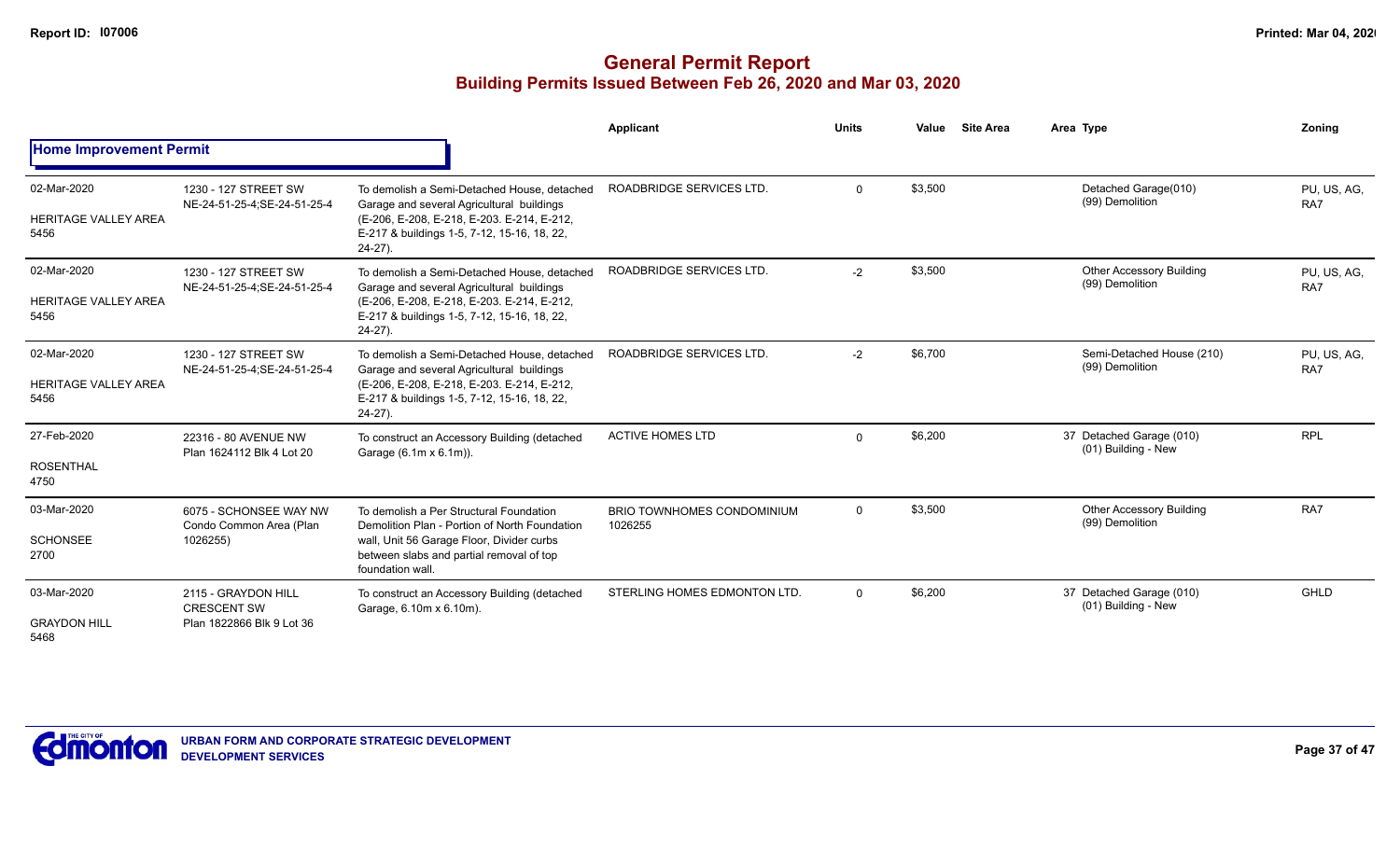|                                |                                                      |                                                                                                                         | <b>Applicant</b>        | <b>Units</b> | <b>Site Area</b><br>Value | Area Type                                                            | Zoning          |
|--------------------------------|------------------------------------------------------|-------------------------------------------------------------------------------------------------------------------------|-------------------------|--------------|---------------------------|----------------------------------------------------------------------|-----------------|
| <b>Home Improvement Permit</b> |                                                      |                                                                                                                         |                         |              |                           |                                                                      |                 |
| 26-Feb-2020                    | 12025 - 92 STREET NW                                 | To demolish a Single Detached House and an                                                                              | N/A                     | $\Omega$     | \$3,500                   | Detached Garage(010)<br>(99) Demolition                              | RF <sub>3</sub> |
| ALBERTA AVENUE<br>1010         | Plan 5682U Lot 5                                     | Accessory building (detached Garage).                                                                                   |                         |              |                           |                                                                      |                 |
| 26-Feb-2020                    | 12025 - 92 STREET NW<br>Plan 5682U Lot 5             | To demolish a Single Detached House and an<br>Accessory building (detached Garage).                                     | N/A                     | $-1$         | \$6,700                   | Single Detached House (110)<br>(99) Demolition                       | RF3             |
| ALBERTA AVENUE<br>1010         |                                                      |                                                                                                                         |                         |              |                           |                                                                      |                 |
| 28-Feb-2020                    | 11920G - 127 STREET NW<br>Plan 4068HW Blk 1 Lot 11   | To demolish an Accessory building (detached<br>Garage).                                                                 | SINGLETREE BUILDERS LTD | $\Omega$     | \$3,500                   | Detached Garage(010)<br>(99) Demolition                              | RF <sub>1</sub> |
| <b>SHERBROOKE</b><br>3410      |                                                      |                                                                                                                         |                         |              |                           |                                                                      |                 |
| 26-Feb-2020                    | 359 - WILD ROSE WAY NW<br>Plan 0124265 Blk 33 Lot 28 | To construct interior alterations to a Single<br>Detached House (Basement development, NOT                              | PERMIT MASTERS          | $\Omega$     | \$15,000                  | Single Detached House (110)<br>(03) Interior Alterations             | <b>RSL</b>      |
| <b>WILD ROSE</b><br>6790       |                                                      | to be used as an additional Dwelling), (1<br>bedroom, 1 bathroom, rec room, mechanical<br>room, NO wet bar or kitchen). |                         |              |                           |                                                                      |                 |
| 28-Feb-2020                    | 609 - 88A STREET SW<br>Plan 0124481 Blk 5 Lot 2      | To construct an Accessory building (detached<br>Garage, 6.71m x 7.32m).                                                 | N/A                     | $\Omega$     | \$8,200                   | 49 Detached Garage (010)<br>(01) Building - New                      | <b>RPL</b>      |
| <b>ELLERSLIE</b><br>6211       |                                                      |                                                                                                                         |                         |              |                           |                                                                      |                 |
| 03-Mar-2020                    | 13527 - 70 STREET NW<br>Plan 6338MC Blk 4 Lot 53     | To develop a Secondary Suite in the Basement<br>of a Single Detached House, and to construct                            | TILT PROPERTY GROUP     | -1           | \$10,000                  | 98 Single Detached House (110)<br>(07) Add Suites to Single Dwelling | RF <sub>1</sub> |
| DELWOOD<br>2230                |                                                      | interior alterations (wall separation between<br>Secondary Suite and primary Dwelling).                                 |                         |              |                           |                                                                      |                 |
| 27-Feb-2020                    | 22314 - 93A AVENUE NW<br>Plan 1723442 Blk 14 Lot 69  | To construct an Accessory Building (detached<br>Garage, 6.10m x 6.10m).                                                 | <b>IMPACT HOMES LTD</b> | $\Omega$     | \$6,200                   | 37 Detached Garage (010)<br>(01) Building - New                      | <b>RMD</b>      |
| SECORD<br>4487                 |                                                      |                                                                                                                         |                         |              |                           |                                                                      |                 |

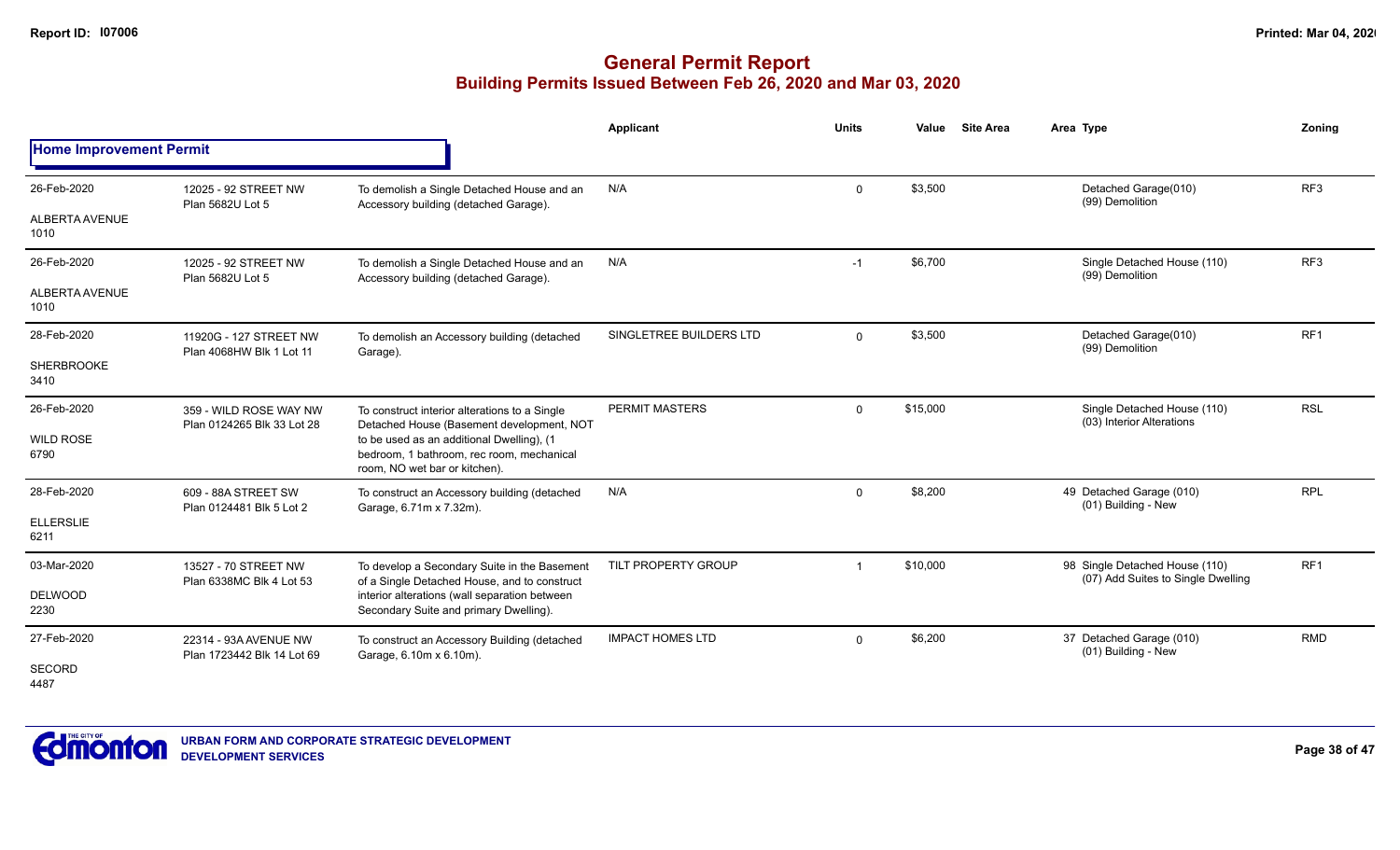|                                      |                                                        |                                                                                                                                      | Applicant                      | <b>Units</b>            | Value    | <b>Site Area</b> | Area Type                                                         | Zoning          |
|--------------------------------------|--------------------------------------------------------|--------------------------------------------------------------------------------------------------------------------------------------|--------------------------------|-------------------------|----------|------------------|-------------------------------------------------------------------|-----------------|
| <b>Home Improvement Permit</b>       |                                                        |                                                                                                                                      |                                |                         |          |                  |                                                                   |                 |
| 26-Feb-2020                          | 199 - CAVANAGH COMMON SW<br>Plan 1822496 Blk 14 Lot 25 | To construct an Accessory Building (rear<br>detached Garage (6.10m x 6.10m)).                                                        | PACESETTER HOMES LTD           | $\mathbf 0$             | \$6,200  |                  | 37 Detached Garage (010)<br>(01) Building - New                   | <b>RMD</b>      |
| CAVANAGH<br>5467                     |                                                        |                                                                                                                                      |                                |                         |          |                  |                                                                   |                 |
| 28-Feb-2020                          | 17616 - 124 STREET NW<br>Plan 1525031 Blk 108 Lot 109  | To develop a Secondary Suite in the Basement                                                                                         | N/A                            | $\overline{\mathbf{1}}$ | \$29,000 |                  | Single Detached House (110)<br>(07) Add Suites to Single Dwelling | DC <sub>1</sub> |
| <b>RAPPERSWILL</b><br>3370           |                                                        | of a Single Detached House (New Suite) (1<br>bedroom, 1 bathroom, mechanical room).                                                  |                                |                         |          |                  |                                                                   |                 |
| 03-Mar-2020                          | 8408 - 24 AVENUE SW<br>Plan 1523705 Blk 63 Lot 35      | To construct interior alterations to a Single<br>Detached House (Basement development, NOT                                           | N/A                            | $\mathbf 0$             | \$3,000  |                  | Single Detached House (110)<br>(03) Interior Alterations          | <b>RPL</b>      |
| <b>SUMMERSIDE</b><br>6213            |                                                        | to be used as an additional Dwelling).<br>(1 Bedroom, 1 Open area, and 1<br>Mechanical/storage room)                                 |                                |                         |          |                  |                                                                   |                 |
| 27-Feb-2020                          | 968 - 175 STREET SW<br>Plan 1120537 Blk 2 Lot 54       | To construct interior alterations to a Single<br>Detached House (Basement development, NOT                                           | N/A                            | $\mathbf 0$             | \$20,000 |                  | Single Detached House (110)<br>(03) Interior Alterations          | <b>RSL</b>      |
| WINDERMERE<br>5570                   |                                                        | to be used as an additional Dwelling) (2 Bed, 1<br>Bath, Living Room, Utility, NO Kitchen or Wet<br>Bar).                            |                                |                         |          |                  |                                                                   |                 |
| 26-Feb-2020                          | 1124 - 59 STREET SW<br>Plan 1024123 Blk 3 Lot 21       | To construct interior alterations to a Single<br>Detached House (Basement development, NOT                                           | ZENITH GENERAL CONTRACTING LTD | $\Omega$                | \$25,000 |                  | Single Detached House (110)<br>(03) Interior Alterations          | <b>RSL</b>      |
| <b>WALKER</b><br>6662                |                                                        | to be used as an additional Dwelling), (1<br>bedroom, 1 study/den, 1 bathroom, rec room,<br>mechanical room, NO wet bar or kitchen). |                                |                         |          |                  |                                                                   |                 |
| 27-Feb-2020                          | 2563 - COUGHLAN ROAD SW<br>Plan 1620053 Blk 12 Lot 29  | To construct an Accessory Building (rear<br>detached Garage (6.71m x 6.71m)).                                                        | <b>HOMES BY AVI</b>            | $\Omega$                | \$7,500  |                  | 45 Detached Garage (010)<br>(01) Building - New                   | <b>RPL</b>      |
| <b>CHAPPELLE AREA</b><br>5462        |                                                        |                                                                                                                                      |                                |                         |          |                  |                                                                   |                 |
| 28-Feb-2020                          | 7408 - 178 AVENUE NW<br>Plan 1920842 Blk 9 Lot 29      | To construct interior alterations to a Single<br>Detached House (Basement development, NOT                                           | <b>IMPACT HOMES</b>            | $\Omega$                | \$20,000 |                  | Single Detached House (110)<br>(03) Interior Alterations          | <b>RPL</b>      |
| <b>CRYSTALLINA NERA WEST</b><br>2463 |                                                        | to be used as an additional Dwelling) (1<br>bedroom, 1 bathroom, mechanical room).                                                   |                                |                         |          |                  |                                                                   |                 |

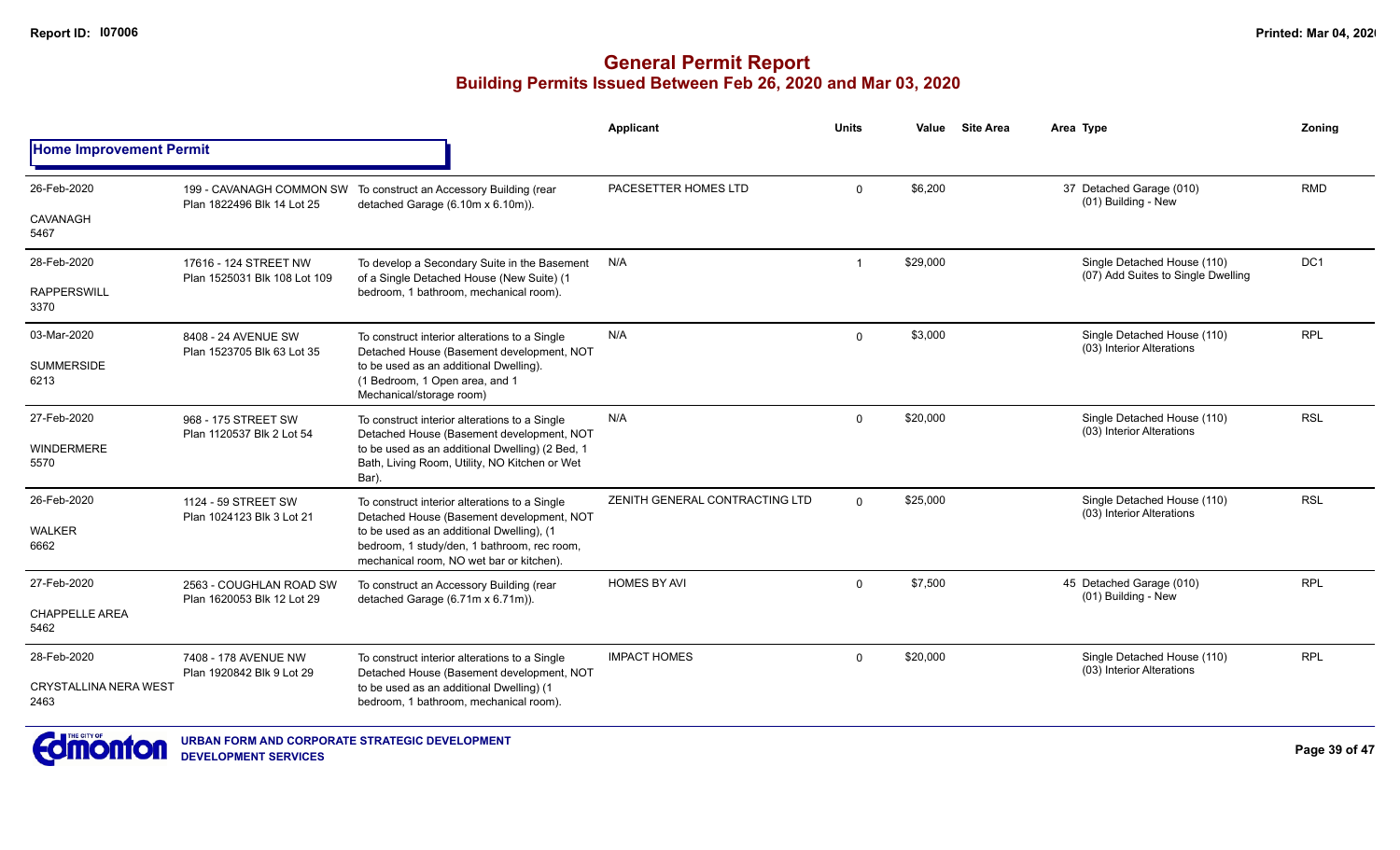|                                               |                                                         |                                                                                                                                                                                                                                                                             | Applicant                     | <b>Units</b> | Value    | <b>Site Area</b> | Area Type                                                | Zoning      |
|-----------------------------------------------|---------------------------------------------------------|-----------------------------------------------------------------------------------------------------------------------------------------------------------------------------------------------------------------------------------------------------------------------------|-------------------------------|--------------|----------|------------------|----------------------------------------------------------|-------------|
| <b>Home Improvement Permit</b>                |                                                         |                                                                                                                                                                                                                                                                             |                               |              |          |                  |                                                          |             |
| 03-Mar-2020<br>WALKER<br>6662                 | 3778 - WEIDLE CRESCENT SW<br>Plan 1525168 Blk 17 Lot 63 | To construct interior alterations to a<br>Semi-detached House (Basement development,<br>NOT to be used as an additional Dwelling).<br>(1 Living room, 1 Laundry/washroom, and 1<br>Mechanical room)                                                                         | N/A                           | $\Omega$     | \$7,500  |                  | Semi-Detached House (210)<br>(03) Interior Alterations   | RF4         |
| 02-Mar-2020<br>WINDERMERE<br>5570             | 732 - 176 STREET SW<br>Plan 1125904 Blk 6 Lot 15        | To construct interior alterations to a 4<br>Dwelling-unit Row House (Basement<br>development (Lot 15 ONLY), NOT to be used as<br>an additional Dwelling), basement existing<br>without permits.<br>(1 bedroom, 1 bathroom, living room (with<br>kitchen), mechanical room). | N/A                           | $\Omega$     | \$10,000 |                  | Row House (330)<br>(03) Interior Alterations             | <b>UCRH</b> |
| 27-Feb-2020<br>AMBLESIDE<br>5505              | 1942 - AINSLIE LINK SW<br>Plan 1224163 Blk 21 Lot 20    | To construct interior alterations to a Single<br>Detached House (Basement development, NOT<br>to be used as an additional Dwelling), (2<br>bedrooms, 1 bathroom, living room, mechanical<br>room, NO wet bar or kitchen).                                                   | LUCKYSTAR RENOVATION LTD.     | $\Omega$     | \$30,000 |                  | Single Detached House (110)<br>(03) Interior Alterations | <b>RSL</b>  |
| 02-Mar-2020<br><b>DESROCHERS AREA</b><br>5463 | 1629 - DAVIDSON GREEN SW<br>Plan 1521497 Blk 1 Lot 12   | To construct interior alterations to a Single<br>Detached House (Basement development, NOT<br>to be used as an additional Dwelling), existing<br>without permits, (2 bedrooms, 1 bathroom,<br>family room, mechanical room, NO wet bar or<br>kitchen).                      | N/A                           | $\Omega$     | \$25,000 |                  | Single Detached House (110)<br>(03) Interior Alterations | <b>RSL</b>  |
| 28-Feb-2020<br><b>STILLWATER</b><br>4468      | 1632 - 202 STREET NW<br>Plan 1923073 Blk 11 Lot 16      | To construct interior alterations to a Single<br>Detached House (Basement development, NOT<br>to be used as an additional Dwelling), (1<br>bathroom, open space (with wet bar),<br>mechanical room).                                                                        | N/A                           | $\Omega$     | \$20,500 |                  | Single Detached House (110)<br>(03) Interior Alterations | <b>SLD</b>  |
| 03-Mar-2020<br><b>MCCONACHIE AREA</b><br>2521 | 6315 - 170 AVENUE NW<br>Plan 1723076 Blk 8 Lot 6        | To construct an Accessory Building (detached<br>Garage (6.10m x 6.71m)).                                                                                                                                                                                                    | MORRISON HOMES (EDMONTON) LTD | $\Omega$     | \$6,800  |                  | 41 Detached Garage (010)<br>(01) Building - New          | <b>RPL</b>  |

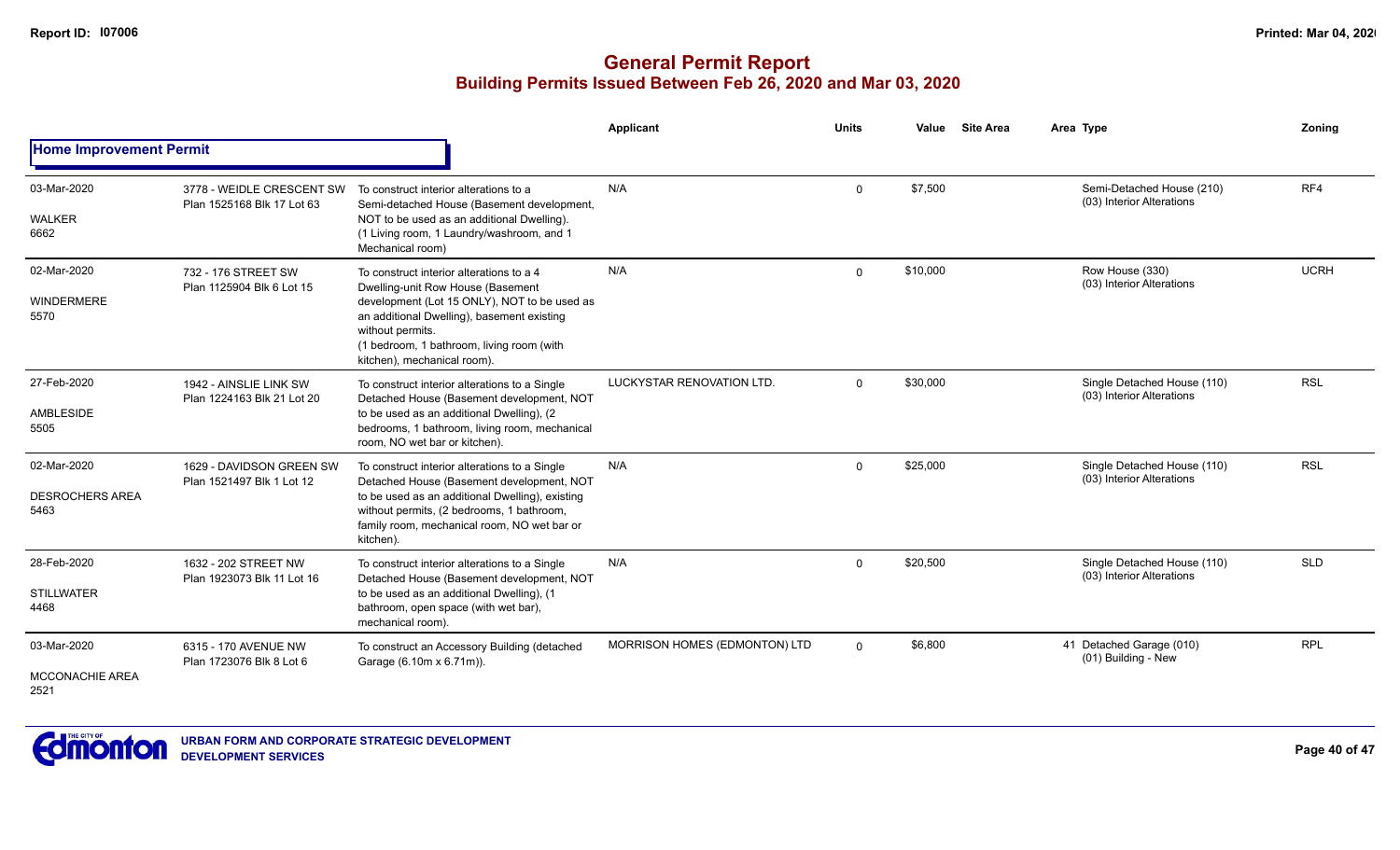|                                               |                                                         |                                                                                                                                                                                               | Applicant                        | <b>Units</b> | Value    | <b>Site Area</b> | Area Type                                                | Zoning          |
|-----------------------------------------------|---------------------------------------------------------|-----------------------------------------------------------------------------------------------------------------------------------------------------------------------------------------------|----------------------------------|--------------|----------|------------------|----------------------------------------------------------|-----------------|
| <b>Home Improvement Permit</b>                |                                                         |                                                                                                                                                                                               |                                  |              |          |                  |                                                          |                 |
| 28-Feb-2020<br><b>SCHONSEE</b><br>2700        | 17311 - 74 STREET NW<br>Plan 1223878 Blk 7 Lot 57       | To construct interior alterations to a Single<br>Detached House (Basement development, NOT<br>to be used as an additional Dwelling) (1<br>bedroom, 1 office, 1 bathroom, mechanical<br>room). | BAJ CONSTRUCTION & RENOVATION LT | $\Omega$     | \$16,000 |                  | Single Detached House (110)<br>(03) Interior Alterations | <b>RSL</b>      |
| 03-Mar-2020<br>THE HAMPTONS<br>4461           | 3363 - HILTON CRESCENT NW<br>Plan 1223701 Blk 13 Lot 13 | To construct a rear uncovered deck (irregular<br>shaped, 7.28m x 5.80m @ 0.79m in Height) to a<br>Single Detached House, deck existing without<br>permits.                                    | <b>PEGASUS GROUP</b>             | $\Omega$     | \$11,000 |                  | 42 Single Detached House (110)<br>(03) Deck Attached     | <b>RSL</b>      |
| 02-Mar-2020<br><b>ALBERTA AVENUE</b><br>1010  | 11731 - 94 STREET NW<br>Plan RN43 Blk 34 Lot 10         | To demolish a Single Detached House and an<br>Accessory building (detached Garage).                                                                                                           | THC HOMES                        | $\Omega$     | \$3,500  |                  | Detached Garage(010)<br>(99) Demolition                  | RF <sub>3</sub> |
| 02-Mar-2020<br>ALBERTA AVENUE<br>1010         | 11731 - 94 STREET NW<br>Plan RN43 Blk 34 Lot 10         | To demolish a Single Detached House and an<br>Accessory building (detached Garage).                                                                                                           | THC HOMES                        | $-1$         | \$6,700  |                  | Single Detached House (110)<br>(99) Demolition           | RF3             |
| 03-Mar-2020<br><b>MEADOWLARK PARK</b><br>4310 | 15709 - 89 AVENUE NW<br>Plan 4302MC Blk 8 Lot 8         | To construct an Accessory Building (detached<br>Garage 6.71m x 7.32m).                                                                                                                        | N/A                              | $\Omega$     | \$8,200  |                  | 49 Detached Garage (010)<br>(01) Building - New          | RF <sub>1</sub> |
| 02-Mar-2020<br><b>WALKER</b><br>6662          | 5640 - 17 AVENUE SW<br>Plan 1221296 Blk 23 Lot 40       | To construct interior alterations to a Single<br>Detached House (Basement development, NOT<br>to be used as an additional Dwelling) (1<br>bedroom, 1 bathroom, mechanical room).              | N/A                              | $\Omega$     | \$7,000  |                  | Single Detached House (110)<br>(03) Interior Alterations | <b>RPL</b>      |
| 02-Mar-2020<br><b>KESWICK AREA</b><br>5576    | 2400 - KELLY CIRCLE SW<br>Plan 1723548 Blk 12 Lot 40    | To construct a rear uncovered deck to a<br>Semi-Detached House (3.66m x 3.05m @ 1.06m<br>in Height).                                                                                          | <b>DOLCE VITA HOMES</b>          | $\Omega$     | \$2,900  |                  | 11 Semi-Detached House (210)<br>(03) Deck Attached       | RF4             |

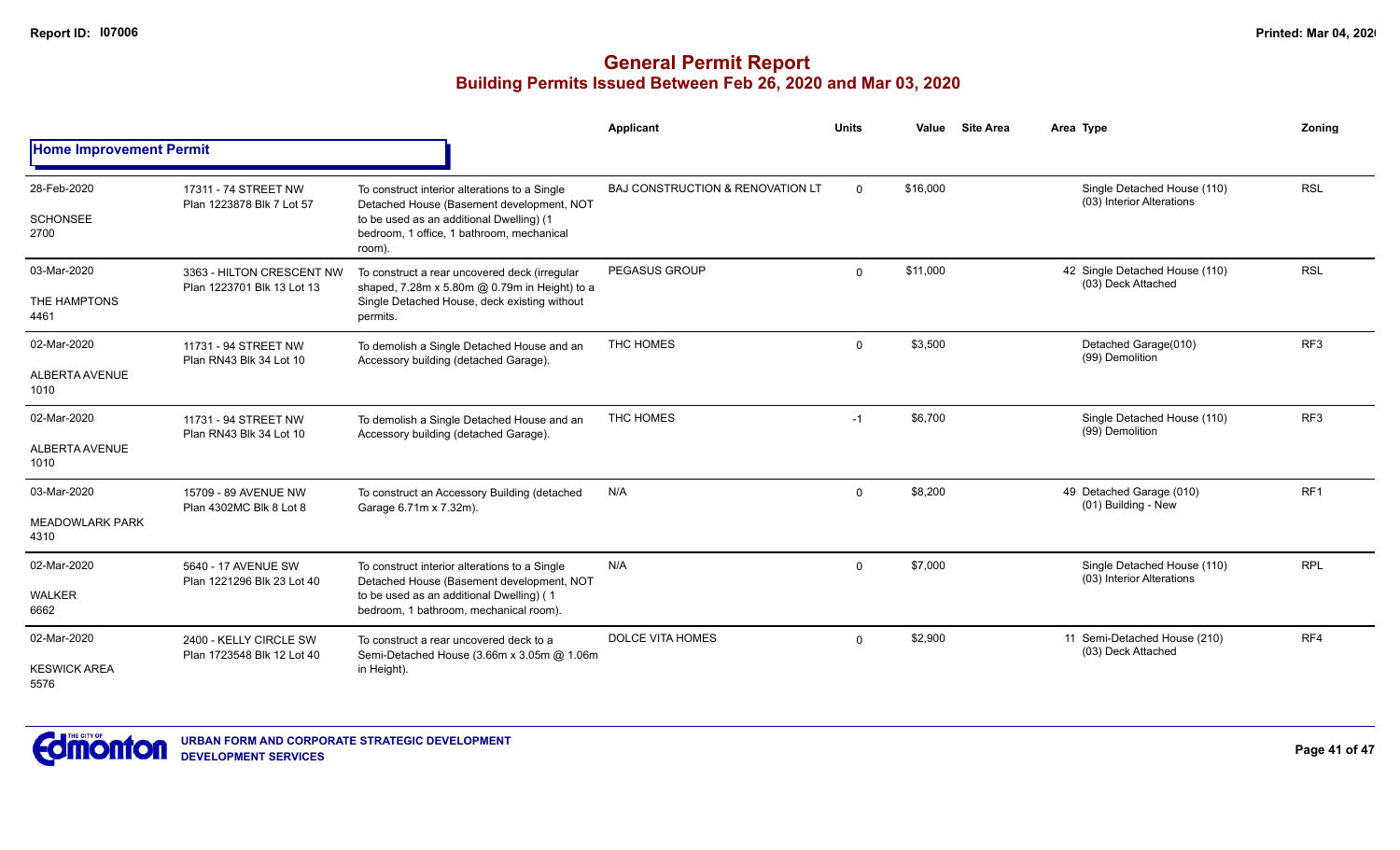|                                |                                                       |                                                                                                               | Applicant      | <b>Units</b> | Value   | <b>Site Area</b> | Area Type                                                | Zoning     |
|--------------------------------|-------------------------------------------------------|---------------------------------------------------------------------------------------------------------------|----------------|--------------|---------|------------------|----------------------------------------------------------|------------|
| <b>Home Improvement Permit</b> |                                                       |                                                                                                               |                |              |         |                  |                                                          |            |
| 03-Mar-2020                    | 4916 - CHARLES POINT SW<br>Plan 1425644 Blk 25 Lot 7  | To construct a rear uncovered deck (irregular<br>shaped, 8.55m x 3.70m @ 2.95m in Height) to                  | PERMIT MASTERS | $\mathbf 0$  | \$6,400 |                  | 25 Single Detached House (110)<br>(03) Deck Attached     | <b>RSL</b> |
| <b>CHAPPELLE AREA</b><br>5462  |                                                       | Single Detached House.                                                                                        |                |              |         |                  |                                                          |            |
| 28-Feb-2020                    | 1422 - DARBY GREEN SW<br>Plan 1823252 Blk 16 Lot 26   | To install a Renewable Energy Device On a<br>House (10 Solar PhotoVoltaic (PV) Panel(s) on                    | N/A            | $\mathbf 0$  | \$0     |                  | Single Detached House (110)<br>(03) Exterior Alterations | <b>RMD</b> |
| <b>DESROCHERS AREA</b><br>5463 |                                                       | the Roof).                                                                                                    |                |              |         |                  |                                                          |            |
| 02-Mar-2020                    | 2402 - CASSELMAN CRESCENT<br>SW                       | To construct a rear uncovered deck to a<br>Semi-Detached House (6.11m x 3.05m @ 0.91m                         | N/A            | $\mathbf 0$  | \$4,800 |                  | 19 Semi-Detached House (210)<br>(03) Deck Attached       | RF4        |
| CALLAGHAN<br>5457              | Plan 1025300 Blk 6 Lot 10A                            | in Height).                                                                                                   |                |              |         |                  |                                                          |            |
| 02-Mar-2020                    | 4517 - 212A STREET NW<br>Plan 0720762 Blk 14 Lot 101  | To construct a rear uncovered deck with<br>Privacy Screen to a Semi-detached House,                           | N/A            | $\mathbf 0$  | \$4,800 |                  | 19 Semi-Detached House (210)<br>(03) Deck Attached       | RF4        |
| THE HAMPTONS<br>4461           |                                                       | existing without permits (deck, 6.12m x 3.05m<br>@ 0.66m in Height and privacy screen at 1.85m<br>in Height). |                |              |         |                  |                                                          |            |
| 27-Feb-2020                    | 22551 - 98 AVENUE NW<br>Plan 1920151 Blk 17 Lot 92    | To construct interior alterations to a Single                                                                 | N/A            | $\Omega$     | \$2,500 |                  | Single Detached House (110)<br>(03) Interior Alterations | <b>RPL</b> |
| <b>SECORD</b><br>4487          |                                                       | Detached House (Basement development, NOT<br>to be used as an additional Dwelling).                           |                |              |         |                  |                                                          |            |
| 26-Feb-2020                    | 3644 - HUMMINGBIRD WAY NW<br>Plan 1521884 Blk 3 Lot 8 | To construct interior alterations to a Single<br>Detached House (Basement development, NOT                    | N/A            | $\mathbf 0$  | \$4,000 |                  | Single Detached House (110)<br>(03) Interior Alterations | <b>RSL</b> |
| <b>STARLING</b><br>4474        |                                                       | to be used as an additional Dwelling, 1<br>Bedroom, 1 Unfinished area, 1 Mech Room.).                         |                |              |         |                  |                                                          |            |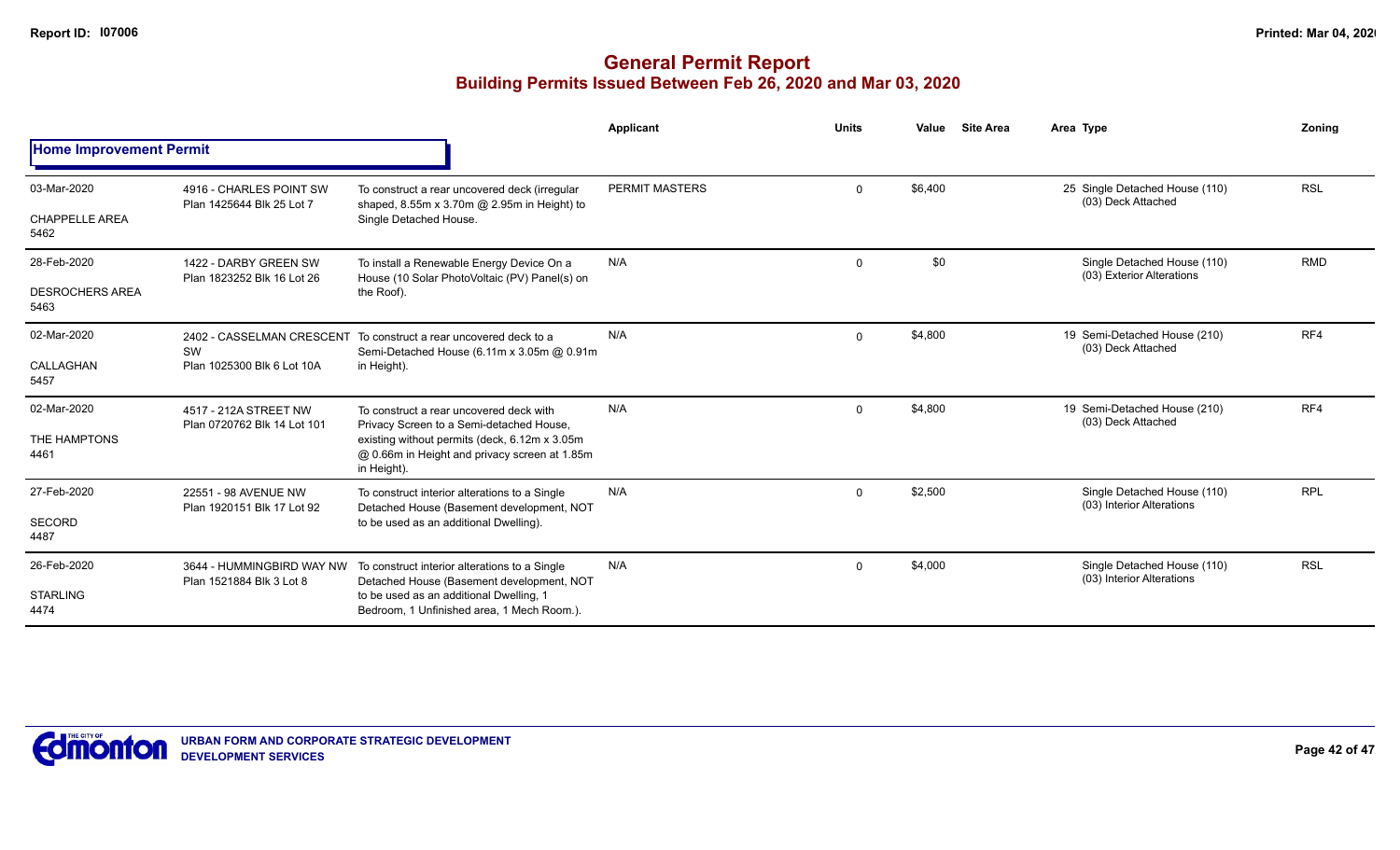|                                              |                                                                   |                                                                                                                                                                                                                                                                                                              | Applicant                                 | <b>Units</b> | Value    | <b>Site Area</b> | Area Type                                                | Zoning          |
|----------------------------------------------|-------------------------------------------------------------------|--------------------------------------------------------------------------------------------------------------------------------------------------------------------------------------------------------------------------------------------------------------------------------------------------------------|-------------------------------------------|--------------|----------|------------------|----------------------------------------------------------|-----------------|
| <b>Home Improvement Permit</b>               |                                                                   |                                                                                                                                                                                                                                                                                                              |                                           |              |          |                  |                                                          |                 |
| 27-Feb-2020<br><b>FULTON PLACE</b><br>6240   | 5404 - 103A AVENUE NW<br>Plan 1841KS Blk 23 Lot 8                 | To construct interior alterations to a Single<br>Detached House (Basement development, NOT<br>to be used as an additional Dwelling), partially<br>existing without permits.<br>(NEW: 1 bathroom).<br>(EXISTING: 1 office, 1 storage room, rec room,<br>laundry room, mechanical room, NO wet or<br>kitchen). | N/A                                       | $\Omega$     | \$4,500  |                  | Single Detached House (110)<br>(03) Interior Alterations | RF <sub>1</sub> |
| 26-Feb-2020<br>THE HAMPTONS<br>4461          | 1662 - HAMMOND CRESCENT<br><b>NW</b><br>Plan 1223245 Blk 6 Lot 73 | To construct interior alterations to a Single<br>Detached House (Basement development, NOT<br>to be used as an additional Dwelling), (2<br>bedrooms, 1 bathroom, living room, mechanical<br>room, NO wet bar or kitchen).                                                                                    | N/A                                       | $\mathbf 0$  | \$20,000 |                  | Single Detached House (110)<br>(03) Interior Alterations | <b>RSL</b>      |
| 02-Mar-2020<br><b>GREENFIELD</b><br>5220     | 11348 - 35A AVENUE NW<br>Plan 590NY Blk 66 Lot 46                 | To construct interior alterations to a Single<br>Detached House (Basement development, NOT<br>to be used as an additional Dwelling). 1<br>bathroom, laundry / mechanical room, living<br>area                                                                                                                | N/A                                       | $\Omega$     | \$4,600  |                  | Single Detached House (110)<br>(03) Interior Alterations | RF <sub>1</sub> |
| 28-Feb-2020<br><b>SUMMERSIDE</b><br>6213     | 7803 - 22 AVENUE SW<br>Plan 1123646 Blk 52 Lot 55                 | To construct interior alterations to a Single<br>Detached House (partial Basement<br>development, NOT to be used as an additional<br>Dwelling), (1 bedroom, 1 bathroom, storage<br>room, laundry area, mechanical room).                                                                                     | N/A                                       | $\mathbf 0$  | \$5,000  |                  | Single Detached House (110)<br>(03) Interior Alterations | <b>RPL</b>      |
| 26-Feb-2020<br><b>CHAPPELLE AREA</b><br>5462 | 6313 - CARTMELL ROAD SW<br>Plan 1820782 Blk 28 Lot 16             | To construct interior alterations to a<br>Semi-Detached House (Basement development<br>(Lot 16 ONLY), NOT to be used as an additional<br>Dwelling), (2 bedrooms, 1 bathroom, living<br>room, mechanical room, NO wet bar or kitchen).                                                                        | KLAIR CUSTOM HOMES (EDMONTON) LT          | $\Omega$     | \$21,000 |                  | Semi-Detached House (210)<br>(03) Interior Alterations   | RF4             |
| 03-Mar-2020<br><b>RAPPERSWILL</b><br>3370    | 17407 - 120 STREET NW<br>Plan 1425124 Blk 94 Lot 238              | To construct interior alterations to a<br>Semi-Detached House (Turning bonus room into<br>a bedroom).                                                                                                                                                                                                        | ABERS HANDYMAN AND<br><b>RENOVATIONSA</b> | $\Omega$     | \$4,100  |                  | Semi-Detached House (210)<br>(03) Interior Alterations   | RF4             |

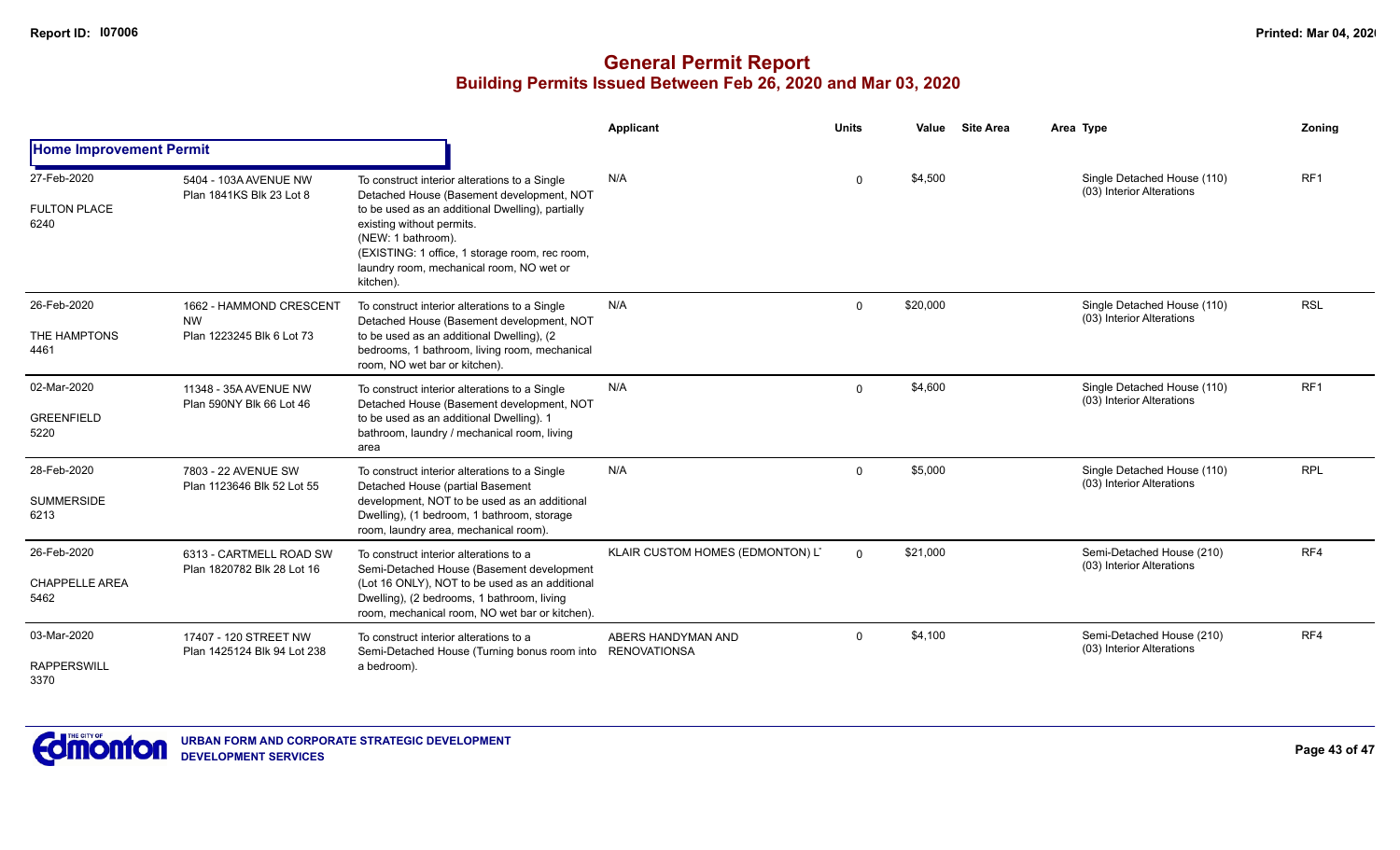|                                                |                                                            |                                                                                                                                                                                                                                                                  | Applicant                     | <b>Units</b> | Value    | <b>Site Area</b> | Area Type                                                | Zoning     |
|------------------------------------------------|------------------------------------------------------------|------------------------------------------------------------------------------------------------------------------------------------------------------------------------------------------------------------------------------------------------------------------|-------------------------------|--------------|----------|------------------|----------------------------------------------------------|------------|
| <b>Home Improvement Permit</b>                 |                                                            |                                                                                                                                                                                                                                                                  |                               |              |          |                  |                                                          |            |
| 27-Feb-2020<br><b>FALCONER HEIGHTS</b><br>5190 | 1019 - FALCONER ROAD NW<br>Plan 8923028 Blk 100 Lot 7      | To construct interior alterations to a Single<br>Detached House (alterations to an existing<br>Basement development, NOT to be used as an<br>additional Dwelling), (2 bedrooms, rec room,<br>mechanical room, NO wet bar or kitchen,<br>(existing bathroom)).    | N/A                           | $\Omega$     | \$50,000 |                  | Single Detached House (110)<br>(03) Interior Alterations | RF1        |
| 02-Mar-2020<br><b>WALKER</b><br>6662           | 2116 - 51 STREET SW<br>Plan 1723341 Blk 6 Lot 47           | To construct interior alterations to a Single<br>Detached House (Basement development, NOT<br>to be used as an additional Dwelling).                                                                                                                             | MORRISON HOMES (EDMONTON) LTD | $\Omega$     | \$22,000 |                  | Single Detached House (110)<br>(03) Interior Alterations | <b>RPL</b> |
| 26-Feb-2020<br><b>CY BECKER</b><br>2611        | 17040 - 43 STREET NW<br>Plan 1323004 Blk 15 Lot 9          | To construct interior alterations to a Single<br>Detached House (Basement development, NOT<br>to be used as an additional Dwelling), (1<br>bedroom, 1 bathroom, family room, mechanical<br>room, NO wet bar or kitchen).                                         | N/A                           | $\Omega$     | \$20,000 |                  | Single Detached House (110)<br>(03) Interior Alterations | <b>RSL</b> |
| 26-Feb-2020<br><b>SCHONSEE</b><br>2700         | 17127 - 74 STREET NW<br>Plan 1223878 Blk 7 Lot 69          | To construct interior alterations to a Single<br>Detached House (Basement development, NOT<br>to be used as an additional Dwelling), (1<br>bedroom, 1 bathroom, family room, mechanical<br>room, NOT wet bar or kitchen).                                        | WHITE EAGLE HOMES LTD         | $\Omega$     | \$8,000  |                  | Single Detached House (110)<br>(03) Interior Alterations | <b>RSL</b> |
| 27-Feb-2020<br><b>ALLARD</b><br>5458           | 4134 - ALEXANDER WAY SW<br>Plan 1124699 Blk 3 Lot 53       | To construct interior alterations to a Single<br>Detached House (Basement development, NOT<br>to be used as an additional Dwelling), (1 office,<br>1 bathroom, family room, mechanical room, NO<br>wet bar or kitchen).                                          | N/A                           | $\Omega$     | \$10,000 |                  | Single Detached House (110)<br>(03) Interior Alterations | <b>RPL</b> |
| 26-Feb-2020<br>CLOVERDALE<br>6070              | 9105 - 98 AVENUE NW<br>Condo Common Area (Plan<br>0227741) | To construct interior alterations to a 6-Dwelling<br>Unit Row House (Basement development (9105<br>98 Ave ONLY), NOT to be used as an additional<br>Dwelling), (1 bedroom, 1 bathroom, open space<br>(with laundry), mechanical room, NO wet bar or<br>kitchen). | N/A                           | $\Omega$     | \$25,000 |                  | Row House (330)<br>(03) Interior Alterations             | DC1        |

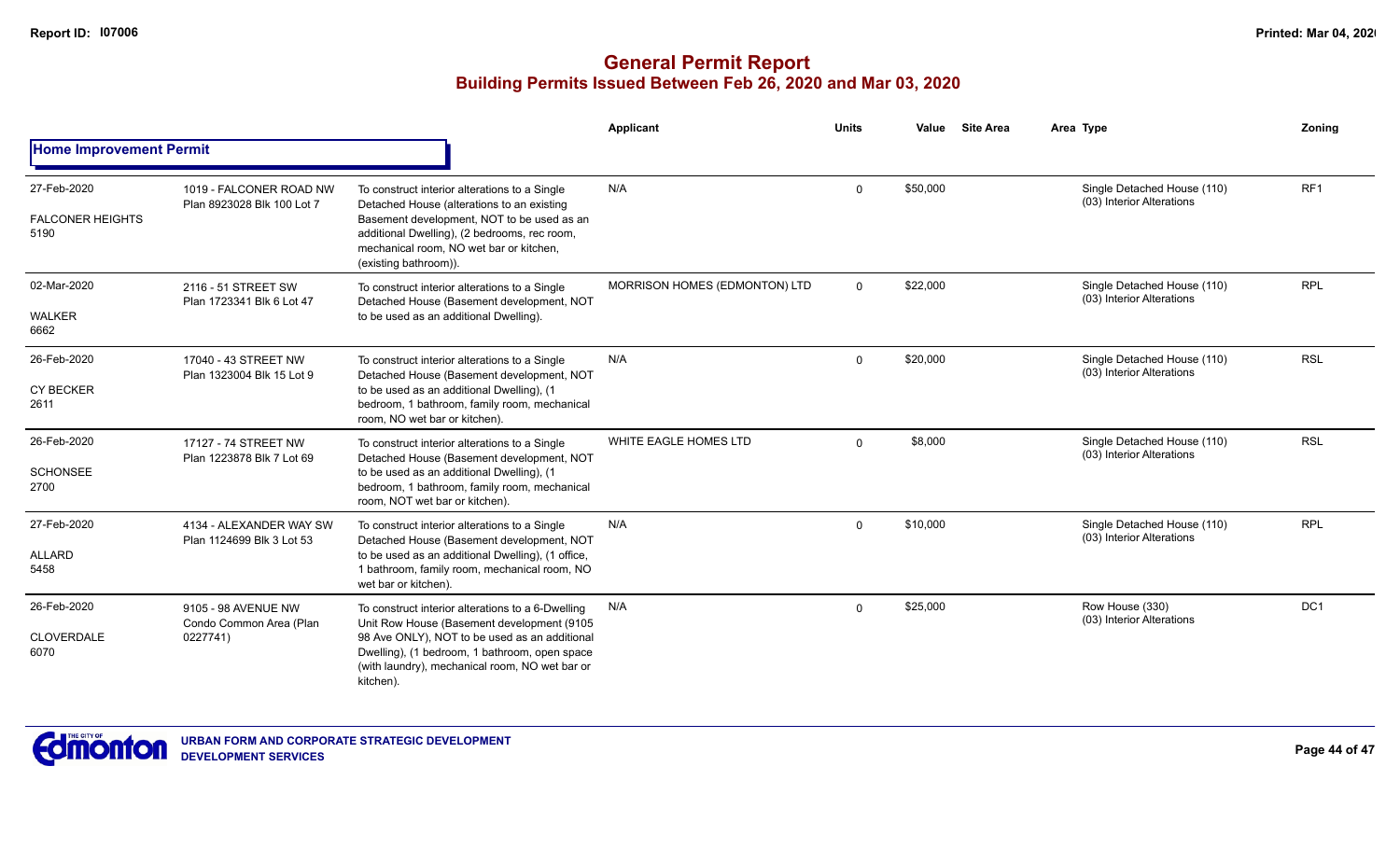|                                               |                                                         |                                                                                                                                                                                                                           | Applicant                                | <b>Units</b> | Value    | <b>Site Area</b> | Area Type                                                | Zoning     |
|-----------------------------------------------|---------------------------------------------------------|---------------------------------------------------------------------------------------------------------------------------------------------------------------------------------------------------------------------------|------------------------------------------|--------------|----------|------------------|----------------------------------------------------------|------------|
| <b>Home Improvement Permit</b>                |                                                         |                                                                                                                                                                                                                           |                                          |              |          |                  |                                                          |            |
| 03-Mar-2020<br><b>HADDOW</b><br>5610          | 433 - HUNTERS GREEN NW<br>Plan 0124841 Blk 9 Lot 102    | To construct interior alterations to a Single<br>Detached House (Basement development, NOT<br>to be used as an additional Dwelling).<br>(1 Family/media room, 1 Washroom, 1 Storage,<br>and 1 Utility room)               | PEAK IMPROVEMENTS                        | $\Omega$     | \$85,000 |                  | Single Detached House (110)<br>(03) Interior Alterations | <b>RSL</b> |
| 03-Mar-2020<br>THE HAMPTONS<br>4461           | 3312 - HILTON CRESCENT NW<br>Plan 1223701 Blk 12 Lot 23 | To construct interior alterations to a Single<br>Detached House (Basement development, NOT<br>to be used as an additional Dwelling).<br>(1 Bedroom, 1 Bathroom, 1 Storage, 1 Rec<br>room, and 1 Mechanical room)          | ELECTRIC WOODS LTD(ELECTRIC AND<br>BLDG) | $\Omega$     | \$30,000 |                  | Single Detached House (110)<br>(03) Interior Alterations | <b>RSL</b> |
| 02-Mar-2020<br><b>MCCONACHIE AREA</b><br>2521 | 16908 - 57 STREET NW<br>Plan 0820126 Blk 3 Lot 30       | To construct interior alterations to a Single<br>Detached House (Basement development, NOT<br>to be used as an additional Dwelling), (1<br>bedroom, 1 bathroom, family room (with wet<br>bar), mechanical room).          | N/A                                      | $\Omega$     | \$10,000 |                  | Single Detached House (110)<br>(03) Interior Alterations | <b>RSL</b> |
| 27-Feb-2020<br><b>SCHONSEE</b><br>2700        | 17119 - 74 STREET NW<br>Plan 1223878 Blk 7 Lot 71       | To construct interior alterations to a Single<br>Detached House (Basement development, NOT<br>to be used as an additional Dwelling), (1<br>bedroom, 1 bathroom, open space, mechanical<br>room, NO wet bar or kitchen).   | WHITE EAGLE HOMES LTD                    | $\Omega$     | \$8,000  |                  | Single Detached House (110)<br>(03) Interior Alterations | <b>RSL</b> |
| 27-Feb-2020<br><b>SUMMERSIDE</b><br>6213      | 1303 - 72 STREET SW<br>Plan 0727581 Blk 26 Lot 91       | To construct a rear uncovered deck (irregular<br>shaped, 5.86m x 4.90m @ 0.99m in Height) to a<br>Single Detached House.                                                                                                  | <b>PERMIT MASTERS</b>                    | $\Omega$     | \$5,800  |                  | 22 Single Detached House (110)<br>(03) Deck Attached     | <b>RSL</b> |
| 28-Feb-2020<br>CHARLESWORTH<br>6661           | 611 - 42 STREET SW<br>Plan 1722944 Blk 3 Lot 1          | To construct interior alterations to a Single<br>Detached House (Basement development, NOT<br>to be used as an additional Dwelling), (2<br>bedrooms, 1 bathroom, living room, mechanical<br>room, NO wet bar or kitchen). | N/A                                      | $\Omega$     | \$11,000 |                  | Single Detached House (110)<br>(03) Interior Alterations | <b>RMD</b> |

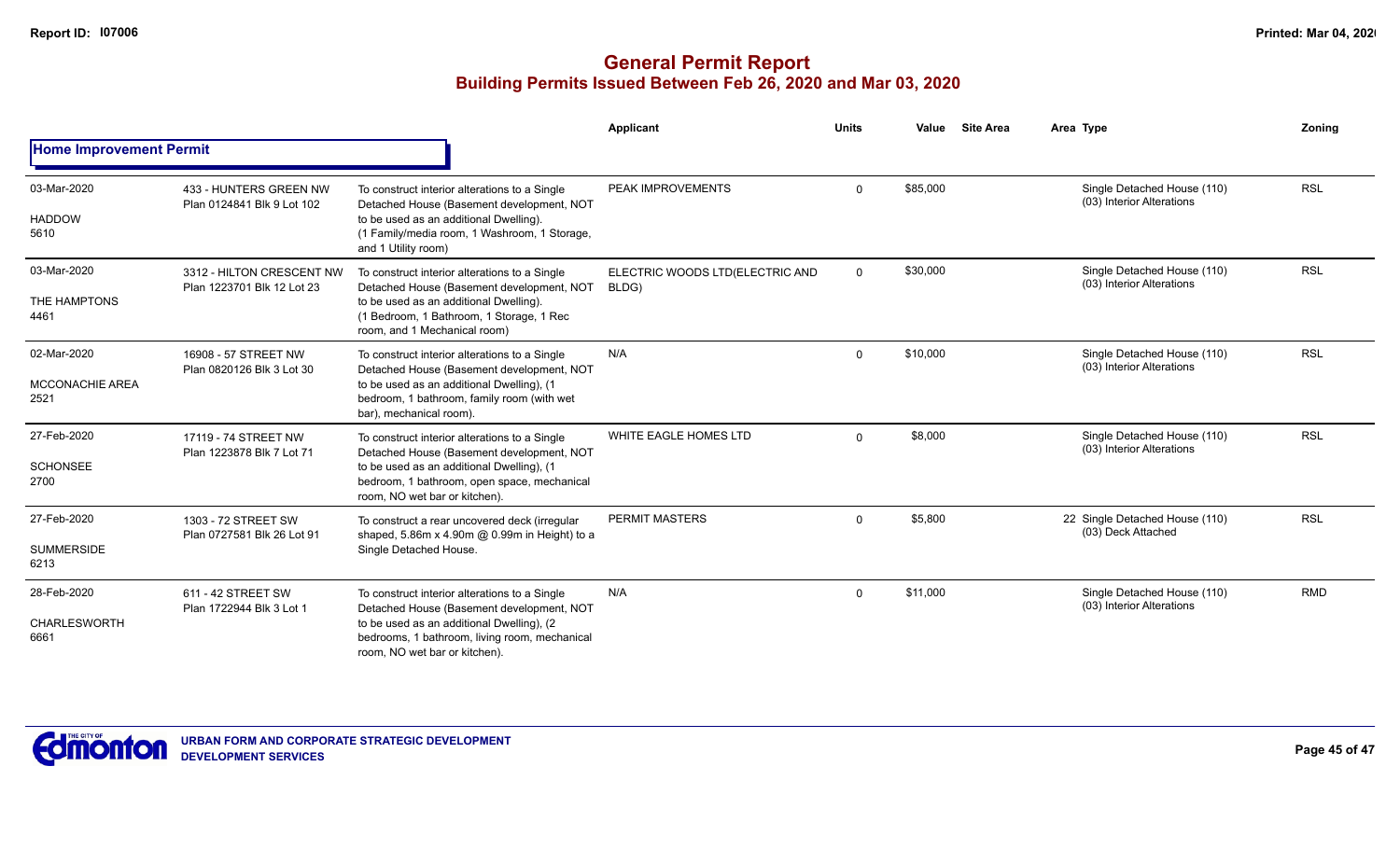|                                               |                                                       |                                                                                                                                                                                                                                        | Applicant | <b>Units</b> | Value    | <b>Site Area</b> | Area Type                                                | Zoning     |
|-----------------------------------------------|-------------------------------------------------------|----------------------------------------------------------------------------------------------------------------------------------------------------------------------------------------------------------------------------------------|-----------|--------------|----------|------------------|----------------------------------------------------------|------------|
| <b>Home Improvement Permit</b>                |                                                       |                                                                                                                                                                                                                                        |           |              |          |                  |                                                          |            |
| 02-Mar-2020<br><b>HADDOW</b><br>5610          | 2451 - HAGEN WAY NW<br>Plan 0522923 Blk 2 Lot 75      | To construct interior alterations to a Single<br>Detached House (Basement development, NOT<br>to be used as an additional Dwelling), (2)<br>bedrooms, 1 bathroom, family room, mechanical<br>room, NO wet bar or kitchen).             | N/A       | $\mathbf 0$  | \$32,800 |                  | Single Detached House (110)<br>(03) Interior Alterations | <b>RSL</b> |
| 03-Mar-2020<br>THE HAMPTONS<br>4461           | 845 - HODGINS ROAD NW<br>Plan 0820521 Blk 44 Lot 29   | To construct interior alterations to a Single<br>Detached House (Basement development, NOT<br>to be used as an additional Dwelling), (1<br>bedroom, 1 bathroom, 1 rec room, mechanical<br>room, NO wet bar or kitchen).                | N/A       | $\Omega$     | \$10,000 |                  | Single Detached House (110)<br>(03) Interior Alterations | <b>RSL</b> |
| 02-Mar-2020<br>CAVANAGH<br>5467               | 3043 - CHECKNITA WAY SW<br>Plan 1720796 Blk 8 Lot 53  | To construct interior alterations to a<br>Semi-Detached House (Basement development<br>(Lot 53 only), NOT to be used as an additional<br>Dwelling), (2 bedrooms, 1 bathroom, laundry<br>room, mechanical room, NO wet bar or kitchen). | N/A       | $\mathbf 0$  | \$10,000 |                  | Semi-Detached House (210)<br>(03) Interior Alterations   | <b>RMD</b> |
| 02-Mar-2020<br><b>HADDOW</b><br>5610          | 1215 - HENWOOD PLACE NW<br>Plan 9921488 Blk 6 Lot 30  | To construct a rear uncovered deck to an<br>existing Single Detached House (0.80m in<br>Height), existing w/o permits.                                                                                                                 | N/A       | $\Omega$     | \$0      |                  | Single Detached House (110)<br>(03) Deck Attached        | RF1        |
| 03-Mar-2020<br><b>MAGRATH HEIGHTS</b><br>5476 | 1520 - MALONE CLOSE NW<br>Plan 0625656 Blk 7 Lot 34   | To construct interior alterations to a Single<br>Detached House (Basement development, NOT<br>to be used as an additional Dwelling), (1<br>bathroom, open space, storage room,<br>mechanical room, NO wet bar or kitchen).             | N/A       | $\Omega$     | \$9,000  |                  | Single Detached House (110)<br>(03) Interior Alterations | <b>RSL</b> |
| 03-Mar-2020<br>AMBLESIDE<br>5505              | 3128 - ALLAN LANDING SW<br>Plan 1323099 Blk 19 Lot 33 | To construct interior alterations to Single<br>Detached House (Basement development, NOT<br>to be used as an additional Dwelling), (1<br>bedroom, 1 bathroom, rec room, mechanical /<br>storage room, NO wet bar or kitchen).          | N/A       | $\Omega$     | \$10,000 |                  | Single Detached House (110)<br>(03) Interior Alterations | <b>RSL</b> |